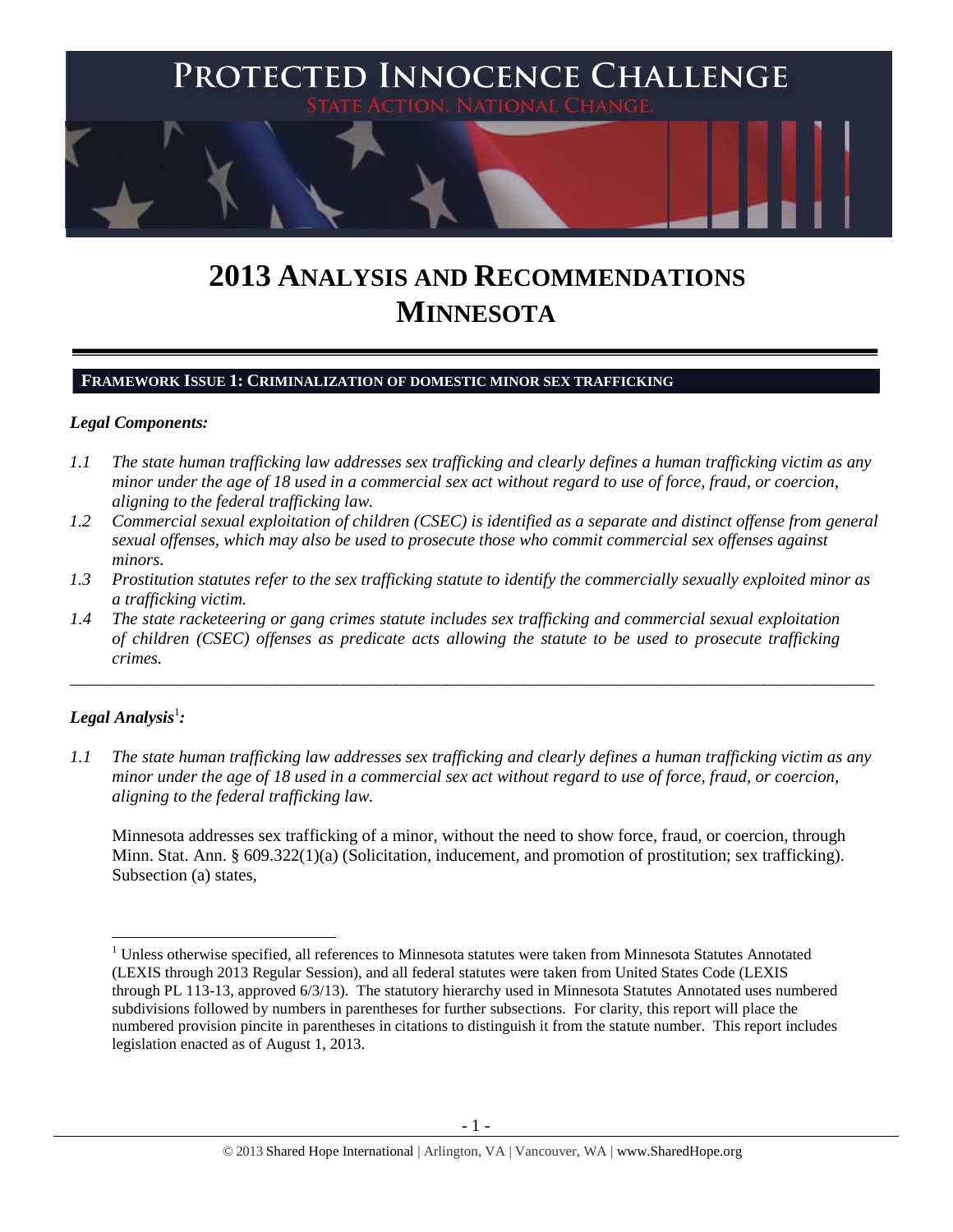Whoever, while acting other than as a prostitute<sup>2</sup> or patron,<sup>3</sup> intentionally does any of the following may be sentenced to imprisonment for not more than 20 years or to payment of a fine of not more than \$50,000, or both:

(1) solicits or induces an individual under the age of 18 years to practice prostitution;<sup>4</sup>

(2) promotes the prostitution of an individual under the age of 18 years;

(3) receives profit, knowing or having reason to know that it is derived from the prostitution, or the

promotion of the prostitution, of an individual under the age of 18 years; or

(4) engages in the sex trafficking of an individual under the age of 18 years.

Minn. Stat. Ann. § 609.321(7) (Prostitution and sex trafficking; definitions) defines "promotes the prostitution of an individual" as an action by a person who knowingly does the following:

(1) solicits or procures patrons for a prostitute;

(2) provides, leases or otherwise permits premises or facilities owned or controlled by the person to aid the prostitution of an individual;

(3) owns, manages, supervises, controls, keeps, or operates, either alone or with others, a place of prostitution to aid the prostitution of an individual;

(4) owns, manages, supervises, controls, operates, institutes, aids or facilitates, either alone or with others, a business of prostitution to aid the prostitution of an individual;

(5) admits a patron to a place of prostitution to aid the prostitution of an individual; or

(6) transports an individual from one point within this state to another point either within or without this state, or brings an individual into this state to aid the prostitution of the individual.

"Sex trafficking" is defined as "(1) receiving, recruiting, enticing, harboring, providing, or obtaining by any means an individual to aid in the prostitution of the individual; or (2) receiving profit or anything of value, knowing or having reason to know it is derived from an act described in clause (1)." Minn. Stat. Ann. § 609.321 $(7a)^5$ 

A conviction under Minn. Stat. Ann. § 609.322(1)(a) is punishable by imprisonment up to 20 years, a fine not to exceed \$50,000, or both. Minn. Stat. Ann. § 609.322(1)(a). However, a defendant may receive imprisonment up to 25 years or a fine not to exceed \$60,000 if at least one of the following aggravating factors listed in Minn. Stat. Ann. § 609.322(1)(b) is present:

(1) the offender has committed a prior qualified human trafficking-related offense;

(2) the offense involved a sex trafficking victim who suffered bodily harm during the commission of the offense;

(3) the time period that a sex trafficking victim was held in debt bondage or forced labor or services exceeded 180 days; or

 $\overline{\phantom{a}}$ <sup>2</sup> "Prostitute" is defined as "an individual who engages in prostitution by being hired, offering to be hired, or agreeing to be hired by another individual to engage in sexual penetration or sexual contact." Minn. Stat. Ann.

<sup>§ 609.321(8).&</sup>lt;br><sup>3</sup> "Patron" is defined as "an individual who engages in prostitution by hiring, offering to hire, or agreeing to hire another individual to engage in sexual penetration or sexual contact." Minn. Stat. Ann. § 609.321(4).

<sup>&</sup>lt;sup>4</sup> "Prostitution" is defined as "hiring, offering to hire, or agreeing to hire another individual to engage in sexual penetration or sexual contact, or being hired, offering to be hired, or agreeing to be hired by another individual to engage in sexual penetration or sexual contact." Minn. Stat. Ann. § 609.321(9).

<sup>&</sup>lt;sup>5</sup> Pursuant to Minn. Stat. Ann.  $\S 609.322(1b)$ , "a minor who is dependent on an individual acting as a prostitute and who may have benefited from or been supported by the individual's earnings derived from prostitution," and "a parent over the age of 55 who is dependent on an individual acting as a prostitute" who has been similarly supported, may not be convicted under Minn. Stat. Ann. § 609.322(1)(a).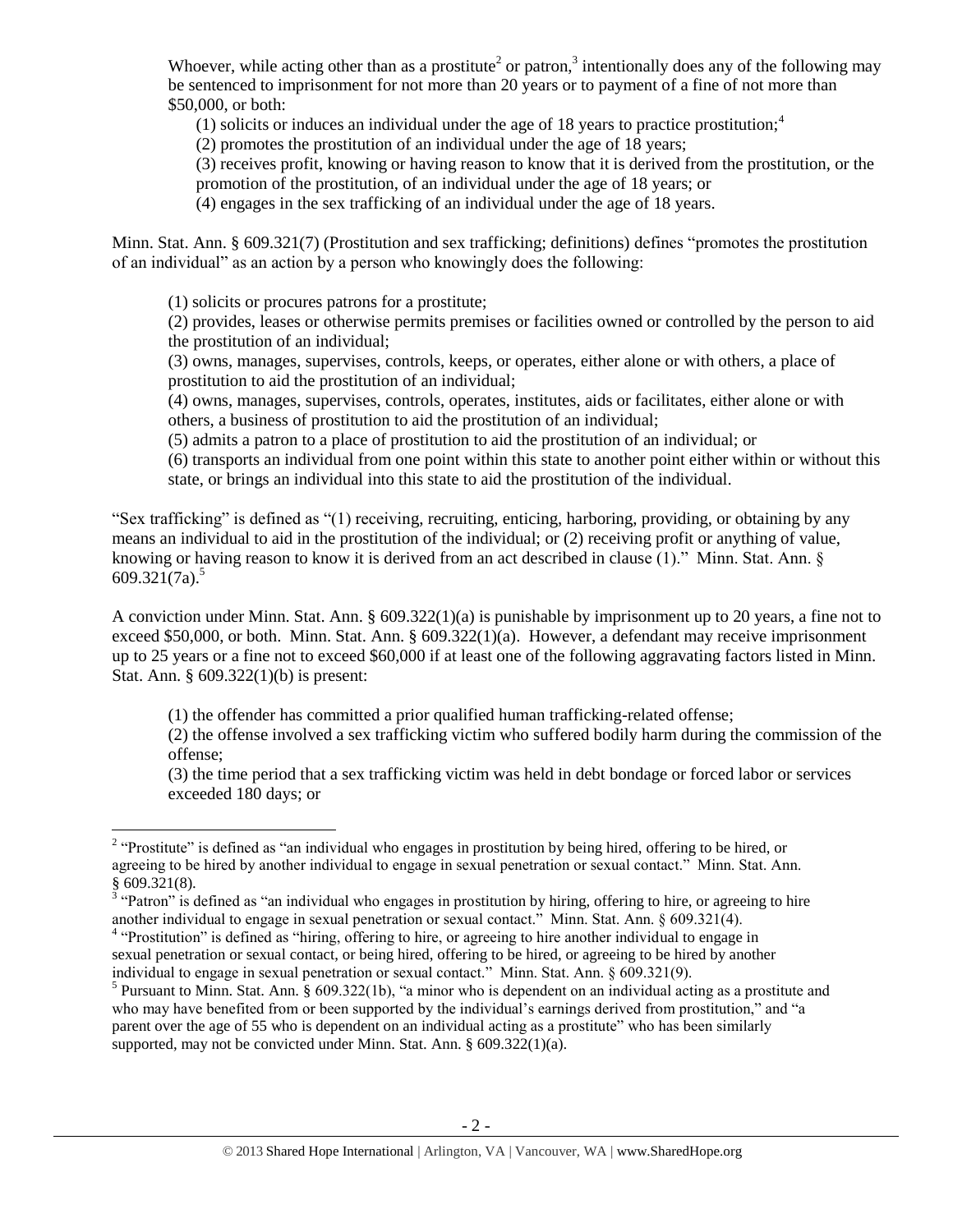(4) the offense involved more than one sex trafficking victim.

Also, Minn. Stat. Ann. § 609.283(1) (Unlawful conduct with respect to documents in furtherance of labor or sex trafficking) states,

Unless the person's conduct constitutes a violation of section 609.282 [Labor trafficking], a person who knowingly destroys, conceals, removes, confiscates, or possesses, any actual or purported passport or other immigration document, or any other actual or purported government identification document, of another person:

(1) in the course of a violation of section . . . 609.322 [Solicitation, inducement and promotion of prostitution; sex trafficking];

(2) with intent to violate section . . . 609.322; or

(3) to prevent or restrict or to attempt to prevent or restrict, without lawful authority, a person's liberty to move or travel, in order to maintain the labor or services of that person, when the person is or has been a victim of a violation of section . . . 609.322;

is guilty of a crime . . . .

If the victim is under the age of 18, a conviction for violating Minn. Stat. Ann. § 609.283(1) may be punished by imprisonment up to 10 years, a fine not to exceed \$20,000, or both. Minn. Stat. Ann. § 609.283(2)(1).

*1.2 Commercial sexual exploitation of children (CSEC) is identified as a separate and distinct offense from general sexual offenses, which may also be used to prosecute those who commit commercial sex offenses against minors.*

The following laws treat CSEC as distinct crimes.

1. Minn. Stat. Ann. § 609.324(1) (Patrons; prostitutes; housing individuals engaged in prostitution; penalties) states,

(a) Whoever intentionally does any of the following may be sentenced to imprisonment for not more than 20 years or to payment of a fine of not more than \$40,000, or both:

(1) engages in prostitution with an individual under the age of 13 years; or

(2) hires or offers or agrees to hire an individual under the age of 13 years to engage in sexual penetration or sexual contact.

(b) Whoever intentionally does any of the following may be sentenced to imprisonment for not more than ten years or to payment of a fine of not more than \$20,000, or both:

(1) engages in prostitution with an individual under the age of 16 years but at least 13 years; or (2) hires or offers or agrees to hire an individual under the age of 16 years but at least 13 years to engage in sexual penetration or sexual contact.

(c) Whoever intentionally does any of the following may be sentenced to imprisonment for not more than five years or to payment of a fine of not more than \$10,000, or both:

(1) engages in prostitution with an individual under the age of 18 years but at least 16 years; or (2) hires or offers or agrees to hire an individual under the age of 18 years but at least 16 years to engage in sexual penetration or sexual contact.

Additionally, Minn. Stat. Ann. § 609.324(1a) states,

Any person, other than one related by blood, adoption, or marriage to the minor, who permits a minor to reside, temporarily or permanently, in the person's dwelling without the consent of the minor's parents or guardian, knowing or having reason to know that the minor is engaging in prostitution may be sentenced to imprisonment for not more than one year or to payment of a fine of not more than \$3,000,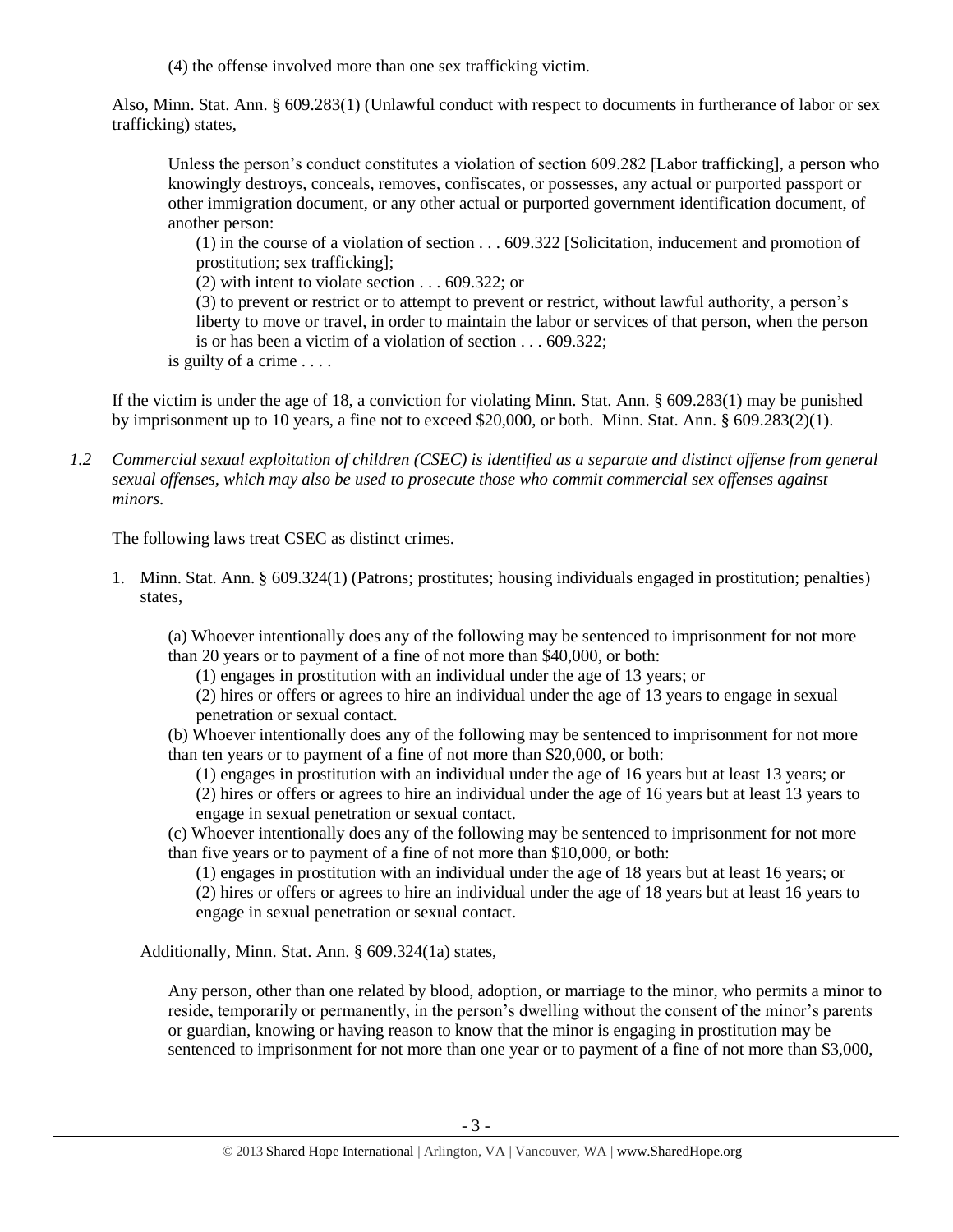<span id="page-3-3"></span><span id="page-3-2"></span><span id="page-3-0"></span>or both; except that, this subdivision does not apply to residential placements made, sanctioned, or supervised by a public or private social service agency.

2. Minn. Stat. Ann.  $\S 617.246(2)^6$  (Use of minors in sexual performance prohibited) states in part, "It is unlawful for a person to promote, employ, use or permit a minor to engage in or assist others to engage minors in posing or modeling alone or with others in any sexual performance<sup>7</sup> or pornographic work<sup>8</sup> if the person knows or has reason to know that the conduct intended is a sexual performance or a pornographic work . . . ." A conviction under Minn. Stat. Ann. § 617.246(2) is punishable as a felony by imprisonment up to 10 years, a fine not to exceed \$20,000 for a first offense or a fine not to exceed \$40,000 for a second offense, or both imprisonment and a fine.

Several other laws, while not expressly commercial, may also apply to cases of commercial sexual exploitation of a child. These include the following statutes:

1. Minn. Stat. Ann. § 609.342(1) (Criminal sexual conduct in the first degree) states in part,

<span id="page-3-1"></span>A person who engages in sexual penetration<sup>9</sup> with another person, or in sexual contact with a person under 13 years of age as defined in section 609.341, subdivision 11, paragraph (c), <sup>10</sup> is guilty of criminal sexual conduct in the first degree if any of the following circumstances exists:

[A]ny of the following:

 $\overline{\phantom{a}}$ 

(1) an act of sexual intercourse, normal or perverted, including genital-genital, anal-genital, or oralgenital intercourse, whether between human beings or between a human being and an animal; (2) sadomasochistic abuse, meaning flagellation, torture, or similar demeaning acts inflicted by or upon a person who is nude or clad in undergarments or in a revealing costume, or the condition of being fettered, bound or otherwise physically restrained on the part of one so clothed; (3) masturbation;

(4) lewd exhibitions of the genitals; or

(5) physical contact with the clothed or unclothed pubic areas or buttocks of a human male or female, or the breasts of the female, whether alone or between members of the same or opposite sex or between humans and animals in an act of apparent sexual stimulation or gratification.

<sup>8</sup> Minn. Stat. Ann. § 617.246(1)(f) defines a "pornographic work" as the following:

(1) an original or reproduction of a picture, film, photograph, negative, slide, videotape, videodisc, or drawing of a sexual performance involving a minor; or

(2) any visual depiction, including any photograph, film, video, picture, drawing, negative, slide, or computer-generated image or picture, whether made or produced by electronic, mechanical, or other means that:

(i) uses a minor to depict actual or simulated sexual conduct;

(ii) has been created, adapted, or modified to appear that an identifiable minor is engaging in sexual conduct; or

(iii) is advertised, promoted, presented, described, or distributed in such a manner that conveys the impression that the material is or contains a visual depiction of a minor engaging in sexual conduct.

 $9$  Minn. Stat. Ann. § 609.341(12) defines "Sexual penetration" as

 $6$  The text of Min. Stat. Ann. § 617.246 included here and elsewhere in this report includes amendments made during the  $88<sup>th</sup>$  session of the Minnesota legislature by the passage of House File No. 790, 2013 Minn. Laws 96 (effective August 1, 2013).

<sup>&</sup>lt;sup>7</sup> Under Minn. Stat. Ann. § 617.246(1)(d) "sexual performance," includes, "any play, dance or other exhibition presented before an audience or for purposes of visual or mechanical reproduction that uses a minor to depict actual or simulated sexual conduct as defined by clause (e)." Minn. Stat. Ann. § 617.246(1)(e), defines "sexual conduct" as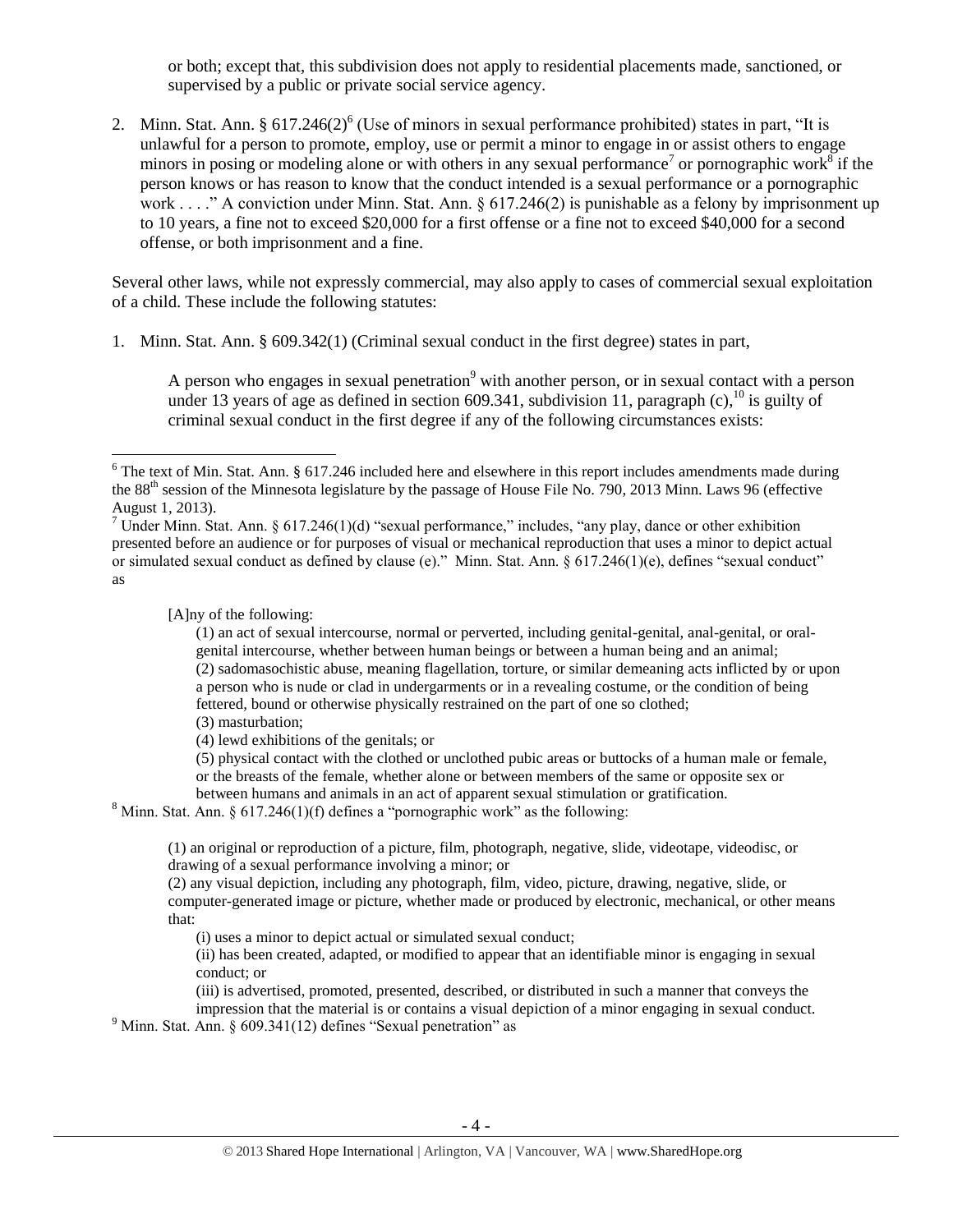(a) the complainant is under 13 years of age and the actor is more than 36 months older than the complainant. Neither mistake as to the complainant's age nor consent to the act by the complainant is a defense;

. . . .

l

A conviction under Minn. Stat. Ann. § 609.342(1) is punishable by imprisonment up to 30 years, a fine not to exceed \$40,000, or both. Offenders are also subject to "conditional release under section 609.3455<sup>11</sup> [Dangerous sex offenders; life sentences; conditional release]." Minn. Stat. Ann. § 609.342(2)(c). Additionally, "Unless a longer mandatory minimum sentence is otherwise required by law or the Sentencing Guidelines provide for a longer presumptive executed sentence, the court shall presume that an executed sentence of 144 months must be imposed on an offender convicted of violating this section." Minn. Stat. Ann. § 609.342(2)(b).

2. Minn. Stat. Ann. § 609.343(1)(a) (Criminal sexual conduct in the second degree) states,

A person who engages in sexual contact<sup>12</sup> with another person is guilty of criminal sexual conduct in the second degree if any of the following circumstances exists:

[A]ny of the following acts committed without the complainant's consent, except in those cases where consent is not a defense, whether or not emission of semen occurs:

- (1) sexual intercourse, cunnilingus, fellatio, or anal intercourse; or
- (2) any intrusion however slight into the genital or anal openings:

(i) of the complainant's body by any part of the actor's body or any object used by the actor for this purpose;

(ii) of the complainant's body by any part of the body of the complainant, by any part of the body of another person, or by any object used by the complainant or another person for this purpose, when effected by a person in a position of authority, or by coercion, or by inducement if the child is under 13 years of age or mentally impaired; or

(iii) of the body of the actor or another person by any part of the body of the complainant or by any object used by the complainant for this purpose, when effected by a person in a position of authority, or by coercion, or by inducement if the child is under 13 years of age or mentally impaired.

<sup>10</sup> Minn. Stat. Ann. § 609.341(11)(c) defines "sexual contact with a person under 13" as "the intentional touching of the complainant's bare genitals or anal opening by the actor's bare genitals or anal opening with sexual or aggressive intent or the touching by the complainant's bare genitals or anal opening of the actor's or another's bare genitals or anal opening with sexual or aggressive intent."

 $\frac{1}{11}$  The text of Min. Stat. Ann. § 609.3455 included here and elsewhere in this report includes amendments made during the 88<sup>th</sup> session of the Minnesota legislature by the passage of House File No. 790, 2013 Minn. Laws 96 (effective August 1, 2013), Senate File No. 671, 2013 Minn. Laws 86 (effective August 1, 2013).  $12$  Minn. Stat. Ann. § 609.341(11)(a) states:

(a) "Sexual contact," for the purposes of sections 609.343, subdivision 1, clauses (a) to (f), and 609.345, subdivision 1, clauses (a) to (e), and (h) to (o), includes any of the following acts committed without the complainant's consent, except in those cases where consent is not a defense, and committed with sexual or aggressive intent:

(i) the intentional touching by the actor of the complainant's intimate parts, or

(ii) the touching by the complainant of the actor's, the complainant's, or another's intimate parts effected by a person in a position of authority, or by coercion, or by inducement if the complainant is under 13 years of age or mentally impaired, or

(iii) the touching by another of the complainant's intimate parts effected by coercion or by a person in a position of authority, or

(iv) in any of the cases above, the touching of the clothing covering the immediate area of the intimate parts, or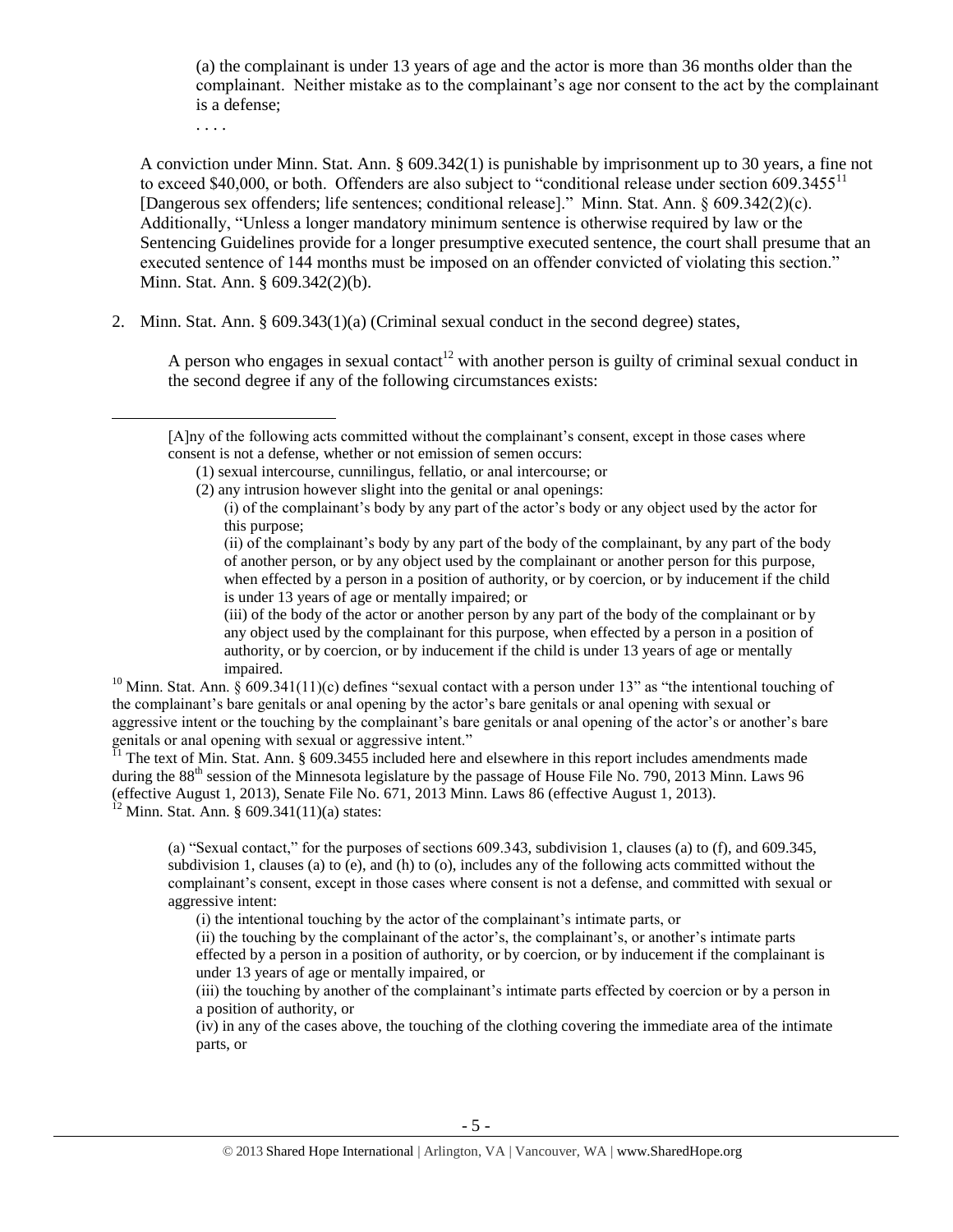(a) the complainant is under 13 years of age and the actor is more than 36 months older than the complainant. Neither mistake as to the complainant's age nor consent to the act by the complainant is a defense. In a prosecution under this clause, the state is not required to prove that the sexual contact was coerced.

A conviction under Minn. Stat. Ann.  $\S 609.343(1)(a)$  is punishable by imprisonment up to 25 years, a fine not to exceed \$35,000, or both. Offenders are also "subject to conditional release under section 609.3455 [Dangerous sex offenders; life sentences; conditional release]." Minn. Stat. Ann. § 609.343(2)(a), (c).

3. Minn. Stat. Ann. § 609.344(1)(b) (Criminal sexual conduct in the third degree)<sup>13</sup> states,

A person who engages in sexual penetration with another person is guilty of criminal sexual conduct in the third degree if any of the following circumstances exists:

<span id="page-5-0"></span>. . . . (b) the complainant is at least 13 but less than 16 years of age and the actor is more than 24 months older than the complainant. In any such case if the actor is no more than 120 months older than the complainant, it shall be an affirmative defense, which must be proved by a preponderance of the evidence, that the actor reasonably believes the complainant to be 16 years of age or older. In all other cases, mistake as to the complainant's age shall not be a defense. If the actor in such a case is no more than 48 months but more than 24 months older than the complainant, the actor may be sentenced to imprisonment for not more than five years. Consent by the complainant is not a defense.

A conviction under Minn. Stat. Ann. § 609.344(1) may be punished by imprisonment up to 15 years, a fine not to exceed \$30,000, or both, except as provided under Minn. Stat. Ann. § 609.344(1)(b) for defendants who are 24–48 months older than the victim. Minn. Stat. Ann. § 609.344(2). Offenders are also "subject to conditional release under section 609.3455 [Dangerous sex offenders; life sentences; conditional release]." Minn. Stat. Ann. § 609.344(2).

4. Minn. Stat. Ann. § 609.345(1)(b) (Criminal sexual conduct in the fourth degree) states,

A person who engages in sexual contact with another person is guilty of criminal sexual conduct in the fourth degree if any of the following circumstances exists:

. . .

 $\overline{\phantom{a}}$ 

(b) the complainant is at least 13 but less than 16 years of age and the actor is more than 48 months older than the complainant or in a position of authority over the complainant. Consent by the complainant to the act is not a defense. In any such case, if the actor is no more than 120 months older than the complainant, it shall be an affirmative defense which must be proved by a preponderance of the evidence that the actor reasonably believes the complainant to be 16 years of age or older. In all other cases, mistake as to the complainant's age shall not be a defense.

<sup>(</sup>v) the intentional touching with seminal fluid or sperm by the actor of the complainant's body or the clothing covering the complainant's body.

<sup>&</sup>lt;sup>13</sup> Minn. Stat. Ann. § 609.344(1)(b) (Criminal sexual conduct in the third degree) was held unconstitutional as applied in *State v. Bussman*, 741 N.W.2d 79 (Minn. 2007), but it was not found to be facially unconstitutional. The Minnesota Supreme Court stated, "Because we are equally divided on the issue of whether the clergy sexual conduct statute facially violates the Establishment Clause of the United States Constitution, we affirm the decision of the court of appeals that the statute does not facially violate the Establishment Clause." *Id.* at 92. The case was remanded based on excessive government entanglement in the manner of prosecution as applied to the defendant. *Id.* at 93-95.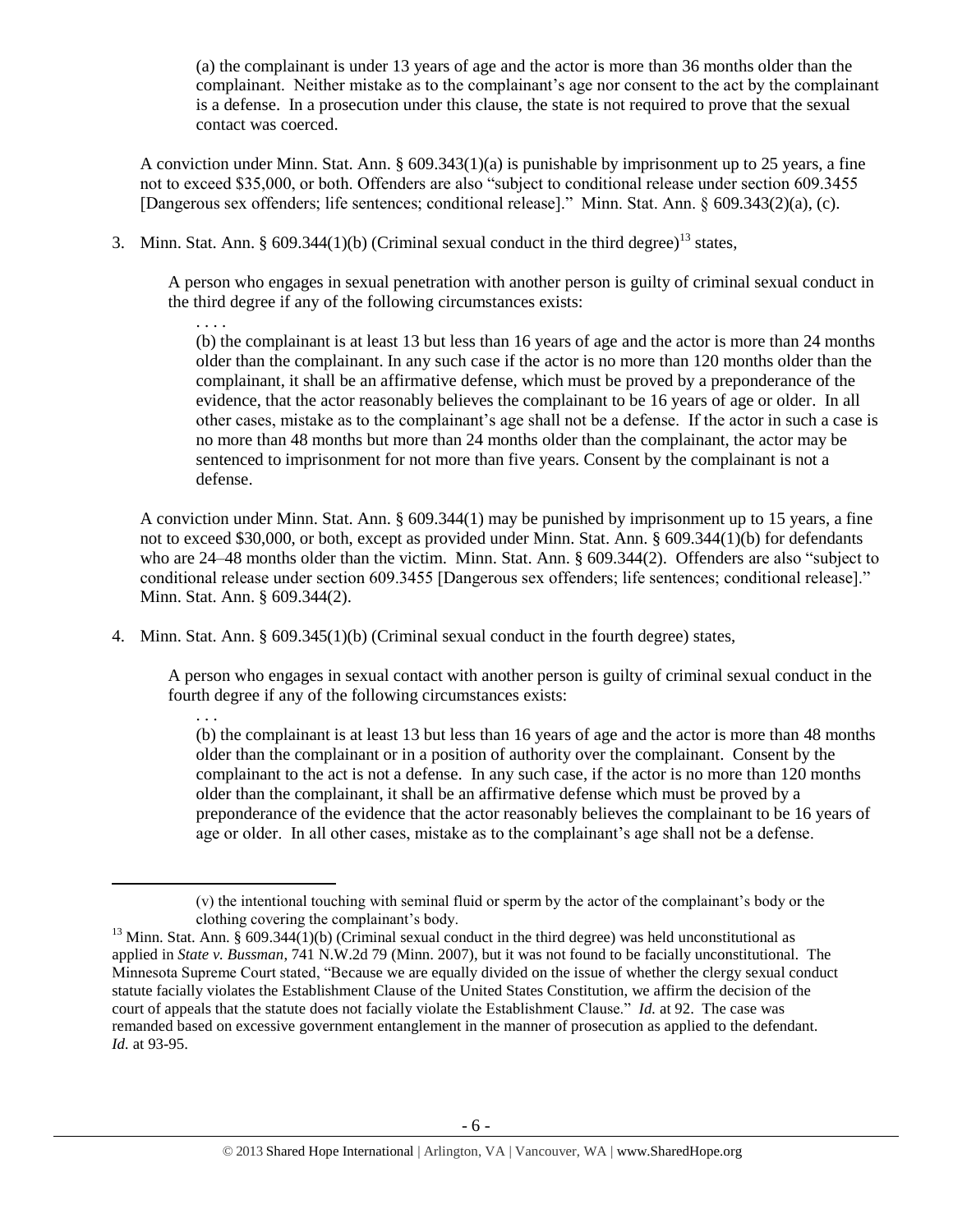A conviction under Minn. Stat. Ann. § 609.345(1) is punishable by imprisonment up to 10 years, a fine not to exceed \$20,000, or both. Offenders are also "subject to conditional release under section 609.3455 [Dangerous sex offenders; life sentences; conditional release]." Minn. Stat. Ann. § 609.345(2).

5. Minn. Stat. Ann. § 609.352(2) (Solicitation of children to engage in sexual conduct; communication of sexually explicit materials to children) makes it illegal if a person age 18 or older "solicits<sup>14</sup> a child or someone the person reasonably believes is a child to engage in sexual conduct<sup>15</sup> with intent to engage in sexual conduct . . . ." Additionally, Minn. Stat. Ann. § 609.352(2a) states,

A person 18 years of age or older who uses the Internet, a computer, computer program, computer network, computer system, an electronic communications system, or a telecommunications, wire, or radio communications system, or other electronic device capable of electronic data storage or transmission to commit any of the following acts, with the intent to arouse the sexual desire of any person, is guilty of a felony and may be sentenced as provided in subdivision 4:

<span id="page-6-1"></span><span id="page-6-0"></span>(1) soliciting a child or someone the person reasonably believes is a child to engage in sexual conduct;

(2) engaging in communication with a child or someone the person reasonably believes is a child, relating to or describing sexual conduct; or

(3) distributing any material, language, or communication, including a photographic or video image, that relates to or describes sexual conduct to a child or someone the person reasonably believes is a child.

For purposes of Minn. Stat. Ann. § 609.352, a "child" includes only minors "15 years of age or younger." Minn. Stat. Ann.  $\S 609.352(1)(a)$ . Convictions for violating both Minn. Stat.  $\S 609.352(2)$  and (2a) are punishable as felonies by imprisonment up to 3 years, a fine not to exceed \$5,000, or both. Minn. Stat. Ann. § 609.352(4).

# *1.3 Prostitution statutes refer to the sex trafficking statute to identify the commercially sexually exploited minor as a trafficking victim.*

Minn. Stat. Ann. § 609.324 (Patrons; prostitutes; housing individuals engaged in prostitution; penalties) refers to Minn. Stat. Ann. § 609.322 (Solicitation, inducement, and promotion of prostitution; sex trafficking) for purposes of sentencing enhancement<sup>16</sup>, but Minn. Stat. Ann.  $\hat{\S}$  609.3243 (Loitering with intent to participate in prostitution) does not refer to § 609.322 when the person charged is a minor. However, defenses applicable to prostitution laws refer to the sex trafficking law to provide sex trafficking victims an affirmative defense to charges under Minn. Stat. Ann. § 609.324 under some circumstances. Minn. Stat. Ann. § 609.325(4) (Defenses) states,

It is an affirmative defense to a charge under section 609.324 if the defendant proves by a preponderance of the evidence that the defendant is a labor trafficking victim, as defined in section 609.281, or a sex trafficking victim, as defined in section 609.321, and that the defendant committed the act only under compulsion by another who by explicit or implicit threats created a reasonable

<sup>&</sup>lt;sup>14</sup> Minn. Stat. Ann. § 609.352(1)(c) defines "solicit" as "commanding, entreating, or attempting to persuade a specific person in person, by telephone, by letter, or by computerized or other electronic means."

 $15$  Minn. Stat. Ann. § 609.352(1)(b) defines "sexual conduct" as "sexual contact of the individual's primary genital area, sexual penetration as defined in section 609.341, or sexual performance as defined in section 617.246." *See supra* notes [7](#page-3-0) [& 9](#page-3-1) for the definitions of "sexual performance" and "sexual penetration."

<sup>&</sup>lt;sup>16</sup> Minn. Stat. Ann. § 609.324(3)(b) (General prostitution crimes; penalties for patrons) states in part, "Whoever violates the provisions of this subdivision within two years of a previous prostitution conviction for violating this section or section 609.322 is guilty of a gross misdemeanor."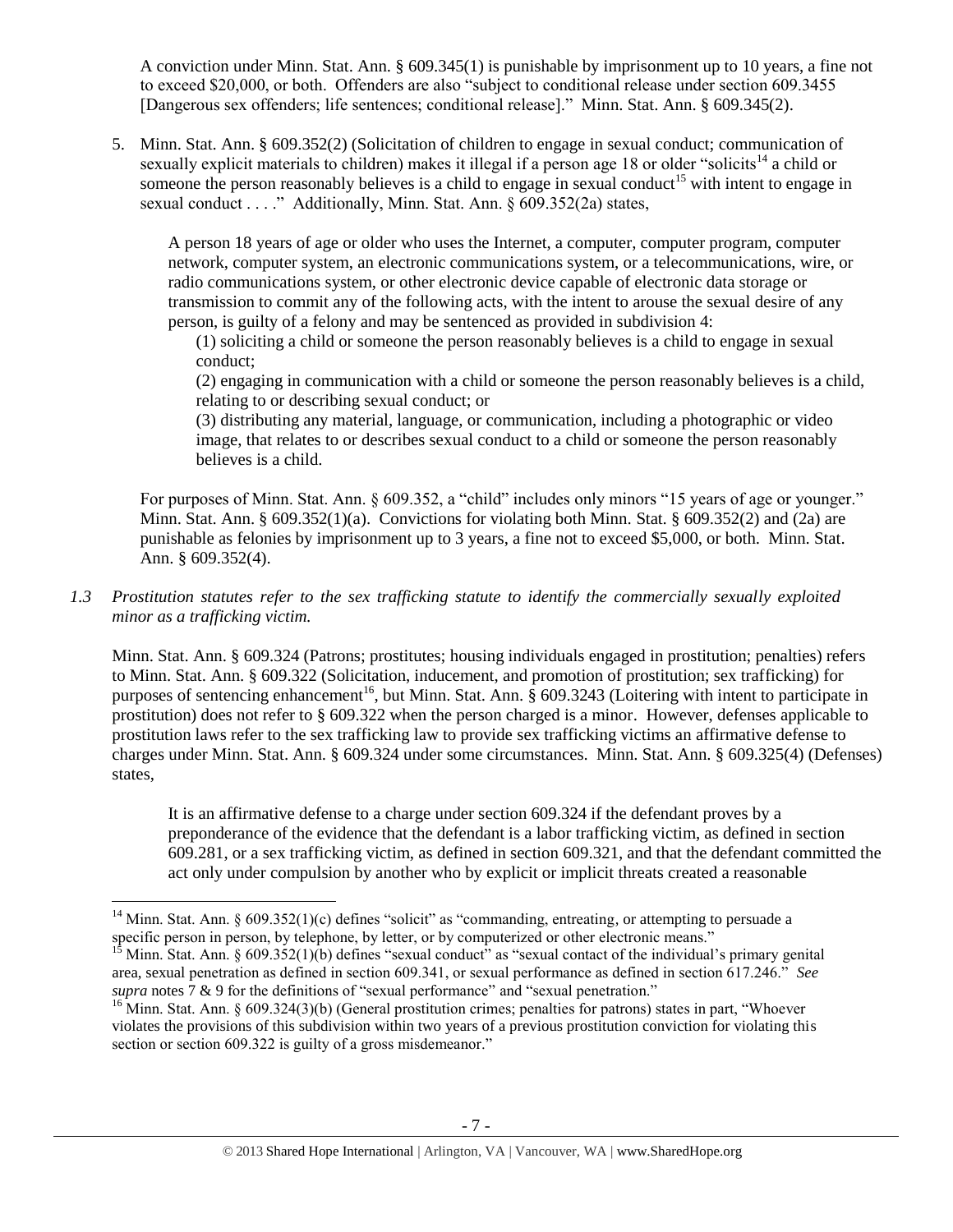apprehension in the mind of the defendant that if the defendant did not commit the act, the person would inflict bodily harm upon the defendant.

*1.4 The state racketeering or gang crimes statute includes sex trafficking and commercial sexual exploitation of children (CSEC) offenses as predicate acts allowing the statute to be used to prosecute trafficking crimes.* 

Minnesota includes human trafficking and some CSEC offenses as predicate criminal acts under its Racketeer Influenced and Corrupt Organizations (RICO) Act. Minn. Stat. Ann. § 609.903(1) (Racketeering) states that:

A person is guilty of racketeering if the person:

(1) is employed by or associated with an enterprise<sup>17</sup> and intentionally conducts or participates in the affairs of the enterprise by participating in a pattern of criminal activity;<sup>18</sup>

(2) acquires or maintains an interest in real property,<sup>19</sup> by participating in a pattern of criminal activity; or

(3) participates in a pattern of criminal activity and knowingly invests any proceeds derived from that conduct, or any proceeds derived from the investment or use of those proceeds, in an enterprise or in real property.

Minn. Stat. Ann. §609.902(4)(Definitions) defines a "criminal act" as:

conduct constituting, or a conspiracy or attempt to commit, a felony violation of . . . 609.322 [Solicitation, inducement, and promotion of prostitution; sex trafficking]; . . . 609.342 [Criminal sexual conduct in the first degree]; 609.343 [Criminal sexual conduct in the second degree]; 609.344<sup>20</sup> [Criminal sexual conduct in the third degree];  $609.345$  [Criminal sexual conduct in the fourth degree];  $\dots$ 

Pursuant to Minn. Stat. Ann. § 609.902(6) (Definitions),

"Pattern of criminal activity" means conduct constituting three or more criminal acts that:

(1) were committed within ten years of the commencement of the criminal proceeding;

(2) are neither isolated incidents, nor so closely related and connected in point or time or

circumstance of commission as to constitute a single criminal offense; and

(3) were either: (i) related to one another through a common scheme or plan or a shared criminal purpose or (ii) committed, solicited, requested, importuned, or intentionally aided by persons

 $\overline{\phantom{a}}$ 

<sup>&</sup>lt;sup>17</sup> Minn. Stat. Ann. § 609.902(3) (Definitions) defines an "enterprise" as "a sole proprietorship, partnership, corporation, trust, or other legal entity, or a union, governmental entity, association, or group of persons, associated in fact although not a legal entity, an includes illicit as well as legitimate enterprises."

<sup>&</sup>lt;sup>18</sup> Minn. Stat. Ann. § 609.902(5) (Definitions) defines "participation in a pattern of criminal activity" as "when the person is a principal\* with respect to the conduct constituting at least three of the criminal acts included in the pattern and two of the acts constitute felonies other than conspiracy." Subdivision (8) defines a "principal" as "a person who personally engages in conduct constituting a violation or who is criminally liable under section 609.05 [Criminal forfeiture] for the conduct of another constituting violation." Minn. Stat. Ann. § 609.902(8).

<sup>&</sup>lt;sup>19</sup> Minn. Stat. Ann. § 609.902(10) (Definitions) defines "real property" as "any real property or an interest in real property, including a lease of, or mortgage on, real property. A beneficial interest in real property is deemed to be located where the real property is located."

<sup>20</sup> *See supra* note [13.](#page-5-0)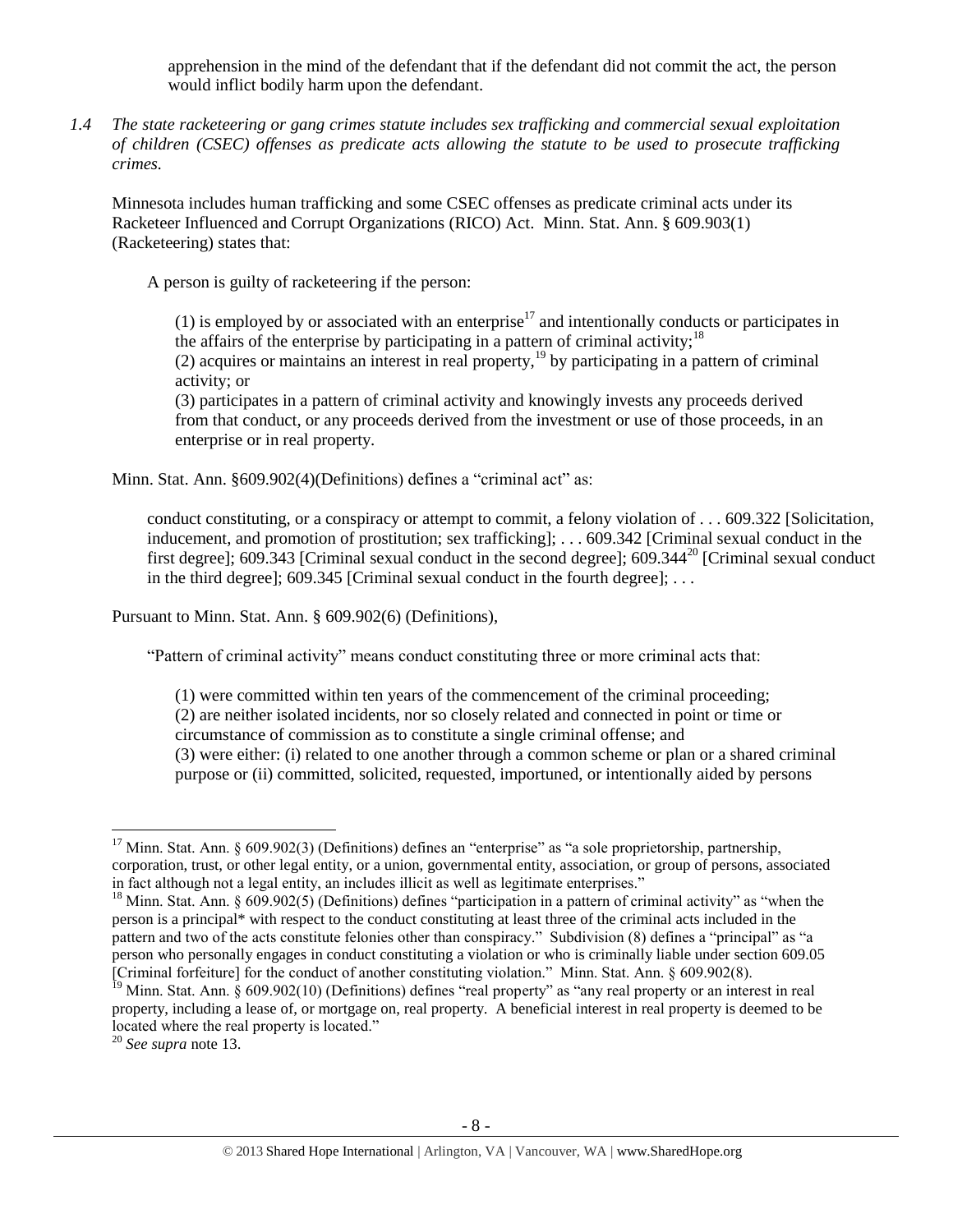acting with the mental culpability required for the commission of the criminal acts and associated with or in an enterprise involved in those activities.

Pursuant to Minn. Stat. Ann. § 609.904(1) (Criminal penalties), a person convicted of a RICO violation under Minn. Stat. Ann. § 609.903(Racketeering) faces a maximum of 20 years in prison, a fine up to \$1,000,000, or both. Furthermore, instead of the fine mentioned in subdivision (1), a person convicted, "who received economic gain from the act or caused economic gain from the act or caused loss or personal injury during the act may be sentenced to pay a fine . . . [and the] maximum fine is three times the gross value gained or three times the gross loss caused, whichever is greater, plus court costs and the costs of investigation and prosecution, reasonably incurred, less the value of any property forfeited under section 609.905 [Criminal forfeiture]." Minn. Stat. Ann. § 609.904(2).

Pursuant to Minn. Stat. Ann. § 609.905(1), (2),

[1] When a person is convicted of violating section 609.903, the court may order the person to forfeit to the prosecuting authority any real or personal property subject to forfeiture under this section. Property subject to forfeiture is real and personal property that was used in the course of, intended for use in the course of, derived from, or realized through conduct in violation of section 609.903. A court may not order the forfeiture of property that has been used to pay reasonable attorney fees in connection with a criminal proceeding under section 609.903. . . .

. . . .

[2] The district court may order criminal forfeiture of any other property of the defendant up to the value of the property that is unreachable if any property subject to criminal forfeiture under subdivision 1:

(1) cannot be located;

(2) has been sold to a bona fide purchaser for value;

(3) has been placed beyond the jurisdiction of the court;

(4) has been substantially diminished in value by the conduct of the defendant;

(5) has been commingled with other property that cannot be divided without difficulty or undue injury to innocent persons; or

(6) is otherwise unreachable without undue injury to an innocent person.

For defendants who violate Minn. Stat. Ann. § 609.903 (Racketeering), pursuant to Minn. Stat. Ann. § 609.911(3),

The prosecuting authority may institute proceedings against an enterprise or an individual to recover a civil penalty. The penalty may be imposed in the discretion of the district court for conduct constituting a violation of section 609.903. The civil penalty may not exceed \$1,000,000 less a fine imposed under section 609.903. Penalties collected under this section must be applied to the costs and expenses of investigation and prosecution, including costs of resources and personnel incurred in investigation and prosecution, and the balance, if any, to the state general fund.

Finally, Minn. Stat. Ann. § 609.904(5) directs the prosecuting authority to "vigorously advocate full and complete restitution to an aggrieved person" when a trafficker is convicted of Minn. Stat. Ann. § 609.903.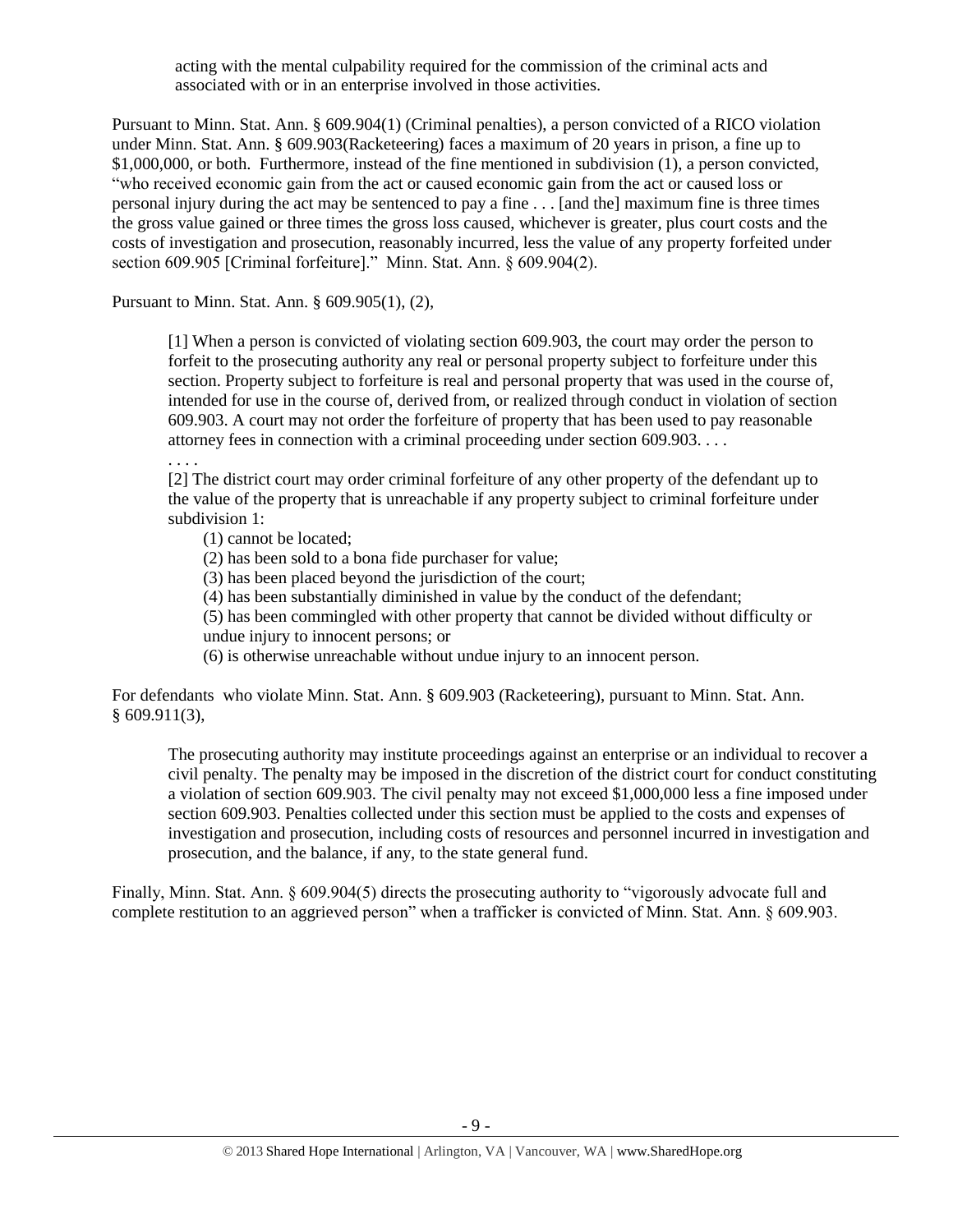#### **FRAMEWORK ISSUE 2: CRIMINAL PROVISIONS ADDRESSING DEMAND**

#### *Legal Components:*

- *2.1 The state sex trafficking law can be applied to buyers of commercial sex acts with a victim of domestic minor sex trafficking.*
- *2.2 Buyers of commercial sex acts with a minor can be prosecuted under commercial sexual exploitation of children (CSEC) laws.*
- *2.3 Solicitation of prostitution laws differentiate between buying sex acts with an adult and buying sex acts with a minor under 18.*
- *2.4 Penalties for buyers of commercial sex acts with minors are as high as federal penalties.*
- *2.5 Using the Internet to lure, entice, or purchase, or attempt to lure, entice, or purchase commercial sex acts with a minor is a separate crime or results in an enhanced penalty for buyers.*
- *2.6 No age mistake defense is permitted for a buyer of commercial sex acts with any minor under 18.*
- *2.7 Base penalties for buying sex acts with a minor under 18 are sufficiently high and not reduced for older minors.*
- *2.8 Financial penalties for buyers of commercial sex acts with minors are sufficiently high to make it difficult for buyers to hide the crime.*
- *2.9 Buying and possessing child pornography carries penalties as high as similar federal offenses.*
- *2.10 Convicted buyers of commercial sex acts with minors and child pornography are required to register as sex offenders.*

\_\_\_\_\_\_\_\_\_\_\_\_\_\_\_\_\_\_\_\_\_\_\_\_\_\_\_\_\_\_\_\_\_\_\_\_\_\_\_\_\_\_\_\_\_\_\_\_\_\_\_\_\_\_\_\_\_\_\_\_\_\_\_\_\_\_\_\_\_\_\_\_\_\_\_\_\_\_\_\_\_\_\_\_\_\_\_\_\_\_\_\_\_\_

## *Legal Analysis:*

*2.1 The state sex trafficking law can be applied to buyers of commercial sex acts with a victim of domestic minor sex trafficking.*

Minn. Stat. Ann. § 609.322(1)(a) (Solicitation, inducement, and promotion of prostitution; sex trafficking) does not apply to the buyer of sex with a victim of domestic minor sex trafficking. Minn. Stat. Ann. § 609.322(1)(a) expressly states that its provisions only apply to a person who solicits a minor to practice prostitution if the person is "acting other than as a prostitute or patron."

- 2.1.1 Recommendation: Amend Minn. Stat. Ann. § 609.322(1)(a) (Solicitation, inducement, and promotion of prostitution; sex trafficking) to include the conduct of buyers of commercial sex acts with minors.
- *2.2 Buyers of commercial sex acts with a minor can be prosecuted under commercial sexual exploitation of children (CSEC) laws.*

Minn. Stat. Ann. § 609.324 (Patrons; prostitutes; housing individuals engaged in prostitution; penalties) makes it a crime to buy sex with a minor. If the minor is 16–17, a buyer convicted under the statute may receive imprisonment up to 5 years, a fine not to exceed \$10,000, or both. Minn. Stat. Ann. § 609.324(1)(c). If the minor is 13–15, a buyer convicted under the statute may receive imprisonment up to 10 years, a fine not to exceed \$20,000, or both. Minn. Stat. Ann. § 609.324(1)(b). Lastly, if the minor is under 13, a buyer convicted under the statute may receive imprisonment up to 20 years, a fine not to exceed \$40,000, or both. Minn. Stat. Ann. § 609.324(1)(a).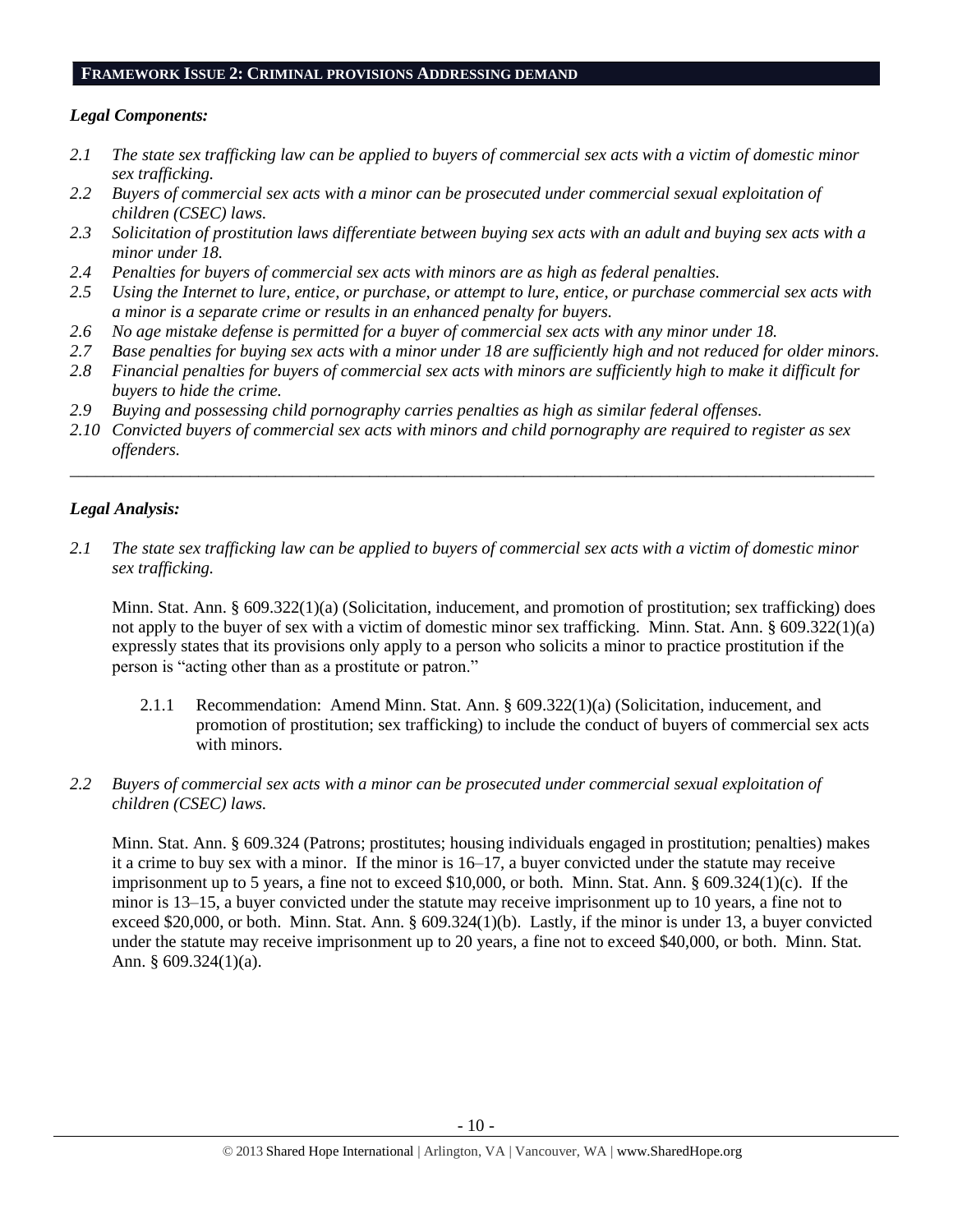Several sexual offenses could be used to prosecute certain buyers of commercial sex acts with a minor, but these statutes do not specifically make the commercial sexual exploitation of a child illegal. $^{21}$ 

*2.3 Solicitation of prostitution laws differentiate between buying sex acts with an adult and buying sex acts with a minor under 18.*

Minn. Stat. Ann. § 609.324 (Patrons; prostitutes; housing individuals engaged in prostitution; penalties) differentiates between the act of buying sex with a minor and the act of buying sex with an adult.<sup>22</sup> Minn. Stat. Ann. § 609.324(1) generally criminalizes "[e]ngaging in, hiring, or agreeing to hire [a] minor to engage in prostitution," while Minn. Stat. Ann.  $\S 609.324(3)(a)$  applies when a buyer "(1) engages in prostitution with an individual 18 years of age or older; or (2) hires, offers to hire, or agrees to hire an individual 18 years of age or older to engage in sexual penetration or sexual contact. . . ." The penalty for a conviction under subsection (1), depending on the minor's age, ranges from 5 to 20 years imprisonment, a fine ranging from \$10,000 to \$20,000, or both. Minn. Stat. Ann. § 609.324(1)(a), (b), (c). By contrast, a conviction under Minn. Stat. Ann. § 609.324(3)(a) is punishable as a misdemeanor by a fine of at least \$500, unless the buyer has been convicted of Minn. Stat. Ann. § 609.324(3)(a) or § 609.322 within the previous 2 years, in which case the buyer will be guilty of a gross misdemeanor punishable by a fine of at least \$1,500 and a minimum of community work service for 20 hours, which may be waived by the court if it "makes specific, written findings that the community work service is not feasible or appropriate under the circumstances of the case." Minn. Stat. Ann. § 609.324(3)(a), (b). If a person "hires, offers to hire, or agrees to hire an individual 18 years of age or older to engage in sexual penetration or sexual contact" in a public place, a conviction is punishable by a fine of at least \$1,500.<sup>23</sup> Minn. Stat. Ann. § 609.324(2).

*2.4 Penalties for buyers of commercial sex acts with minors are as high as federal penalties.*

Buyers of commercial sex with minors may be prosecuted for crimes carrying penalties ranging from imprisonment between 1 and 30 years, fines of \$5,000–\$40,000, or both imprisonment and a fine. Buyers convicted of Minn. Stat. Ann. § 609.324 (Patrons; prostitutes; housing individuals engaged in prostitution; penalties) may receive imprisonment between 5 and 20 years, based on the minor's age, a fine ranging from \$10,000–\$40,000, based on the minor's age, or both imprisonment and a fine. Minn. Stat. Ann. § 609.324(1).

Buyers found convicted of violating Minn. Stat. Ann. § 609.352(2) (Solicitation of children to engage in sexual conduct; communication of sexually explicit materials to children) may receive imprisonment up to 3 years, fines of up to \$5,000, or both. Minn. Stat. Ann. § 609.352(4).

l <sup>21</sup> *See supra* Section 1.2 for a full description of the sexual offense laws that may be used to prosecute buyers.

<sup>&</sup>lt;sup>22</sup> See supra Section 1.2 for the substantive provisions of Minn. Stat. Ann. § 609.324 (Patrons, prostitutes; housing individuals engaged in prostitution; penalties).

 $^{23}$  Minn. Stat. Ann. § 609.324(4), entitled "Community service in lieu of minimum fine," states,

The court may order a person convicted of violating subdivision 2 or 3 to perform community work service in lieu of all or a portion of the minimum fine required under those subdivisions if the court makes specific, written findings that the convicted person is indigent or that payment of the fine would create undue hardship for the convicted person or that person's immediate family. Community work service ordered under this subdivision is in addition to any mandatory community work service ordered under subdivision 3.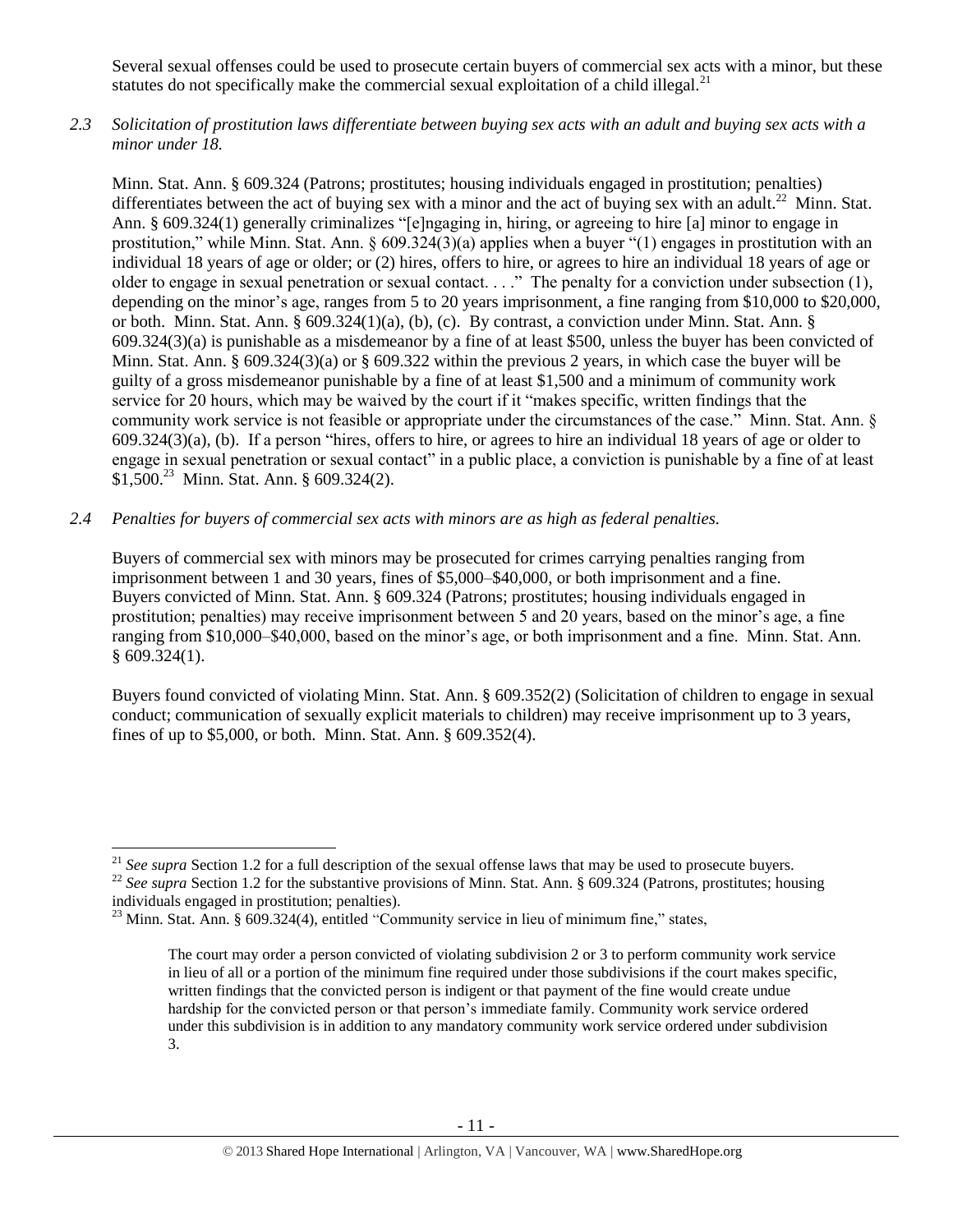Lastly, several other sexual offense laws could be used to prosecute some buyers of commercial sex acts with minors, which could result, depending on the offense, in imprisonment up to 30 years, a fine up to \$40,000, or both imprisonment and a fine. $^{24}$ 

<span id="page-11-0"></span>In contrast, if the victim is under the age of 14, a conviction under the Trafficking Victims Protection Act  $(TVPA)^{25}$  for child sex trafficking is punishable by 15 years to life imprisonment and a fine not to exceed \$250,000. 18 U.S.C. §§ 1591(b)(1), 3559(a)(1), 3571(b)(3). If the victim is between the ages of 14–17, a conviction is punishable by 10 years to life imprisonment and a fine not to exceed \$250,000. 18 U.S.C. §§ 1591(b)(2), 3559(a)(1), 3571(b)(3). A conviction is punishable by mandatory life imprisonment, however, if the buyer has a prior conviction for a federal sex offense<sup>26</sup> against a minor. 18 U.S.C. §  $3559(e)(1)$ . To the extent buyers can be prosecuted under other federal CSEC laws,<sup>27</sup> a conviction is punishable by penalties ranging from a fine not to exceed \$250,000 to life imprisonment and a fine not to exceed \$250,000.<sup>28</sup>

*2.5 Using the Internet to lure, entice, or purchase, or attempt to lure, entice, or purchase commercial sex acts with a minor is a separate crime or results in an enhanced penalty for buyers.*

Under Minn. Stat. Ann. § 609.352(2a) (Solicitation of children to engage in sexual conduct; communication of sexually explicit materials to children),

<span id="page-11-1"></span>A person 18 years of age or older who uses the Internet, a computer, computer program, computer network, computer system, an electronic communications system, or a telecommunications, wire, or radio communications system, or other electronic device capable of electronic data storage or transmission to commit any of the following acts, with the intent to arouse the sexual desire of any person, is guilty of a felony and may be sentenced as provided in subdivision 4:

(1) soliciting<sup>29</sup> a child or someone the person reasonably believes is a child to engage in sexual conduct: $30$ 

<sup>29</sup> *See supra* note [14.](#page-6-0)

 $\overline{\phantom{a}}$ 

<sup>&</sup>lt;sup>24</sup> See supra Section 1.2 for the substantive provisions of Minn. Stat. Ann. § 609.342, § 609.343, § 609.344, and  $§ 609.345$  that may apply to some buyers.

<sup>25</sup> Trafficking Victims Protection Act (TVPA) of 2000, Pub. L. No. 106-386, 114 Stat. 1464, 1466 (codified in scattered sections of 18 and 22 U.S.C.).

<sup>&</sup>lt;sup>26</sup> Pursuant to 18 U.S.C. § 3559(e)(2), "federal sex offense" is defined as

an offense under section 1591 [18 USCS § 1591] (relating to sex trafficking of children), 2241 [18 USCS § 2241] (relating to aggravated sexual abuse), 2242 [18 USCS § 2242] (relating to sexual abuse),  $2244(a)(1)$  [18 USCS §  $2244(a)(1)$ ] (relating to abusive sexual contact),  $2245$  [18 USCS § 2245] (relating to sexual abuse resulting in death), 2251 [18 USCS § 2251] (relating to sexual exploitation of children), 2251A [18 USCS § 2251A] (relating to selling or buying of children), 2422(b) [18 USCS § 2422(b)] (relating to coercion and enticement of a minor into prostitution), or 2423(a) [18 USCS § 2423(a)] (relating to transportation of minors).

<sup>&</sup>lt;sup>27</sup> 18 U.S.C. §§ 2251A(b) (Selling or buying of children), 2251(a) (Sexual exploitation of children), 2423(a) (Transportation of a minor with intent for minor to engage in criminal sexual activity), 2422(a) (Coercion and enticement), 2252(a)(2), (a)(4) (Certain activities relating to material involving the sexual exploitation of minors). <sup>28</sup> 18 U.S.C. §§ 2251A(b) (conviction punishable by imprisonment for 30 years to life and a fine), 2251(e) (conviction punishable by imprisonment for 15–30 years and a fine), 2423(a) (conviction punishable by imprisonment for 10 years to life and a fine), 2422(a) (conviction punishable by a fine, imprisonment up to 20 years, or both),  $2252(a)(2)$ , (4) (stating that a conviction under subsection (a)(2) is punishable by imprisonment for  $5-20$ years and a fine, while a conviction under subsection (a)(4) is punishable by imprisonment up to 10 years, a fine, or both); *see also* 18 U.S.C. §§ 3559(a)(1) (classifying all of the above listed offenses as felonies), 3571(b)(3) (providing a fine up to \$250,000 for any felony conviction).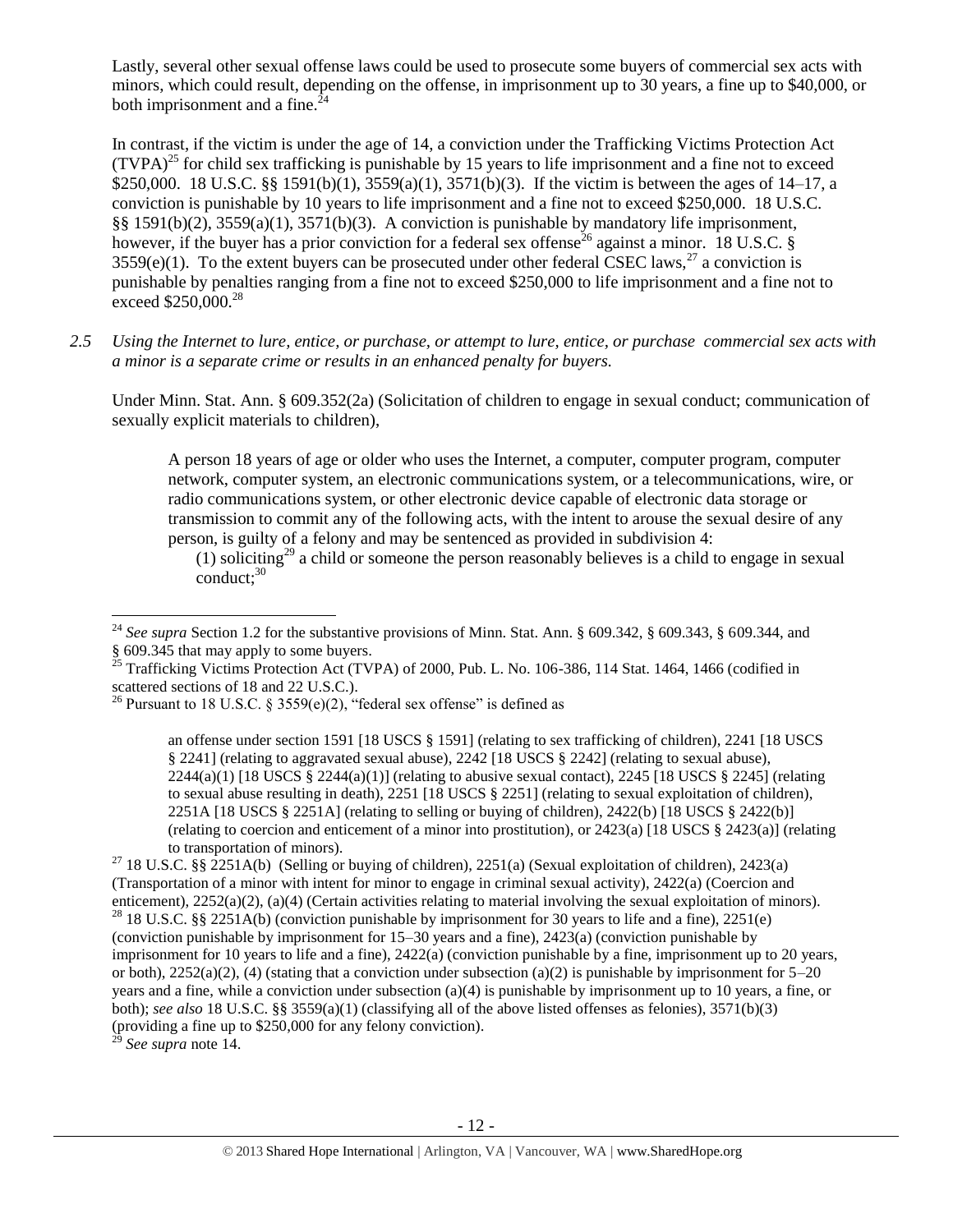(2) engaging in communication with a child or someone the person reasonably believes is a child, relating to or describing sexual conduct; or

(3) distributing any material, language, or communication, including a photographic or video image, that relates to or describes sexual conduct to a child or someone the person reasonably believes is a child.

For purposes of Minn. Stat. Ann. § 609.352(2a), a "child" only includes minors "15 years of age or younger." Minn. Stat. Ann. § 609.352(1)(a). A conviction under Minn. Stat. Ann. § 609.352(2a) is punishable as a felony by imprisonment up to 3 years, a fine not to exceed \$5,000, or both. Minn. Stat. Ann. § 609.352(4).

2.5.1 Recommendation: Amend Minn. Stat. Ann. § 609.352(4) (Solicitation of children to engage in sexual conduct; communication of sexually explicit materials to children) to specifically make illegal and to impose an enhanced penalty on using the Internet to solicit or purchase commercial sex acts with any minor under the age of 18.

## *2.6 No age mistake defense is permitted for a buyer of commercial sex acts with any minor under 18.*

The mistake of age defense is specifically prohibited for a buyer prosecuted under Minn. Stat. Ann. § 609.324 (Patrons; prostitutes; housing individuals engaged in prostitution; penalties) or § 609.352(2a) (Solicitation of children to engage in sexual conduct; communication of sexually explicit materials to children). Minn. Stat. Ann. §§ 609.325(2), 609.352(3)(a). Similarly, sexual offenses, Minn. Stat. Ann. § 609.342(1)(a) (Criminal sexual conduct in the first degree) and § 609.343(1)(a) (Criminal sexual conduct in the second degree), explicitly rule out a mistake of age defense.

However, for buyers prosecuted under both Minn. Stat. Ann. § 609.344(1)(b) (Criminal sexual conduct in the third degree) (covering situations in which the child is 13–15 and the buyer is more than 2 years older than the child) and § 609.345(1)(b) (Criminal sexual conduct in the fourth degree), if the perpetrator is not more than 10 years older than the victim "it shall be an affirmative defense, which must be proved by a preponderance of the evidence, that the actor reasonably believes the complainant to be 16 years of age or older." Otherwise, mistake of age is not a defense. Minn. Stat. Ann. §§ 609.344(1)(b), 609.345(1)(b).

# *2.7 Base penalties for buying sex acts with a minor under 18 are sufficiently high and not reduced for older minors.*

Minn. Stat. Ann. § 609.324 (Patrons, prostitutes; housing individuals engaged in prostitution; penalties), staggers penalties based on the age of the minor involved in the crime. Specifically, where the minor is 16–17, a convicted buyer may receive imprisonment up to 5 years, a fine not to exceed \$10,000, or both. Minn. Stat. Ann. § 609.324(1)(c). If the minor is 13–15, a convicted buyer may receive imprisonment up to 10 years, a fine not to exceed \$20,000, or both. Minn. Stat. Ann. § 609.324(1)(b). Lastly, if the minor is under 13 years old, a convicted buyer may receive imprisonment up to 20 years, a fine not to exceed \$40,000, or both. Minn. Stat. Ann. § 609.324(1)(a).

2.7.1 Recommendation: Amend Minn. Stat. Ann. § 609.324 (Patrons, prostitutes; housing individuals engaged in prostitution; penalties) to impose sufficiently high penalties on buyers convicted of buying commercial sex with any minor under 18.

 $\overline{a}$ <sup>30</sup> *See supra* note [15.](#page-6-1)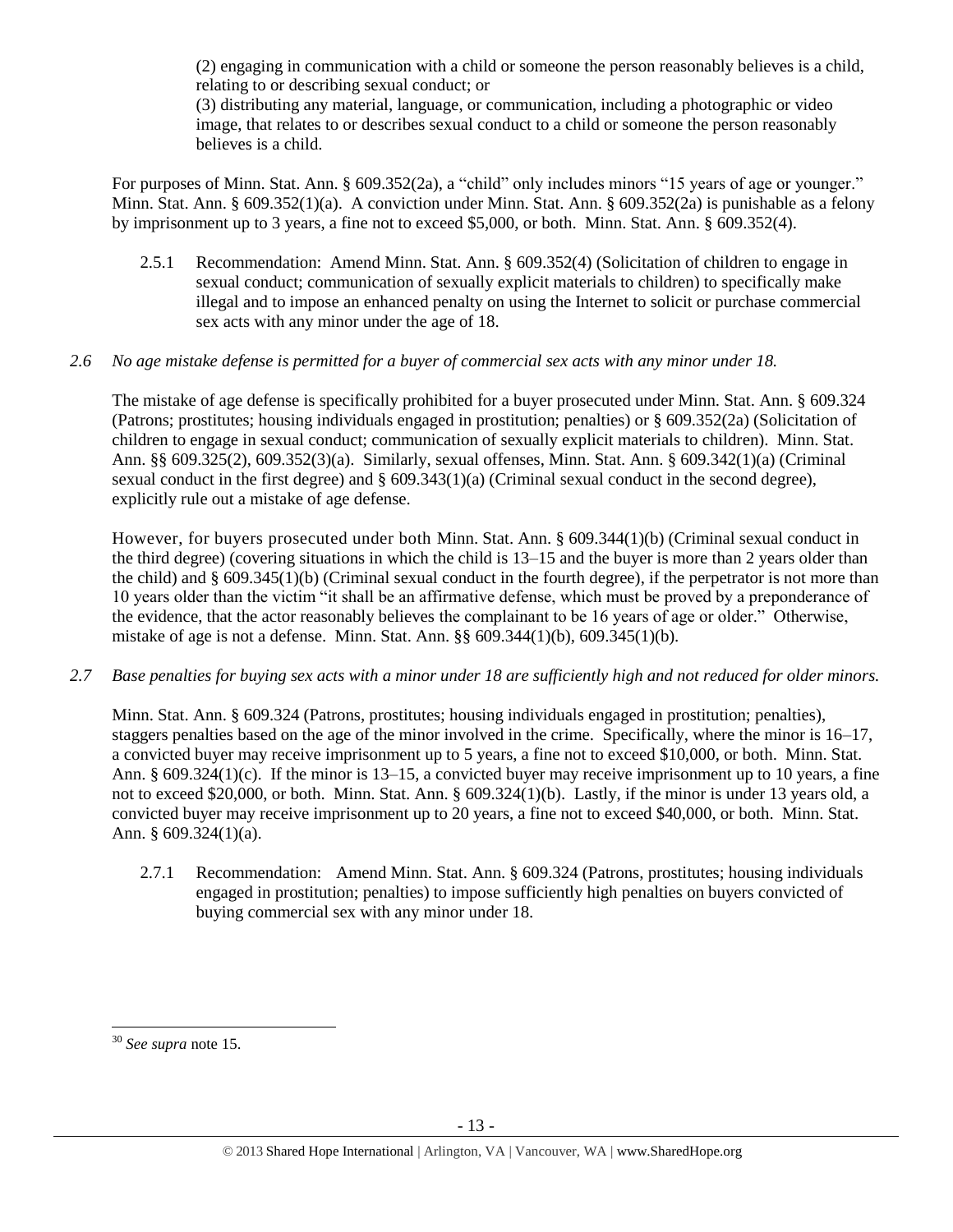*2.8 Financial penalties for buyers of commercial sex acts with minors are sufficiently high to make it difficult for buyers to hide the crime.*

<span id="page-13-0"></span>Buyers of commercial sex with minors may be required to pay fines ranging from \$5,000–\$40,000. Specifically, buyers convicted of Minn. Stat. Ann. § 609.324 (Patrons; prostitutes; housing individuals engaged in prostitution; penalties) may be required to pay fines ranging from \$10,000–\$40,000, depending on the minor's age. In addition, when a buyer is convicted under Minn. Stat. Ann. § 609.324, "[T]he court shall impose an assessment<sup>31</sup> of not less than \$500 and not more than \$750 for a violation of section 609.324, subdivision 2, or a misdemeanor violation of section 609.324, subdivision 3; otherwise the court shall impose an assessment of not less than \$750 and not more than \$1,000. The assessment . . . is in addition to the surcharge required by section  $357.021$ ,<sup>32</sup> subdivision 6." Minn. Stat. Ann. § 609.3241(a). Minn. Stat. Ann. § 357.021(6)(a) requires the court administrator to "collect a \$75 surcharge on every person convicted of any felony, gross misdemeanor, misdemeanor, or petty misdemeanor offense." Buyers convicted of sexual offenses may be required to pay fines up to \$40,000. Minn. Stat. Ann. §§ 609.342(2)(a), 609.343(2)(a), 609.344(2), 609.345(2), 609.352(4).

Defendants, including, presumably, buyers, may also be ordered to make restitution. Pursuant to Minn. Stat. Ann. § 611A.04 $(1)(a)^{33}$  (Order of restitution),

<span id="page-13-3"></span><span id="page-13-2"></span><span id="page-13-1"></span>A victim<sup>34</sup> of a crime has the right to receive restitution as part of the disposition of a criminal charge or juvenile delinquency proceeding against the offender if the offender is convicted or found

 $\overline{\phantom{a}}$ 

The assessment collected under paragraph (a) must be distributed as follows: (1) 40 percent of the assessment shall be forwarded to the political subdivision that employs the arresting officer for use in enforcement, training, and education activities related to combating sexual exploitation of youth, or if the arresting officer is an employee of the state, this portion shall be forwarded to the commissioner of public safety for those purposes identified in clause (3);

(2) 20 percent of the assessment shall be forwarded to the prosecuting agency that handled the case for use in training and education activities relating to combating sexual exploitation activities of youth; and

(3) 40 percent of the assessment must be forwarded to the commissioner of public safety to be deposited in the safe harbor for youth account in the special revenue fund and are appropriated to the commissioner for distribution to crime victims services organizations that provide services to sexually exploited youth, as defined in section 260C.007, subdivision 31.

(d) A safe harbor for youth account is established as a special account in the state treasury.

 $32$  The text of Min. Stat. Ann. § 357.021 included here and elsewhere in this report includes amendments made during the 88<sup>th</sup> session of the Minnesota legislature by the passage of Senate File No. 671, 2013 Minn. Laws 86 (effective July 1, 2013).

 $33$  The text of Min. Stat. Ann. § 611A.04 included here and elsewhere in this report includes amendments made during the 88<sup>th</sup> session of the Minnesota legislature by the passage of Senate File No. 345, 2013 Minn. Laws 39 (effective May 7, 2013).

 $34$  "Victim" is defined in part in Minn. Stat. Ann. § 611A.01(b) as "a natural person who incurs loss or harm as a result of a crime, including a good faith effort to prevent a crime . . . ." "Crime" is defined as "conduct that is prohibited by local ordinance and results in bodily harm to an individual; or conduct that is included within the definition of 'crime' in section 609.02, subdivision 1, or would be included within that definition but for the fact that (1) the person engaging in the conduct lacked capacity to commit the crime under the laws of this state, or (2) the act was alleged or found to have been committed by a juvenile." Minn. Stat. Ann. § 611A.01(a). Pursuant to Minn.

 $31$  Minn. Stat. Ann. § 609.3241(c) provides.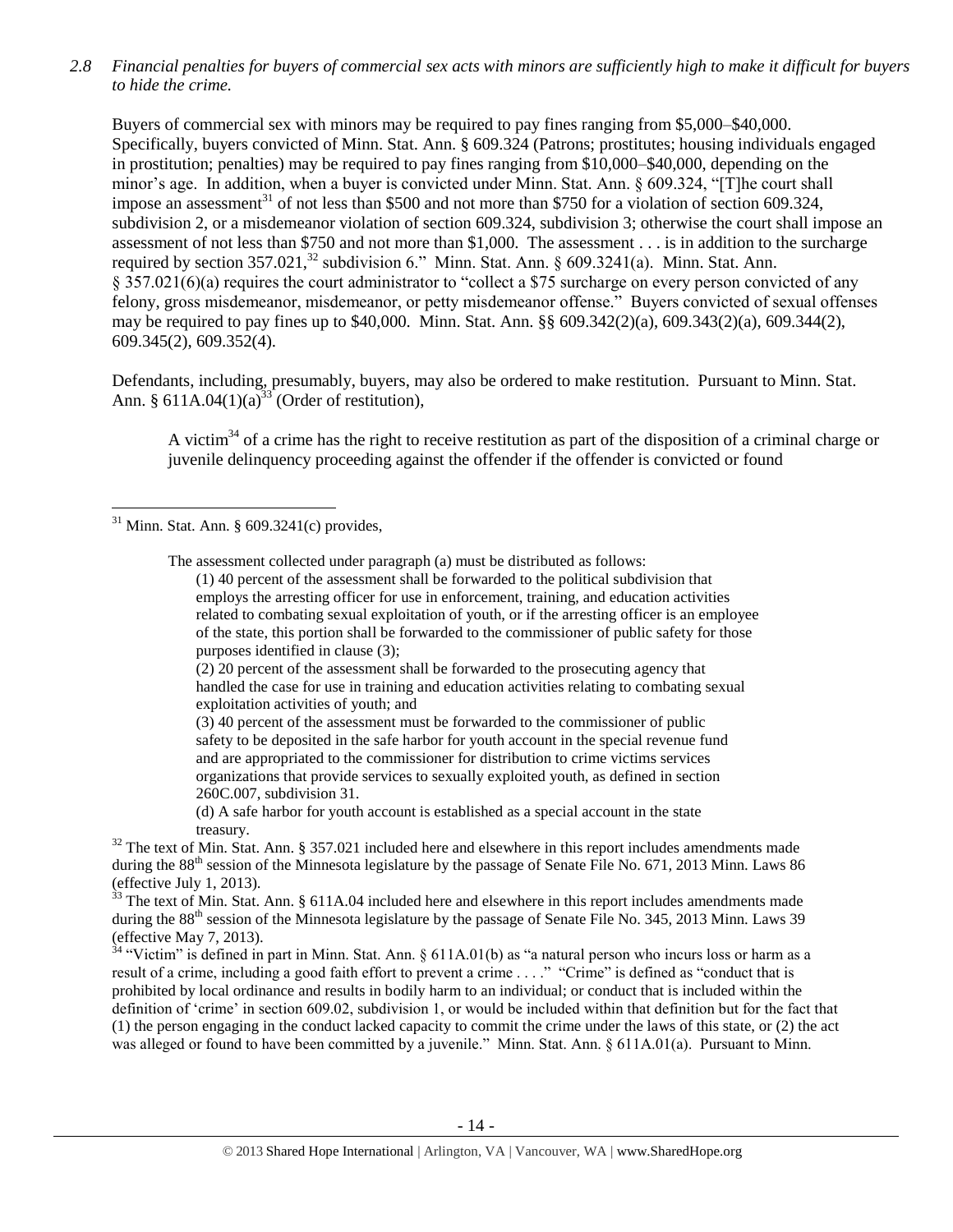delinquent. . . . A request for restitution may include, but is not limited to, any out-of-pocket losses resulting from the crime, including medical and therapy costs, replacement of wages and services, expenses incurred to return a child who was a victim of a crime under section 609.26 [Depriving another of custodial or parental rights] to the child's parents or lawful custodian, and funeral expenses. An actual or prospective civil action involving the alleged crime shall not be used by the court as a basis to deny a victim's right to obtain court-ordered restitution under this section. . . .

Additionally, buyers, through a civil procedure, may be required to forfeit certain property, including money, used in committing a designated crime. Minn. Stat. Ann. § 609.531(6a) (Forfeitures). Pursuant to Minn. Stat. Ann. § 609.5312(1)(a),(b)<sup>35</sup> (Forfeiture of property associated with designated offenses).

<span id="page-14-1"></span>(a) All personal property is subject to forfeiture if it was used or intended for use to commit or facilitate the commission of a designated offense. All money and other property, real and personal, that represent proceeds of a designated offense, and all contraband property, are subject to forfeiture, except as provided in this section.

<span id="page-14-2"></span>(b) All money used or intended to be used to facilitate the commission of a violation of section 609.322<sup>36</sup> [Solicitation, inducement, and promotion of prostitution; sex trafficking] or 609.324<sup>37</sup> [Patrons; prostitutes; housing individuals engaged in prostitution; penalties] or a violation of a local ordinance substantially similar to section 609.322 or 609.324 is subject to forfeiture.

Seizure of the property may be upon process issued by a court or without process, where certain circumstances apply. Minn. Stat. Ann. § 609.531(4). Minn. Stat. Ann. § 609.531(5) also states that "[a]ll right, title, and interest in property subject to forfeiture under sections 609.531 to 609.5318 vests in the appropriate agency<sup>38</sup> upon commission of the act or omission giving rise to forfeiture."

As defined in Minn. Stat. Ann. § 609.531(1)(f) (Forfeitures), "designated offenses" include felony violations of, or felony-level attempts and conspiracies to violate Minn. Stat. Ann. § 609.352 (Solicitation of children to engage in sexual conduct; communication of sexually explicit materials to children),  $\S 617.247^{39}$  (Possession of pornographic work involving minors), or any violation of § 609.324 (Patrons; prostitutes; housing individuals engaged in prostitution; penalties).

Furthermore, Minn. Stat. Ann. § 609.5312(3)(a), states,

 $\overline{a}$ 

<span id="page-14-0"></span>A motor vehicle is subject to forfeiture under this subdivision if it was used to commit or facilitate, or used during the commission of, a violation of section 609.324 [Patrons; prostitutes; housing individuals

Stat. Ann. § 609.02(1), "'Crime' means conduct which is prohibited by statute and for which the actor may be sentenced to imprisonment, with or without a fine."

 $35$  The text of Min. Stat. Ann. § 609.5312 included here and elsewhere in this report includes amendments made during the  $88<sup>th</sup>$  session of the Minnesota legislature by the passage of Senate File No. 346, 2013 Minn. Laws 80 (effective May 20, 2013).

<sup>&</sup>lt;sup>36</sup> See supra section 2.1 for discussion of inapplicability of Min. Stat. Ann. § 609.322 to buyers.

<sup>&</sup>lt;sup>37</sup> See supra section 2.2 for discussion of applicability of Min. Stat. Ann. § 609.324 to buyers.

<sup>&</sup>lt;sup>38</sup> Minn. Stat. Ann. § 609.531(1)(e) defines "appropriate agency" as "the Bureau of Criminal Apprehension, the Department of Commerce Division of Insurance Fraud Prevention, the Minnesota Division of Driver and Vehicle Services, the Minnesota State Patrol, a county sheriff's department, the Three Rivers District park rangers, the Department of Natural Resources Division of Enforcement, the University of Minnesota Police Department, the Department of Corrections Fugitive Apprehension Unit, a city, metropolitan transit, or airport police department; or a multijurisdictional entity established under section 299A.642 or 299A.681."

 $39$  The text of Min. Stat. Ann. § 617.247 included here and elsewhere in this report includes amendments made during the 88<sup>th</sup> session of the Minnesota legislature by the passage of House File No. 790, 2013 Minn. Laws 96 (effective August 1, 2013).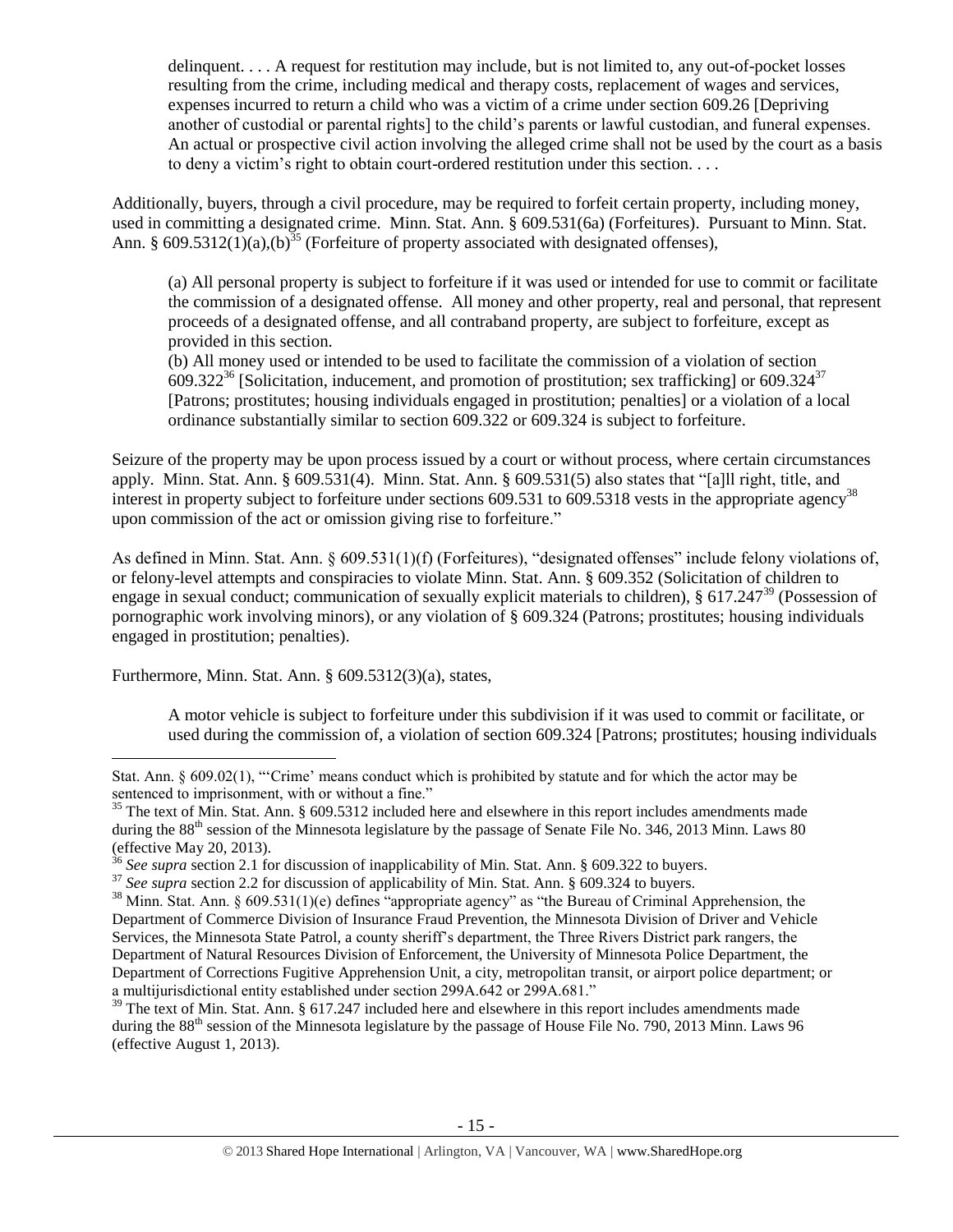engaged in prostitution; penalties] or a violation of a local ordinance substantially similar to section 609.324. A motor vehicle is subject to forfeiture under this subdivision only if the offense is established by proof of a criminal conviction for the offense. . . .

Buyers may also be ordered to make restitution for a violation of Minnesota's RICO act. Minn. Stat. Ann. § 609.904(5) directs the prosecuting authority to "vigorously advocate full and complete restitution to an aggrieved person" when a trafficker is convicted of Minn. Stat. Ann. § 609.903.

*2.9 Buying and possessing child pornography carries penalties as high as similar federal offenses.*

Minn. Stat. Ann. § 617.247(4)(a)<sup>40</sup> (Possession of pornographic work involving minors) states,

A person who possesses a pornographic work<sup>41</sup> or a computer disk or computer or other electronic, magnetic, or optical storage system or a storage system of any other type, containing a pornographic work, knowing or with reason to know its content and character, is guilty of a felony and may be sentenced to imprisonment for not more than five years and a fine of not more than \$5,000 for a first offense and for not more than ten years and a fine of not more than \$10,000 for a second or subsequent offense.

In contrast, a federal conviction for possession of child pornography<sup>42</sup> is generally punishable by imprisonment for 5–20 years and a fine not to exceed  $$250,000$ .<sup>43</sup> Subsequent convictions, however, are punishable by imprisonment up to 40 years and a fine not to exceed \$250,000.<sup>44</sup>

- <span id="page-15-0"></span>2.9.1 Recommendation: Amend Minn. Stat. Ann. § 617.247(4)(a) (Possession of pornographic work involving minors) to increase the penalty to align with federal penalties.
- *2.10 Convicted buyers of commercial sex acts with minors and child pornography are required to register as sex offenders*.

Pursuant to Minn. Stat. Ann. § 243.166(1b)<sup>45</sup> (Registration of predatory offenders),

 $\overline{\phantom{a}}$ <sup>40</sup> *See supra* note [39.](#page-14-0)

<sup>41</sup> *See supra* note [8](#page-3-2) for the definition of "pornographic work."

 $42$  18 U.S.C. §§ 2252(a)(2), (a)(4) (Certain activities relating to material involving the sexual exploitation of minors),  $2252A(a)(2)$ , (a)(3) (Certain activities relating to material constituting or containing child pornography), 1466A(a), (b) (Obscene visual representations of the sexual abuse of children).

<sup>&</sup>lt;sup>43</sup> 18 U.S.C. §§ 2252(b) (stating that a conviction under subsection (a)(2) is punishable by imprisonment for 5–20 years and a fine, while a conviction under subsection (a)(4) is punishable by imprisonment up to 10 years, a fine, or both), 2252A(b)(1) (a conviction is punishable by imprisonment for 5–20 years and a fine), 1466A(a), (b) (stating that a conviction under subsection (a) is "subject to the penalties provided in section  $2252A(b)(1)$ ," imprisonment for 5–20 years and a fine, while a conviction under subsection (b) is "subject to the penalties provided in section 2252A(b)(2)," imprisonment up to 10 years, a fine, or both); *see also* 18 U.S.C. §§ 3559(a)(1) (classifying all of the above listed offenses as felonies), 3571(b)(3) (providing a fine up to \$250,000 for any felony conviction). <sup>44</sup> 18 U.S.C. §§ 2252(b) (stating if a person has a prior conviction under subsection (a)(2), or a list of other statutes, a conviction is punishable by a fine and imprisonment for 15–40 years, but if a person has a prior conviction under subsection (a)(4), or a list of other statutes, a conviction is punishable by a fine and imprisonment for  $10-20$  years),  $2252A(b)(1)$  (stating if a person has a prior conviction under subsection (a)(2), (a)(3), or a list of other statutes, a conviction is punishable by a fine and imprisonment for  $15-40$  years),  $1466A(a)$ , (b) (stating that the penalty scheme for section 2252A(b) applies); *see also* 18 U.S.C. §§ 3559(a)(1) (classifying all of the above listed offenses as felonies), 3571(b)(3) (providing a fine up to \$250,000 for any felony conviction).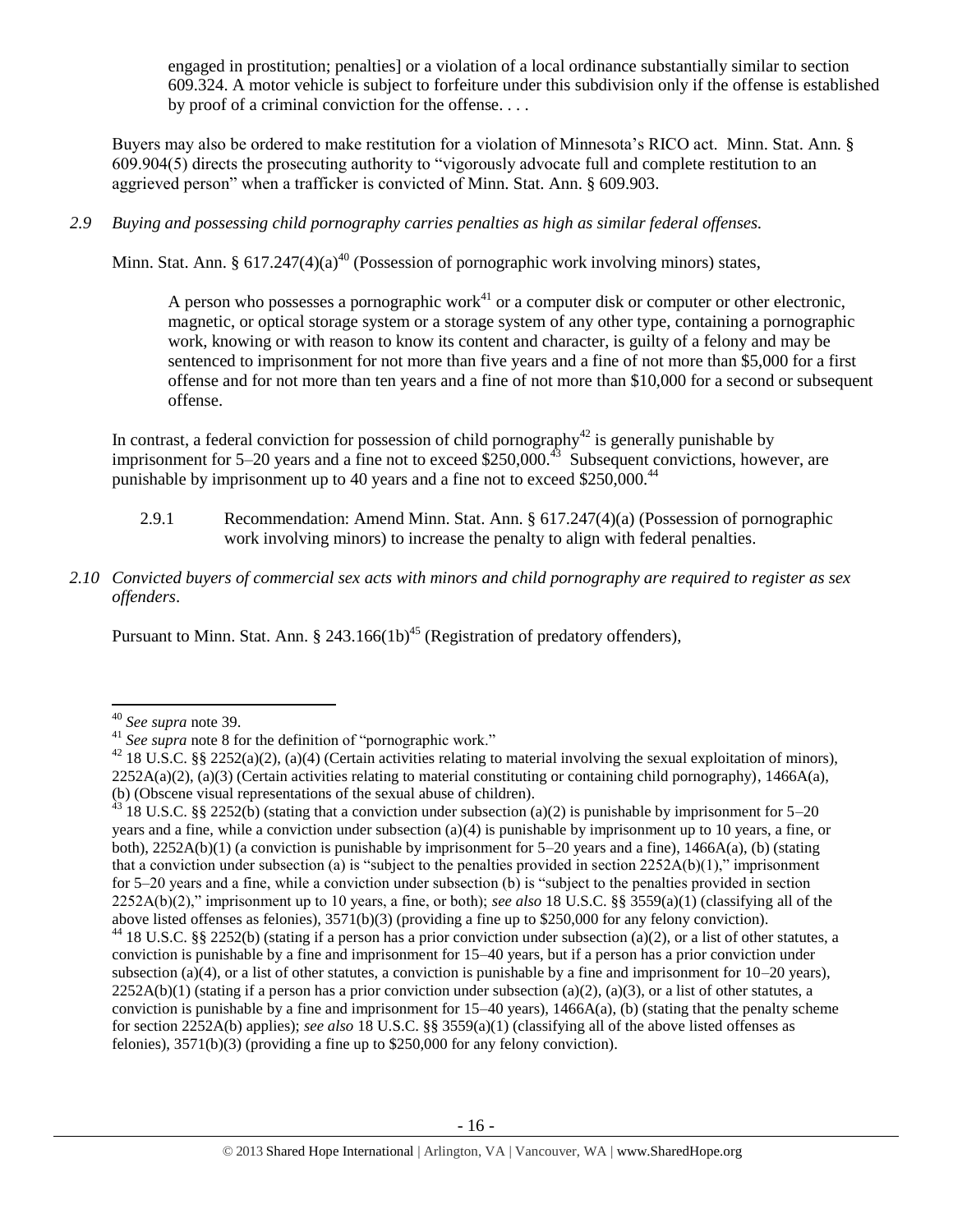(a) A person shall register under this section if:

. . . (2) the person was charged with or petitioned for a violation of, or attempt to violate, or aiding, abetting, or conspiring to commit . . . soliciting a minor to engage in prostitution in violation of section . . . 609.324 [Patrons, prostitutes; housing individuals engaged in prostitution; penalties]; soliciting a minor to engage in sexual conduct in violation of section 609.352 [Solicitation of children to engage in sexual conduct; communication of sexually explicit materials to children]; ... or possessing pornographic work involving a minor in violation of section 617.247<sup>46</sup> [Possession of pornographic work involving minors], and convicted of or adjudicated delinquent for that offense or another offense arising out of the same set of circumstances;

. . .

 $\overline{a}$ 

(4) the person was convicted of or adjudicated delinquent for, including pursuant to a court martial, violating a law of the United States, including the Uniform Code of Military Justice, similar to the offenses described in clause (1), (2), or (3).

<sup>&</sup>lt;sup>45</sup> The text of Min. Stat. Ann. § 243.166 included here and elsewhere in this report includes amendments made during the 88<sup>th</sup> session of the Minnesota legislature by the passage of House File No. 790, 2013 Minn. Laws 96 (effective August 1, 2013), and House File No. 1233, 2013 Minn. Laws 108 (effective May 23, 2013). <sup>46</sup> *See supra* note [39.](#page-14-0)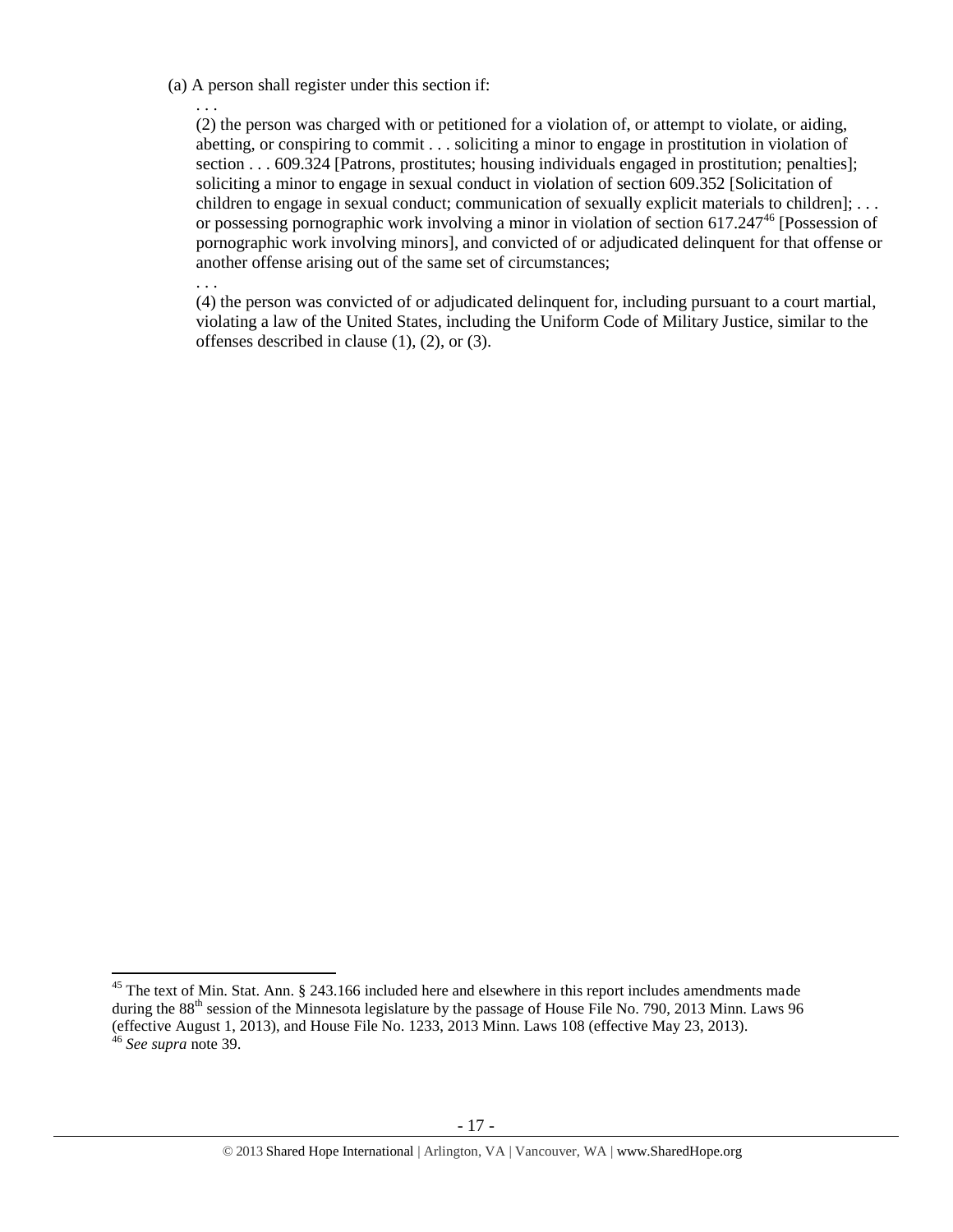#### **FRAMEWORK ISSUE 3: CRIMINAL PROVISIONS FOR TRAFFICKERS**

#### *Legal Components:*

- *3.1 Penalties for trafficking a child for sexual exploitation are as high as federal penalties.*
- *3.2 Creating and distributing child pornography carries penalties as high as similar federal offenses.*
- *3.3 Using the Internet to lure, entice, recruit, or sell commercial sex acts with a minor is a separate crime or results in an enhanced penalty for traffickers.*
- *3.4 Financial penalties for traffickers, including asset forfeiture, are sufficiently high.*
- *3.5 Convicted traffickers are required to register as sex offenders.*
- *3.6 Laws relating to termination of parental rights for certain offenses include sex trafficking or commercial sexual exploitation of children (CSEC) offenses in order to remove the children of traffickers from their control and potential exploitation.*

*\_\_\_\_\_\_\_\_\_\_\_\_\_\_\_\_\_\_\_\_\_\_\_\_\_\_\_\_\_\_\_\_\_\_\_\_\_\_\_\_\_\_\_\_\_\_\_\_\_\_\_\_\_\_\_\_\_\_\_\_\_\_\_\_\_\_\_\_\_\_\_\_\_\_\_\_\_\_\_\_\_\_\_\_\_\_\_\_\_\_\_\_\_\_*

# *Legal Analysis:*

*3.1 Penalties for trafficking a child for sexual exploitation are as high as federal penalties.* 

Traffickers convicted under Minn. Stat. Ann. § 609.322(1)(a) (Solicitation, inducement and promotion of prostitution; sex trafficking in the first degree)<sup>47</sup> may be punished by imprisonment up to 20 years, a fine not to exceed \$50,000, or both. However, a trafficker may receive imprisonment up to 25 years, a fine not to exceed \$60,000, or both under Minn. Stat. Ann. § 609.322(1)(b) if at least one of the following aggravating factors is present:

(1) the offender has committed a prior qualified human trafficking-related offense;

(2) the offense involved a sex trafficking victim who suffered bodily harm during the commission of the offense;

(3) the time period that a sex trafficking victim was held in debt bondage or forced labor or services exceeded 180 days; or

(4) the offense involved more than one sex trafficking victim.

Additionally, traffickers face prosecution under Minn. Stat. Ann. § 609.324(1a) (Patrons; prostitutes; housing individuals engaged in prostitution; penalties) and Minn. Stat. Ann. § 609.283(1) (Unlawful conduct with respect to documents in furtherance of labor or sex trafficking).<sup>48</sup> A trafficker convicted under Minn. Stat. Ann. § 609.324(1a) may receive imprisonment up to 1 year, a fine not to exceed \$3,000, or both. If the victim of Minn. Stat Ann. § 609.283(1) is under the age of 18, a conviction under Minn. Stat. Ann. § 609.283(1) may be punished by imprisonment up to 10 years, a fine not to exceed \$20,000, or both. Minn. Stat. Ann. § 609.283(2).

Furthermore, Minn. Stat. Ann. § 609.3453 (Criminal sexual predatory conduct) enhances a sentence "if the person commits a predatory crime<sup>49</sup> that was motivated by the offender's sexual impulses or was part of a predatory pattern of behavior that had criminal sexual conduct as its goal." Minn. Stat. Ann. § 609.3453(1). A person convicted who falls under Minn. Stat. Ann. § 609.3453(1) may have the sentence enhanced by up to "25

 $\overline{\phantom{a}}$ <sup>47</sup> *See supra* Section 1.1 for the substantive provisions of Minn. Stat. Ann. § 609.324(1a) and § 609.322(1)(a).

<sup>48</sup> *See supra* Section 1.2 for the substantive provisions of Minn. Stat. Ann. § 609.324(1a) and § 609.283(1).

<sup>&</sup>lt;sup>49</sup> "Predatory crime" is defined as "a felony violation of . . . 609.25 (kidnapping), 609.255 (false imprisonment), 609.498 (tampering with a witness), 609.561 (first-degree arson), or 609.582, subdivision 1 (first-degree burglary)." Minn. Stat. Ann. § 609.341(22).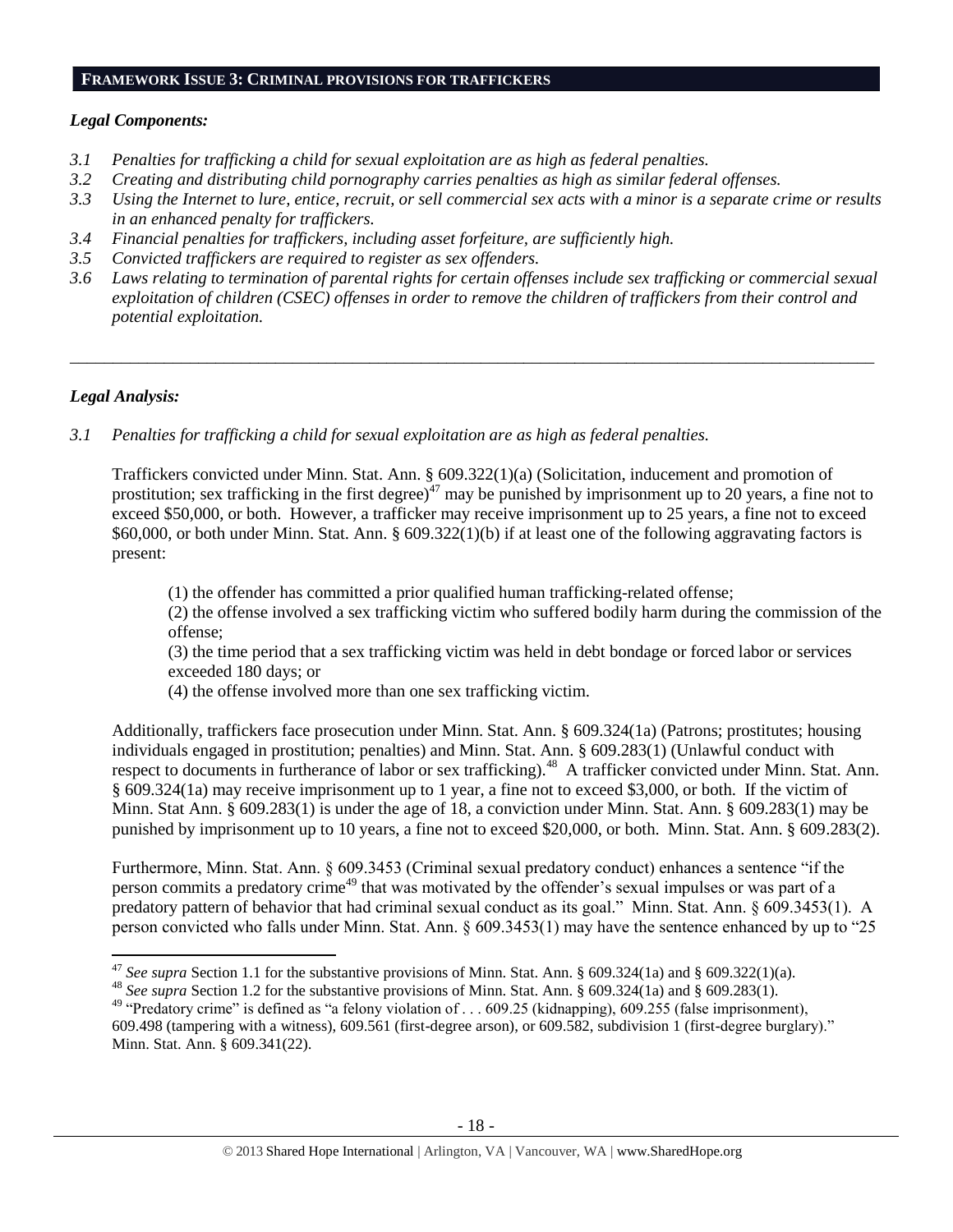percent longer than for the underlying predatory crime" and a possible fine of up to \$20,000. If the offender has prior sex offense convictions, the sentence may be enhanced by up to "50 percent longer than for the underlying predatory crime" and a possible fine of up to \$20,000. Minn. Stat. Ann. § 609.3453(2).

In comparison, if the victim is under the age of 14, a conviction under the Trafficking Victims Protection Act  $(TVPA)^{50}$  for child sex trafficking is punishable by 15 years to life imprisonment and a fine not to exceed \$250,000. 18 U.S.C. §§ 1591(b)(1), 3559(a)(1), 3571(b)(3). If the victim is between the ages of 14–17, a conviction is punishable by 10 years to life imprisonment and a fine not to exceed \$250,000. 18 U.S.C. §§ 1591(b)(2), 3559(a)(1), 3571(b)(3). A conviction is punishable by mandatory life imprisonment, however, if the trafficker has a prior conviction for a federal sex offense<sup>51</sup> against a minor.

# *3.2 Creating and distributing child pornography carries penalties as high as similar federal offenses*.

Minn. Stat. Ann. §  $617.246(2)^{52}$  (Use of minors in sexual performance prohibited) prohibits creating child pornography.<sup>53</sup> Additionally, Minn. Stat. Ann. § 617.246(4) makes it illegal to sell child pornography, by making it unlawful if a person, "knowing or with reason to know its content and character, disseminates for profit . . . a pornographic work,"<sup>54</sup> while Minn. Stat. Ann. § 617.246(3) makes it illegal if a person to "owns or operates a business in which pornographic work . . . is disseminated . . . or is reproduced" when the person "knows the content and character of the pornographic work disseminated or reproduced." Convictions under Minn. Stat. Ann. § 617.246(2), (3), and (4) are all felonies punishable by imprisonment up to 10 years, a fine not to exceed \$20,000 for a first offense, or both. The fine rises to \$40,000 for any subsequent offense. Minn. Stat. Ann. § 617.246(2), (3), (4).

In comparison, if the victim is under the age of 14, a conviction under the TVPA for child sex trafficking is punishable by 15 years to life imprisonment and a fine not to exceed \$250,000. 18 U.S.C. §§ 1591(b)(1), 3559(a)(1), 3571(b)(3). If the victim is between the ages of 14–17, a conviction is punishable by 10 years to life imprisonment and a fine not to exceed \$250,000. 18 U.S.C. §§ 1591(b)(2), 3559(a)(1), 3571(b)(3). A conviction is punishable by mandatory life imprisonment, however, if the trafficker has a prior conviction for a federal sex offense<sup>55</sup> against a minor. Additionally, a federal conviction for distribution of child pornography<sup>56</sup> is generally punishable by imprisonment for 5–20 years and a fine not to exceed \$250,000.<sup>57</sup> Subsequent convictions, however, are punishable by imprisonment up to 40 years and a fine not to exceed  $$250,000.<sup>58</sup>$ 

<sup>58</sup> 18 U.S.C. §§ 2252(b) (stating if a person has a prior conviction under subsection (a)(1), (a)(2), or (a)(3) or a list of other statutes, a conviction is punishable by a fine and imprisonment for 15–40 years), 2252A(b)(1) (stating if a person has a prior conviction under subsection (a)(2), (a)(3), or a list of other statutes, a conviction is punishable by

 $\overline{\phantom{a}}$ <sup>50</sup> *See supra* note [25.](#page-11-0)

<sup>51</sup> *See supra* note [26.](#page-11-1) 

<sup>52</sup> *See supra* note [6.](#page-3-3)

<sup>&</sup>lt;sup>53</sup> See supra Section 1.2 for the substantive provisions of Minn. Stat. Ann. § 617.246(2).

<sup>&</sup>lt;sup>54</sup> See supra note [8](#page-3-2) for the definition of "pornographic work."

<sup>55</sup> *See supra* note [26.](#page-11-1)

<sup>56</sup> 18 U.S.C. §§ 2252(a)(1), (a)(2), (a)(3) (Certain activities relating to material involving the sexual exploitation of minors), 2252A(a)(2), (a)(3) (Certain activities relating to material constituting or containing child pornography), 1466A(a) (Obscene visual representations of the sexual abuse of children).

<sup>&</sup>lt;sup>57</sup> 18 U.S.C. §§ 2252(b) (stating that a conviction under subsection (a)(1), (a)(2), or (a)(3) is punishable by imprisonment for 5–20 years and a fine), 2252A(b)(1) (a conviction is punishable by imprisonment for 5–20 years and a fine), 1466A(a), (b) (stating that a conviction under subsection (a) is "subject to the penalties provided in section 2252A(b)(1)," imprisonment for 5–20 years and a fine, while a conviction under subsection (b) is "subject to the penalties provided in section 2252A(b)(2)," imprisonment up to 10 years, a fine, or both); *see also* 18 U.S.C. §§ 3559(a)(1) (classifying all of the above listed offenses as felonies),  $3571(b)(3)$  (providing a fine up to \$250,000 for any felony conviction).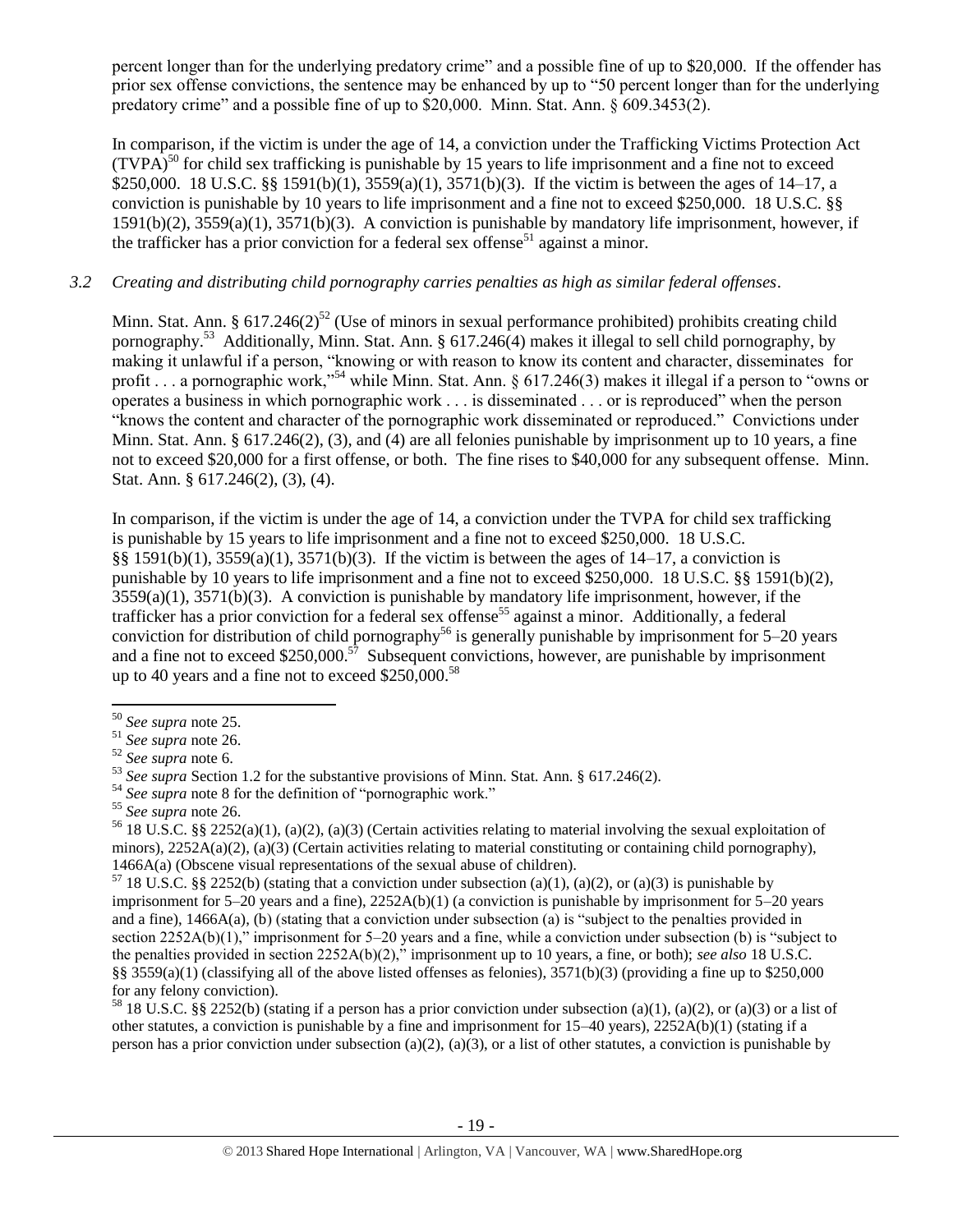## *3.3 Using the Internet to lure, entice, recruit, or sell commercial sex acts with a minor is a separate crime or results in an enhanced penalty for traffickers.*

Minn. Stat. Ann. § 609.352(2a) (Solicitation of children to engage in sexual conduct; communication of sexually explicit materials to children) makes it illegal to use the Internet to solicit a child for the purpose of engaging in sexual conduct.<sup>59</sup> A conviction under Minn. Stat. Ann. § 609.352(2a) is punishable as a felony by imprisonment up to 3 years, a fine not to exceed \$5,000, or both. Minn. Stat. Ann. § 609.352(4).

# *3.4 Financial penalties for traffickers, including asset forfeiture, are sufficiently high*.

Traffickers convicted under Minnesota's trafficking related criminal laws may be required to pay fines ranging from \$3,000 to \$1,000,000. Specifically, traffickers convicted of Minn. Stat. Ann. § 609.322(1)(a) (Solicitation, inducement, and promotion of prostitution; sex trafficking) may be ordered to pay a fine not to exceed \$50,000. Minn. Stat. Ann.  $\S 609.322(1)(a)$ . However, a trafficker may be required to pay a fine not to exceed \$60,000 under Minn. Stat. Ann. § 609.322(1)(b) if at least one aggravating factor is present.

Traffickers prosecuted under Minn. Stat. Ann. § 609.324(1a) (Patrons; prostitutes; housing individuals engaged in prostitution; penalties) may be required to pay a fine not to exceed \$3,000, while those convicted under Minn. Stat. Ann. § 609.283(1) (Unlawful conduct with respect to documents in furtherance of labor or sex trafficking), if the victim is under the age of 18, may be ordered to pay a fine not to exceed \$20,000. Minn. Stat. Ann. §§ 609.324(1a), 609.283(2).

In addition, when a trafficker is convicted under Minn. Stat. Ann. §§ 609.322 or 609.324, "the court shall impose as assessment<sup>60</sup> of not less than \$500 and not more than \$750 for a violation of section 609.324, subdivision 2, or a misdemeanor violation of section 609.324, subdivision 3; otherwise the court shall impose an assessment of not less than \$750 and not more than \$1,000. The assessment . . . is in addition to the surcharge required by section  $357.021$ ,<sup>61</sup> subdivision 6." Minn. Stat. Ann. § 609.3241(a). Minn. Stat. Ann. § 357.021(6) requires the court administrator to "collect a \$75 surcharge on every person convicted of any felony, gross misdemeanor, misdemeanor, or petty misdemeanor offense."

A trafficker convicted under Minn. Stat. Ann. § 609.352(2) or (2a) (Solicitation of children to engage in sexual conduct; communication of sexually explicit materials to children), both felonies, may have to pay fines not to exceed \$5,000. Traffickers convicted under Minn. Stat. Ann. § 617.246<sup>62</sup> (Use of minors in sexual performance prohibited) may be required to pay a fine not to exceed \$20,000 for a first offense, and \$40,000 for any subsequent offense. Minn. Stat. Ann. § 617.246(2), (3), (4). Lastly, traffickers convicted under Minn. Stat. Ann.  $\hat{\S}$  609.903(1) (Racketeering)<sup>63</sup> may be ordered to pay a fine not to exceed \$1,000,000 or "three times the gross value gained or three times the gross loss caused, whichever is greater, plus court costs and the costs of investigation and prosecution reasonably incurred, less the value of any property forfeited under section 609.905 [Criminal forfeiture]." Minn. Stat. Ann. § 609.904(1), (2).

a fine and imprisonment for  $15-40$  years),  $1466A(a)$ , (b) (stating that the penalty scheme for section  $2252A(b)$ applies); *see also* 18 U.S.C. §§ 3559(a)(1) (classifying all of the above listed offenses as felonies), 3571(b)(3) (providing a fine up to \$250,000 for any felony conviction).

<sup>59</sup> *See supra* Section 2.5 for the substantive provisions of Minn. Stat. Ann. § 609.352(2a).

<sup>60</sup> *See supra* note [31.](#page-13-0)

<sup>61</sup> *See supra* note [32.](#page-13-1)

<sup>62</sup> *See supra* note [6.](#page-3-3)

<sup>63</sup> *See supra* Section 1.4 for relevant RICO provisions under Minnesota law.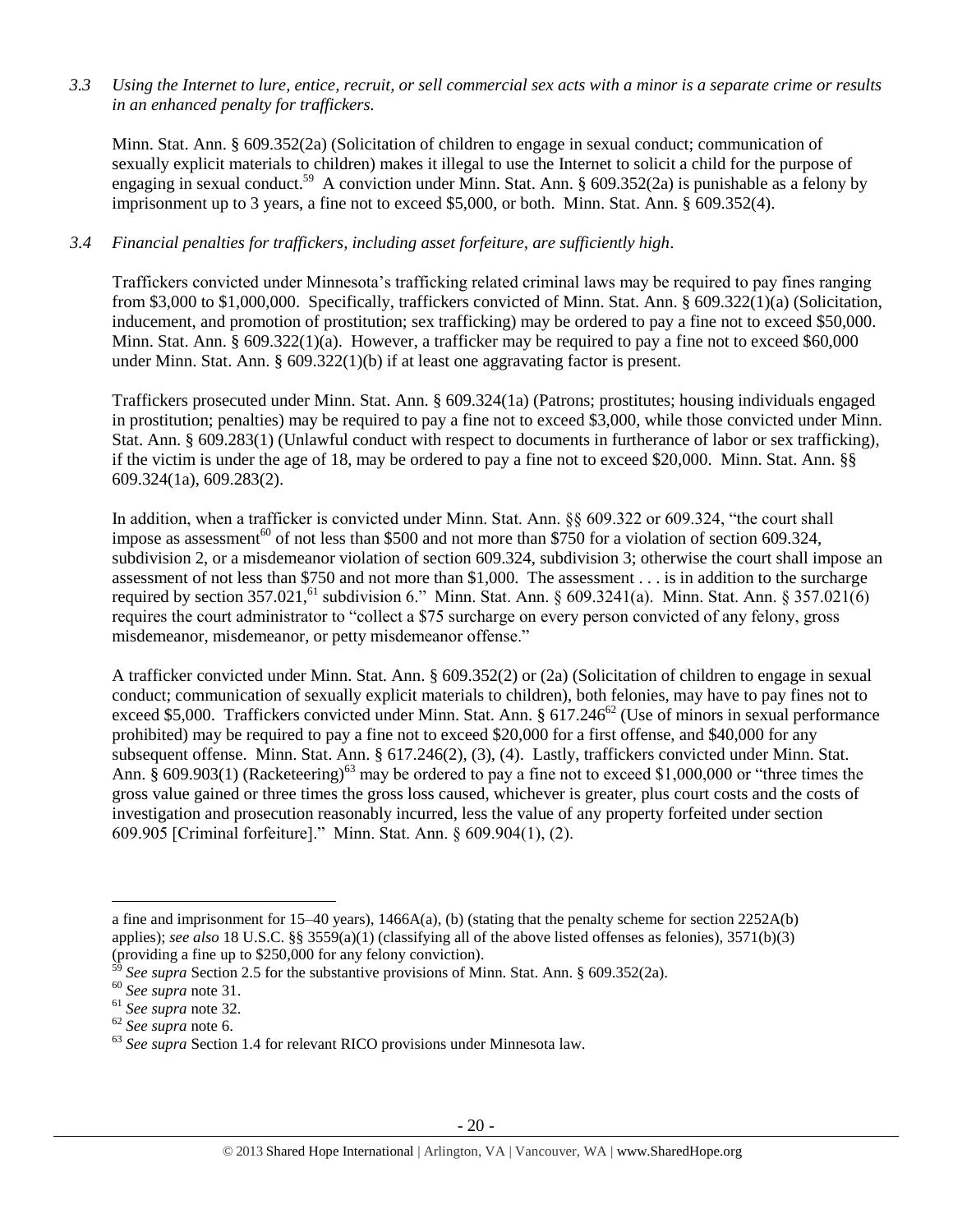Defendants may also be ordered to make restitution. Pursuant to Minn. Stat. Ann. § 611A.04(1)(a)<sup>64</sup> (Order of restitution),

A victim<sup>65</sup> of a crime has the right to receive restitution as part of the disposition of a criminal charge or juvenile delinquency proceeding against the offender if the offender is convicted or found delinquent. . . . A request for restitution may include, but is not limited to, any out-of-pocket losses resulting from the crime, including medical and therapy costs, replacement of wages and services, expenses incurred to return a child who was a victim of a crime under section 609.26 [Depriving another of custodial or parental rights] to the child's parents or lawful custodian, and funeral expenses. An actual or prospective civil action involving the alleged crime shall not be used by the court as a basis to deny a victim's right to obtain court-ordered restitution under this section. . . .

Additionally, traffickers may be required, under a civil procedure, to forfeit certain property, including money, used in committing a designated crime. Pursuant to Minn. Stat. Ann. §  $609.5312(1)(a)$ -, b)<sup>66</sup> (Forfeiture of property associated with designated offenses),

(a) All personal property<sup>67</sup> is subject to forfeiture if it was used or intended for use to commit or facilitate the commission of a designated offense. All money and other property, real and personal, that represent proceeds of a designated offense, and all contraband property are subject to forfeiture, except as provided in this section.

(b) All money used or intended to be used to facilitate the commission of a violation of section  $609.322^{68}$  [Solicitation, inducement, and promotion of prostitution; sex trafficking] or  $609.324^{69}$ [Patrons; prostitutes; housing individuals engaged in prostitution; penalties] or a violation of a local ordinance substantially similar to section 609.322 or 609.324 is subject to forfeiture.

Minn. Stat. Ann. § 609.531(5) states that "[a]ll right, title, and interest in property subject to forfeiture under sections 609.531 to 609.5318 vests in the appropriate agency<sup>70</sup> upon commission of the act or omission giving rise to forfeiture." Seizure of the property may be upon process issued by a court or without process, where certain circumstances apply. Minn. Stat. Ann. § 609.531(4).

As defined in Minn. Stat. Ann. § 609.531(1)(f) (Forfeitures), "designated offenses" include Minn. Stat. Ann. § 609.352 (Solicitation of children to engage in sexual conduct; communication of sexually explicit materials to children), Minn. Stat. Ann. § 617.246 (Use of minors in sexual performance prohibited), Minn. Stat. Ann. § 609.322 (Solicitation, inducement, and promotion of prostitution; sex trafficking), or any violation of section 609.324 (Patrons; prostitutes; housing individuals engaged in prostitution; penalties).

 $\overline{a}$ 

<sup>70</sup> *See supra* note [38.](#page-14-2)

<sup>64</sup> *See supra* note [33.](#page-13-2)

<sup>65</sup> *See supra* note [34.](#page-13-3)

<sup>66</sup> *See supra* note [35.](#page-14-1)

 $^{67}$  Minn. Stat. Ann. § 609.531 (Forfeitures) defines "property" for the purposes of Minn. Stat. Ann. § 609.5312(1), according to "section 609.52, subdivision 1, clause (1)," which states that property

means all forms of tangible property, whether real or personal, without limitation including documents of value, electricity, gas, water, corpses, domestic animals, dogs, pets, fowl, and heat supplied by pipe or conduit by municipalities or public utility companies and articles, as defined in clause (4), representing trade secrets, which articles shall be deemed for the purposes of Extra Session Laws 1967, chapter 15 to include any trade secret represented by the article.

<sup>68</sup> *See supra* section 3.1 for discussion of applicability of Stat. Ann. § 609.322 to traffickers.

<sup>&</sup>lt;sup>69</sup> See supra section 3.1 for discussion of applicability of Stat. Ann. § 609.324 to traffickers.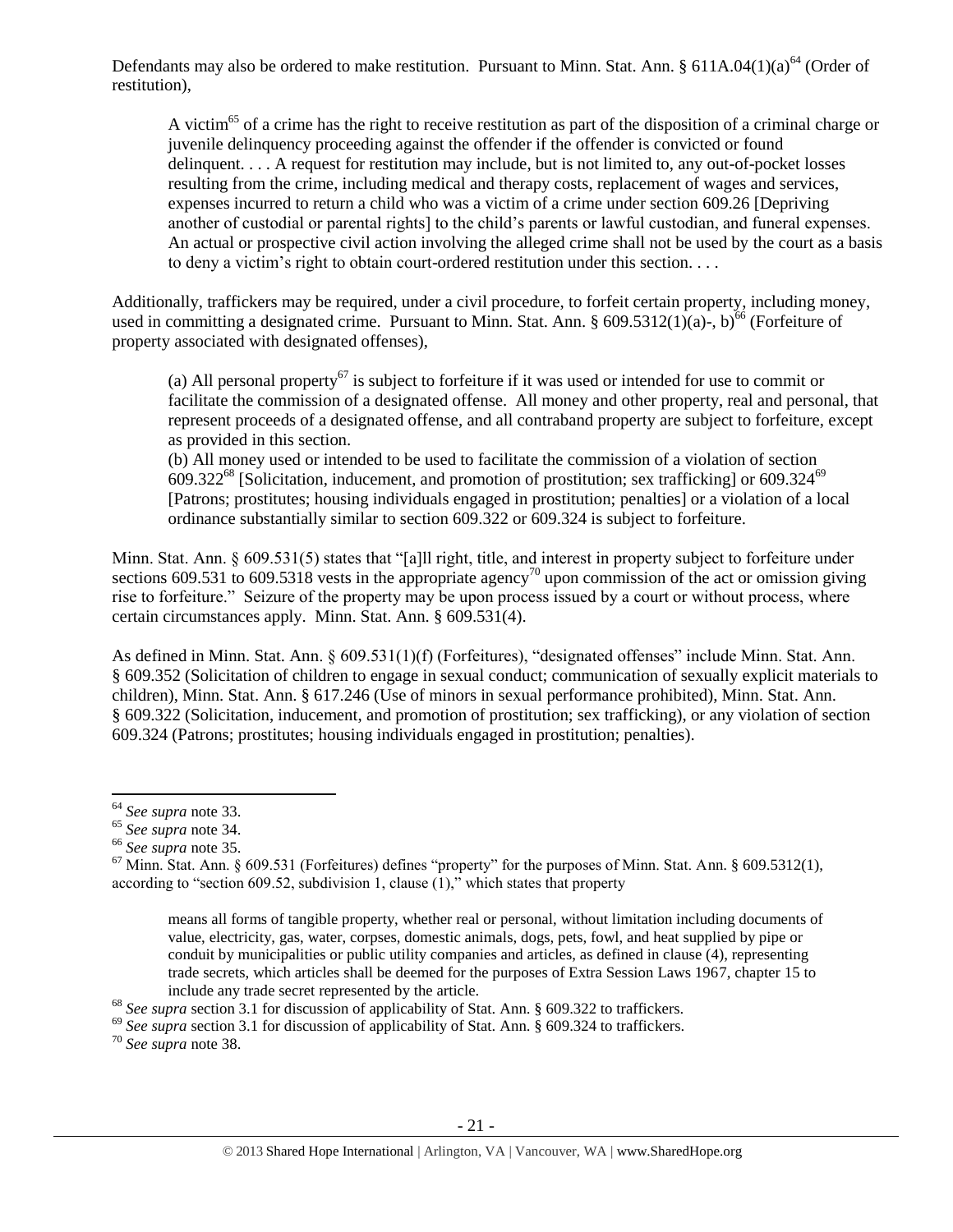Furthermore, Minn. Stat. Ann. § 609.5312(3)(a), states,

A motor vehicle is subject to forfeiture under this subdivision if it was used to commit or facilitate, or used during the commission of, a violation of section 609.324 [Patrons; prostitutes; housing individuals engaged in prostitution; penalties] or a violation of a local ordinance substantially similar to section 609.324. A motor vehicle is subject to forfeiture under this subdivision only if the offense is established by proof of a criminal conviction for the offense. . . .

*3.5 Convicted traffickers are required to register as sex offenders.*

Pursuant to Minn. Stat. Ann.  $§$  243.166(1b).<sup>71</sup>

(a) A person shall register under this section if:

. . . . (2) the person was charged with or petitioned for a violation of, or attempt to violate, or aiding, abetting, or conspiring to commit . . . soliciting a minor to engage in prostitution in violation of section 609.322 [Solicitation, inducement, and promotion of prostitution; sex trafficking] or 609.324 [Patrons; prostitutes; housing individuals engaged in prostitution; penalties]; soliciting a minor to engage in sexual conduct in violation of section 609.352 [Solicitation of children to engage in sexual conduct; communication of sexually explicit materials to children]; using a minor in a sexual performance in violation of section  $617.246^{72}$  [Use of minors in sexual performance prohibited] . . . and convicted of or adjudicated delinquent for that offense or another offense arising out of the same set of circumstances;

. . . .

(4) the person was convicted of or adjudicated delinquent for, including pursuant to a court martial, violating a law of the United States, including the Uniform Code of Military Justice, similar to the offenses described in clause (1), (2), or (3).

*3.6 Laws relating to termination of parental rights for certain offenses include sex trafficking or commercial sexual exploitation of children (CSEC) offenses in order to remove the children of traffickers from their control and potential exploitation.* 

Under Minn. Stat. Ann. § 260C.301(1),<sup>73</sup> the juvenile court has discretion to file a petition to terminate parental rights under certain circumstances:

The juvenile court may upon petition, terminate all rights of a parent to a child:

(a) with the written consent of a parent who for good cause desires to terminate parental rights; or (b) if it finds that one or more of the following conditions exist:

(6) that a child has experienced egregious harm in the parent's care which is of a nature, duration, or chronicity that indicates a lack of regard for the child's well-being, such that a reasonable person would believe it contrary to the best interest of the child or of any child to be in the parent's care;

. . . .

<sup>. . .</sup>

 $\overline{\phantom{a}}$ <sup>71</sup> *See supra* note [45.](#page-15-0)

<sup>72</sup> *See supra* note [6.](#page-3-3)

<sup>&</sup>lt;sup>73</sup> The text of Min. Stat. Ann. § 260C.301 included here and elsewhere in this report includes amendments made during the 88<sup>th</sup> session of the Minnesota legislature by the passage of Senate File No. 827, 2013 Minn. Laws 125 (effective May 24, 2013).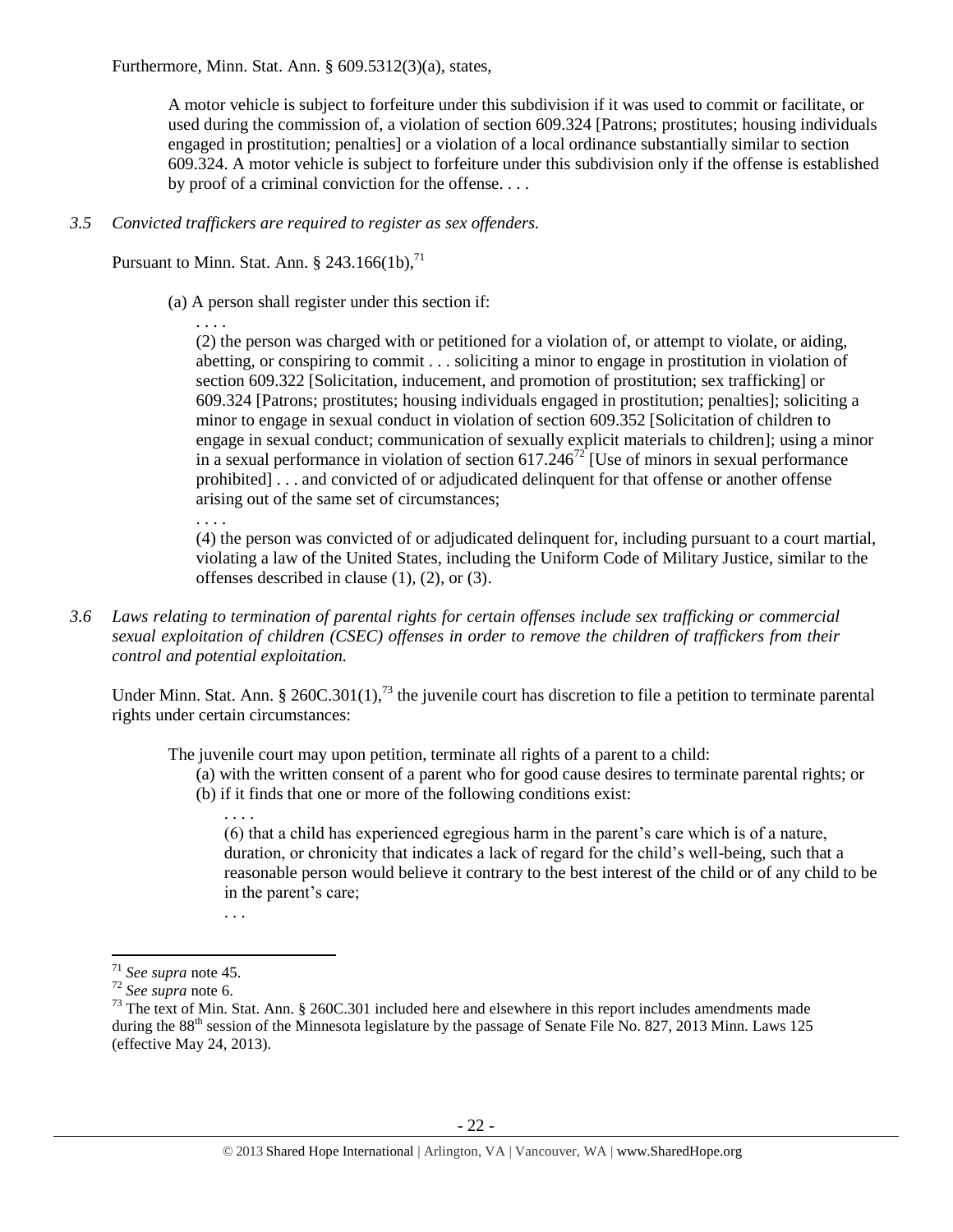<span id="page-22-0"></span>(9) that the parent has been convicted of a crime listed in section 260.012, paragraph  $(g)$ , clauses  $(1)$  to  $(5)$ .

. . . .

. . .

.

The list of crimes in Minn. Stat. Ann. § 260.012(g)(1)–(3) does not include Minn. Stat. Ann. § 609.322(1)(a) (Solicitation, inducement, and promotion of prostitution; sex trafficking), § 609.324(1a) (Patrons; prostitutes; housing individuals engaged in prostitution; penalties), § 609.283(1) (Unlawful conduct with respect to documents in furtherance of labor or sex trafficking), § 609.352(2) or (2a) (Solicitation of children to engage in sexual conduct; communication of sexually explicit materials to children), or § 617.246<sup>74</sup> (Use of minors in sexual performance prohibited). However, pursuant to Minn. Stat. Ann. § 260C.007(14),<sup>75</sup> "egregious harm" is defined as the following:

[T]he infliction of bodily harm to a child or neglect of a child which demonstrates a grossly inadequate ability to provide minimally adequate parental care. . . . Egregious harm includes, but is not limited to:

. . . (7) conduct towards a child that constitutes solicitation, inducement, or promotion of, or receiving profit derived from prostitution under section 609.322 [Solicitation, inducement, and promotion of prostitution; sex trafficking];

(10) conduct toward a child that constitutes criminal sexual conduct under sections 609.342 [Criminal sexual conduct in the first degree] to 609.345 [Criminal sexual conduct in the fourth degree].

 $\overline{\phantom{a}}$ <sup>74</sup> *See supra* note [6.](#page-3-3)

<sup>&</sup>lt;sup>75</sup> The text of Min. Stat. Ann. § 260C.007 included here and elsewhere in this report includes amendments made during the 88<sup>th</sup> session of the Minnesota legislature by the passage of House File No. 630, 2013 Minn. Laws 116 (effective for the 2014-2015 school year and later), House File No. 1233, 2013 Minn. Laws 108 (amendments to subdivisions 6 and 31 effective May 24, 2013 and August 1, 2013 respectively), and Senate File No. 827, 2013 Minn. Laws 125 (effective May 24, 2013).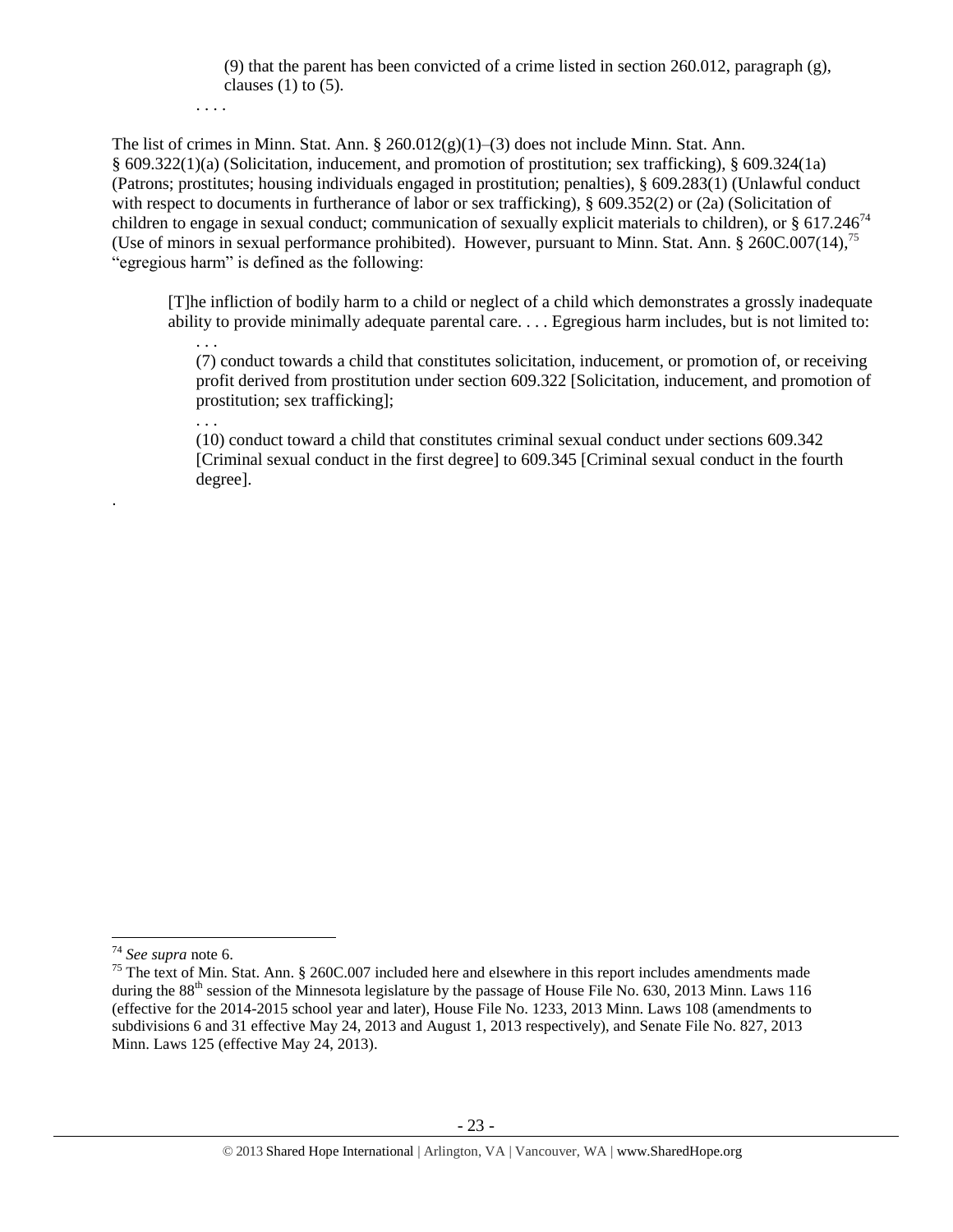#### **FRAMEWORK ISSUE 4: CRIMINAL PROVISIONS FOR FACILITATORS**

#### *Legal Components:*

- *4.1 The acts of assisting, enabling, or financially benefitting from child sex trafficking are included as criminal offenses in the state sex trafficking statute.*
- *4.2 Financial penalties, including asset forfeiture laws, are in place for those who benefit financially from or aid and assist in committing domestic minor sex trafficking.*

*\_\_\_\_\_\_\_\_\_\_\_\_\_\_\_\_\_\_\_\_\_\_\_\_\_\_\_\_\_\_\_\_\_\_\_\_\_\_\_\_\_\_\_\_\_\_\_\_\_\_\_\_\_\_\_\_\_\_\_\_\_\_\_\_\_\_\_\_\_\_\_\_\_\_\_\_\_\_\_\_\_\_\_\_\_\_\_\_\_\_\_\_\_\_*

- *4.3 Promoting and selling child sex tourism is illegal.*
- *4.4 Promoting and selling child pornography is illegal.*

#### *Legal Analysis:*

l

*4.1 The acts of assisting, enabling, or financially benefitting from child sex trafficking are included as criminal offenses in the state sex trafficking statute*.

Minn. Stat. Ann. §  $609.322(1)(a)(3)$  (Solicitation, inducement and promotion of prostitution; sex trafficking) could be used to prosecute a facilitator who "receives profit, knowing or having reason to know that it is derived from the prostitution, or the promotion of the prostitution, of an individual under the age of 18 years."<sup>76</sup> A facilitator who is convicted under Minn. Stat. Ann. § 609.322(1)(a) may be punished by imprisonment up to 20 years, a fine not to exceed \$50,000, or both. However, according to Minn. Stat. Ann. § 609.322(1)(b), a facilitator may receive imprisonment up to 25 years, a fine not to exceed \$60,000, or both imprisonment and a fine, if at least one of the following aggravating factors is present:

(1) the offender has committed a prior qualified human trafficking-related offense;

(2) the offense involved a sex trafficking victim who suffered bodily harm during the commission of the offense;

(3) the time period that a sex trafficking victim was held in debt bondage or forced labor or services exceeded 180 days; or

(4) the offense involved more than one sex trafficking victim.

Additionally, facilitators may face prosecution under Minn. Stat. Ann. § 609.324(1a) (Patrons; prostitutes; housing individuals engaged in prostitution; penalties), $^{77}$  which states,

Any person, other than one related by blood, adoption, or marriage to the minor, who permits a minor to reside, temporarily or permanently, in the person's dwelling without the consent of the minor's parents or guardian, knowing or having reason to know that the minor is engaging in prostitution may be sentenced to imprisonment for not more than one year or to payment of a fine of not more than \$3,000, or both; except that, this subdivision does not apply to residential placements made, sanctioned, or supervised by a public or private social service agency.

*4.2 Financial penalties, including asset forfeiture laws, are in place for those who benefit financially from or aid and assist in committing domestic minor sex trafficking.*

Facilitators convicted under Minnesota's criminal laws may be required to pay fines ranging from \$3,000 to \$1,000,000. Specifically, facilitators convicted of violating Minn. Stat. Ann. § 609.322(1)(a) (Solicitation,

<sup>76</sup> *See supra* Section 1.1 for the substantive provisions of Minn. Stat. Ann. § 609.322(1)(a).

<sup>77</sup> *See supra* Section 1.2 for the substantive provisions of Minn. Stat. Ann. § 609.324(1a).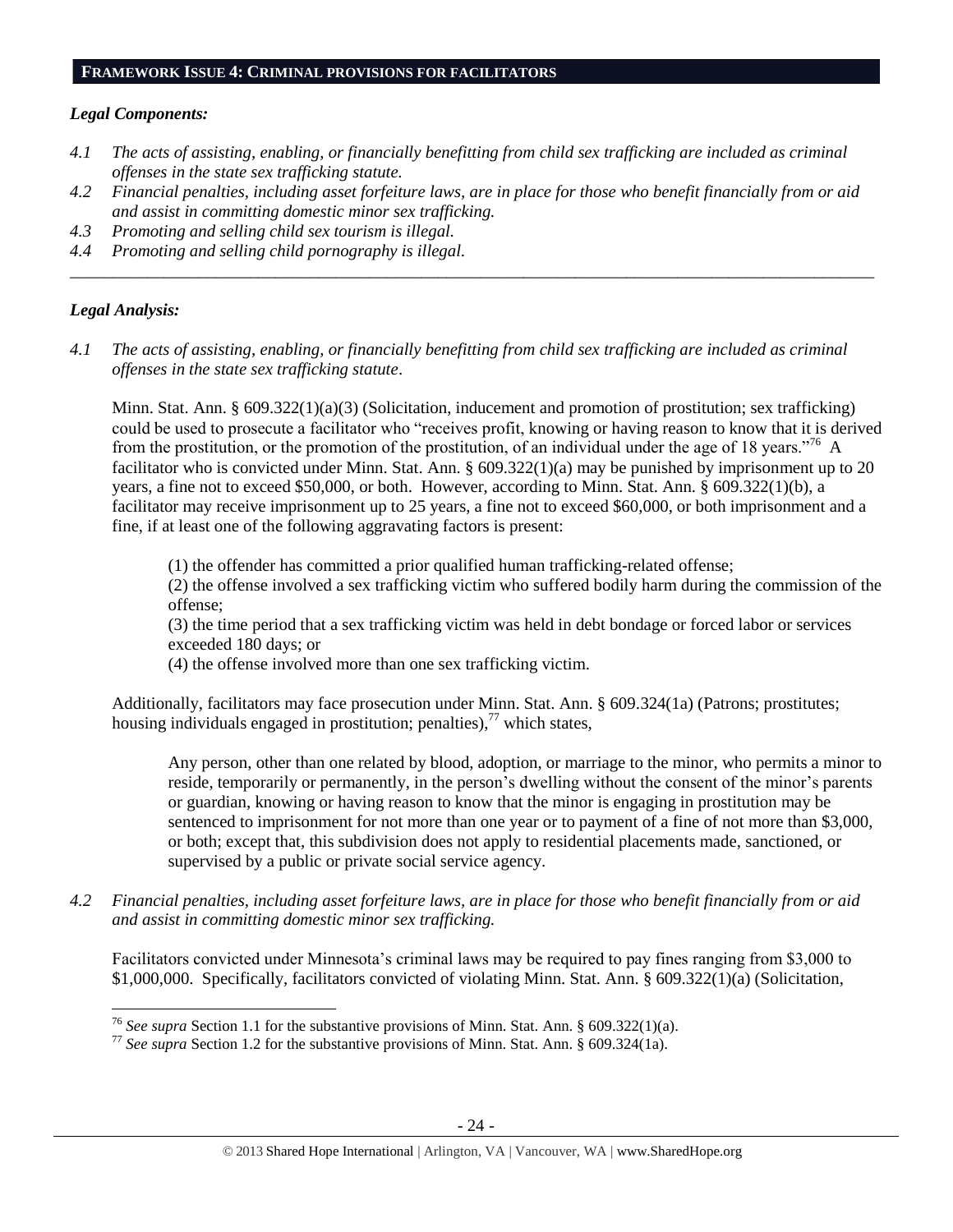inducement and promotion of prostitution; sex trafficking) may be ordered to pay a fine not to exceed \$50,000 or \$60,000 if aggravating factors are present. Minn. Stat. Ann. § 609.322(1)(a), (b).

Facilitators convicted under Minn. Stat. Ann. § 609.324(1a) (Patrons; prostitutes; housing individuals engaged in prostitution; penalties) may be required to pay a fine not to exceed \$3,000. Minn. Stat. Ann. § 609.324(1a). Facilitators convicted of Minn. Stat. Ann. § 617.246<sup>78</sup> (Use of minors in sexual performance prohibited) may be required to pay a fine not to exceed \$20,000 for a first offense, and \$40,000 for any subsequent offense, while facilitators convicted of Minn. Stat. Ann. § 617.247(3)(a)<sup>79</sup> (Possession of pornographic work involving minors) may have to pay fine not to exceed \$10,000 for a first offense and a fine not to exceed \$20,000 for any subsequent offenses. Minn. Stat. Ann. §§ 617.246(2), (3), (4), 617.247(3)(b).

Defendants may also be ordered to make restitution. Pursuant to Minn. Stat. Ann. § 611A.04(1)(a)<sup>80</sup> (Order of restitution),

A victim<sup>81</sup> of a crime has the right to receive restitution as part of the disposition of a criminal charge or juvenile delinquency proceeding against the offender if the offender is convicted or found delinquent. . . . A request for restitution may include, but is not limited to, any out-of-pocket losses resulting from the crime, including medical and therapy costs, replacement of wages and services, expenses incurred to return a child who was a victim of a crime under section 609.26 [Depriving another of custodial or parental rights] to the child's parents or lawful custodian, and funeral expenses. An actual or prospective civil action involving the alleged crime shall not be used by the court as a basis to deny a victim's right to obtain court-ordered restitution under this section. . . .

A person convicted of a RICO violation may also be ordered to criminally forfeit certain items. Pursuant to Minn. Stat. Ann. § 609.905(1), (2) (Criminal forfeiture),

When a person is convicted of violating section 609.903 [Racketeering], the court may order the person to forfeit to the prosecuting authority any real or personal property subject to forfeiture under this section. Property subject to forfeiture is real and personal property that was used in the course of, intended for use in the course of, derived from, or realized through conduct in violation of section 609.903. A court may not order the forfeiture of property that has been used to pay reasonable attorney fees in connection with a criminal proceeding under section 609.903. . . .

Under subdivision (2), "The district court may order criminal forfeiture of any other property of the defendant up to the value of the property that is unreachable if any property subject to criminal forfeiture under subdivision 1: (1) cannot be located  $\dots$ ."

Additionally, a crime<sup>82</sup> victim, including a commercially sexually exploited child who, pursuant to Minn. Stat. Ann. § 611A.01(b), "incurs loss or harm as a result of a crime" and has "the right to receive restitution as part of

l

conduct that is prohibited by local ordinance and results in bodily harm to an individual; or conduct that is included within the definition of "crime" in section 609.02, subdivision 1, or would be included within that definition but for the fact that (1) the person engaging in the conduct lacked capacity to commit the crime under the laws of this state, or (2) the act was alleged or found to have been committed by a juvenile.

<sup>78</sup> *See supra* note [6.](#page-3-3)

<sup>79</sup> *See supra* note [39.](#page-14-0)

<sup>80</sup> *See supra* note [33.](#page-13-2)

<sup>81</sup> *See supra* note [34.](#page-13-3)

 $82$  Pursuant to Minn. Stat. Ann.  $8611A.01(a)$  "crime" means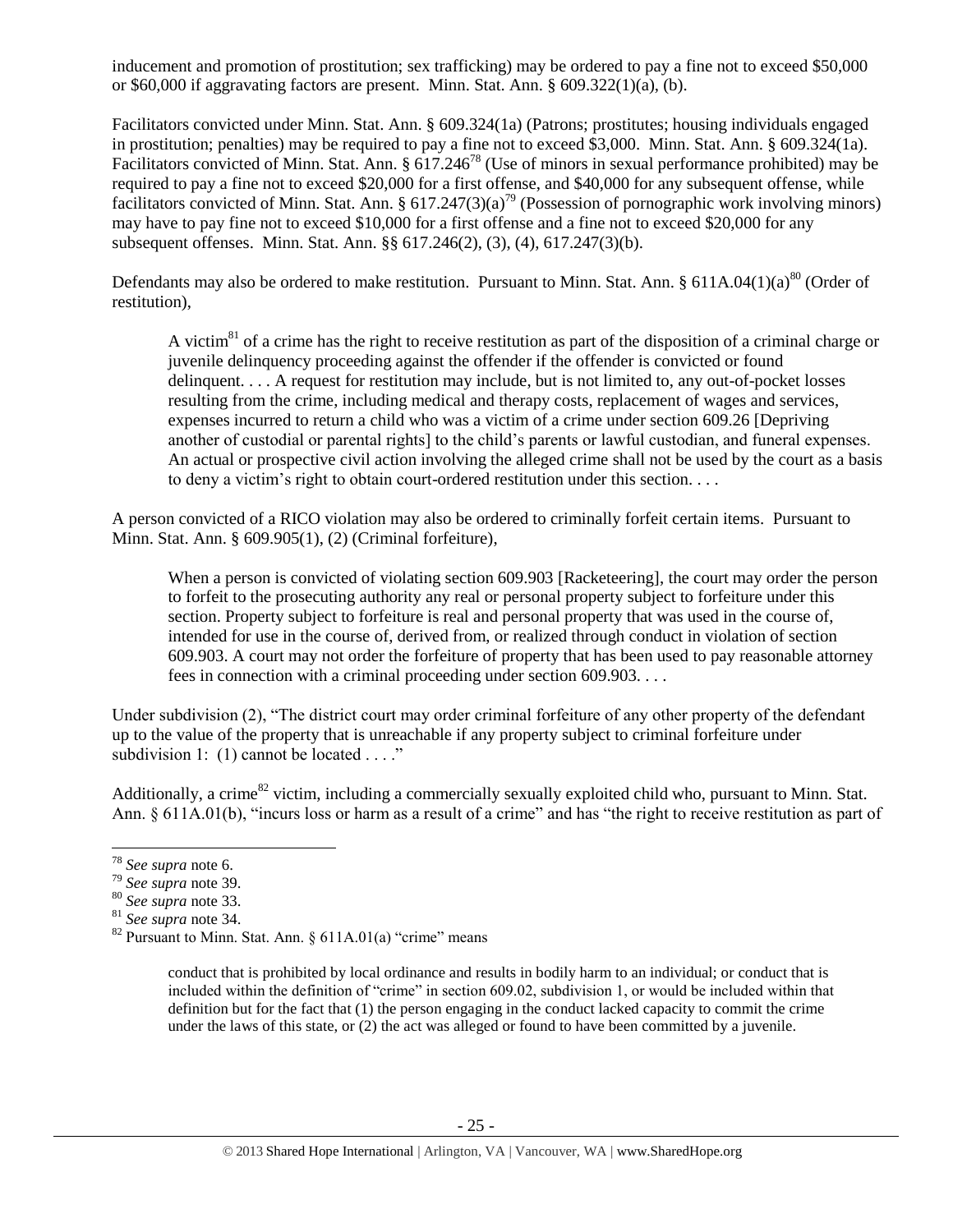the disposition of a criminal charge or juvenile delinquency proceeding against the offender if the offender is convicted or found delinquent." Minn. Stat. Ann. § 611A.04(1). Pursuant to Minn. Stat. Ann. § 611A.04(1)(a) (Order of restitution),

A request for restitution may include, but is not limited to, any out-of-pocket losses resulting from the crime, including medical and therapy costs, replacement of wages and services, expenses incurred to return a child who was a victim of a crime under section 609.26 [Depriving another of custodial or parental rights] to the child's parents or lawful custodian, and funeral expenses. An actual or prospective civil action involving the alleged crime shall not be used by the court as a basis to deny a victim's right to obtain court-ordered restitution under this section. . . .

Additionally, facilitators may be required, under a civil procedure, to forfeit certain property, including money, used in committing a crime. Pursuant to Minn. Stat. Ann.  $\S 609.5312(1)(a)$ ,  $(b)^{83}$  (Forfeiture of property associated with designated offenses),

(a) All personal property is subject to forfeiture if it was used or intended for use to commit or facilitate the commission of a designated offense. All money and other property, real and personal, that represent proceeds of a designated offense, and all contraband property are subject to forfeiture [subject to the exceptions listed in Minn. Stat. Ann. § 609.5312(2)].

(b) All money used or intended to be used to facilitate the commission of a violation of section  $609.322^{84}$  [Solicitation, inducement, and promotion of prostitution; sex trafficking] or  $609.324^{85}$ [Patrons; prostitutes; housing individuals engaged in prostitution; penalties] or a violation of a local ordinance substantially similar to section 609.322 or 609.324 is subject to forfeiture.

Minn. Stat. Ann. § 609.531(5) states that "[a]ll right, title, and interest in property subject to forfeiture under sections  $609.531$  to  $609.5318$  vests in the appropriate agency<sup>86</sup> upon commission of the act or omission giving rise to forfeiture." Seizure of the property may be upon process issued by a court or without process, where certain circumstances apply. Minn. Stat. Ann. § 609.531(4).

As defined in Minn. Stat. Ann. § 609.531(1)(f) (Forfeitures), "designated offenses" include felony violations, or felony-level attempts and conspiracies to violate Minn. Stat. Ann. § 617.246 (Use of minors in sexual performance prohibited), § 617.247 (Possession of pornographic work involving minors), § 609.322 (Solicitation, inducement, and promotion of prostitution; sex trafficking), or § 609.324 (Patrons; prostitutes; housing individuals engaged in prostitution; penalties).

Additionally, Minn. Stat. Ann. § 609.5312(3) states,

A motor vehicle is subject to forfeiture under this subdivision if it was used to commit or facilitate, or used during the commission of, a violation of section 609.324 [Patrons; prostitutes; housing individuals engaged in prostitution; penalties] or a violation of a local ordinance substantially similar to section 609.324. A motor vehicle is subject to forfeiture under this subdivision only if the offense is established by proof of a criminal conviction for the offense.

 $\overline{\phantom{a}}$ 

Minn. Stat. Ann. § 609.02(1) defines "crime" as "conduct which is prohibited by statute and for which the actor may be sentenced to imprisonment, with or without a fine."

<sup>83</sup> *See supra* note [35.](#page-14-1)

<sup>&</sup>lt;sup>84</sup> See supra section 4.1 for discussion of applicability of Minn. Stat. Ann. § 609.322 to facilitators.

<sup>&</sup>lt;sup>85</sup> See supra section 4.1 for discussion of applicability of Minn. Stat. Ann. § 609.324 to facilitators.

<sup>86</sup> *See supra* note [38.](#page-14-2)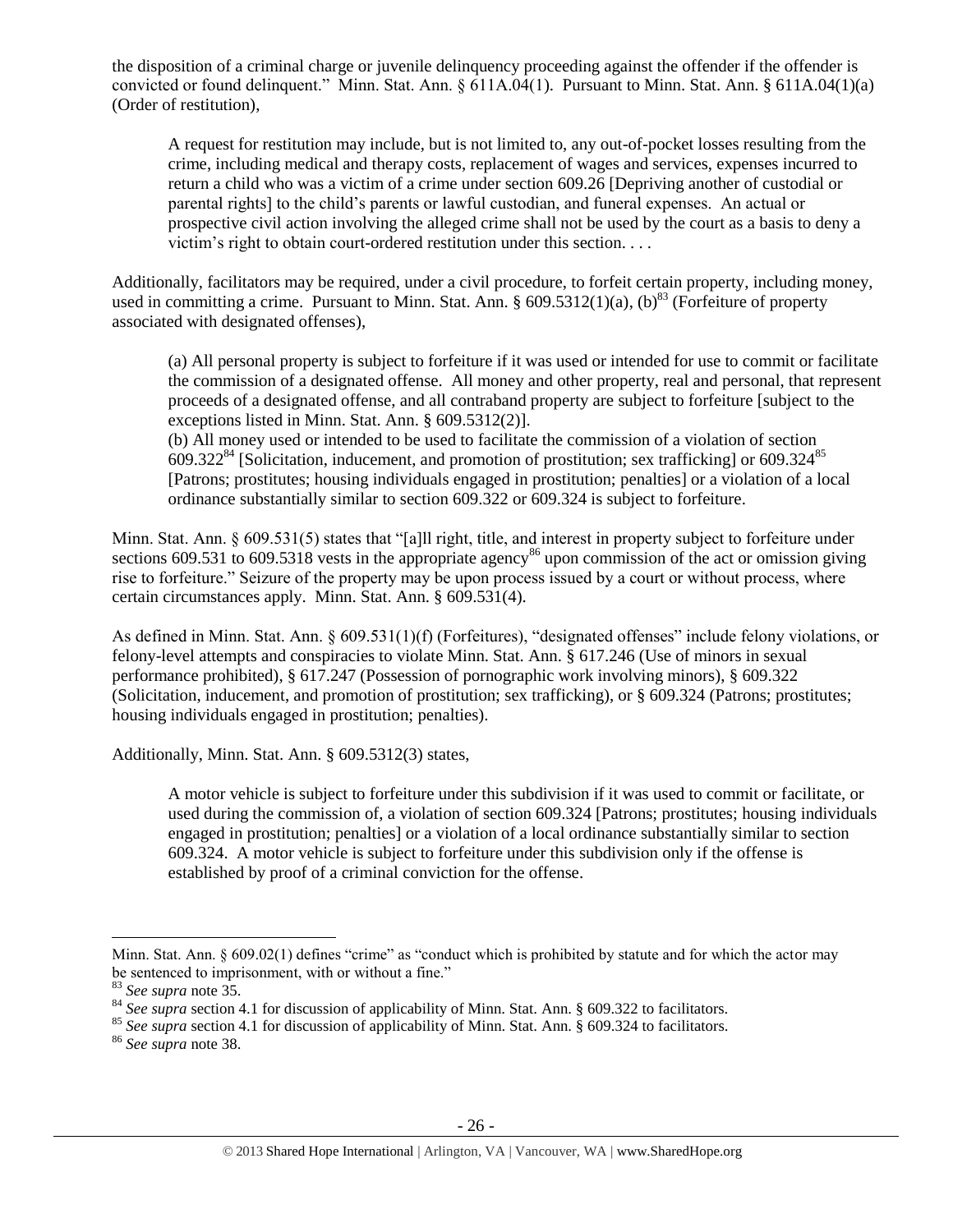## *4.3 Promoting and selling child sex tourism is illegal*.

There is no specific provision in Minnesota law making it illegal to promote or to sell child sex tourism in Minnesota.

4.3.1 Recommendation: Enact a law that prohibits selling or offering to sell travel services that include or facilitate travel for the purpose of engaging in commercial sexual exploitation of a minor, if the offer, travel, or sale is occurring in Minnesota.

## *4.4 Promoting and selling child pornography is illegal*.

Minn. Stat. Ann. § 617.246(3) makes it a crime to own a business that sells child pornography, stating in part, "A person who owns or operates a business in which a pornographic work, as defined in this section, is disseminated to an adult or a minor or is reproduced, and who knows the content and character of the pornographic work disseminated or reproduced, is guilty of a felony." Minn. Stat. Ann. § 617.246(4) separately makes it illegal to disseminate child pornography, stating, "A person who, knowing or with reason to know its content and character, disseminates for profit to an adult or a minor a pornographic work, as defined in this section, is guilty of a felony." Convictions for violating Minn. Stat. Ann. § 617.246, (3), and (4) are all punishable as felonies by imprisonment not to exceed 10 years, a fine not to exceed \$20,000, or both imprisonment and a fine, for a first offense, but the fine is increased up to \$40,000 for any subsequent offense. Minn. Stat. Ann. § 617.246(2), (3), (4).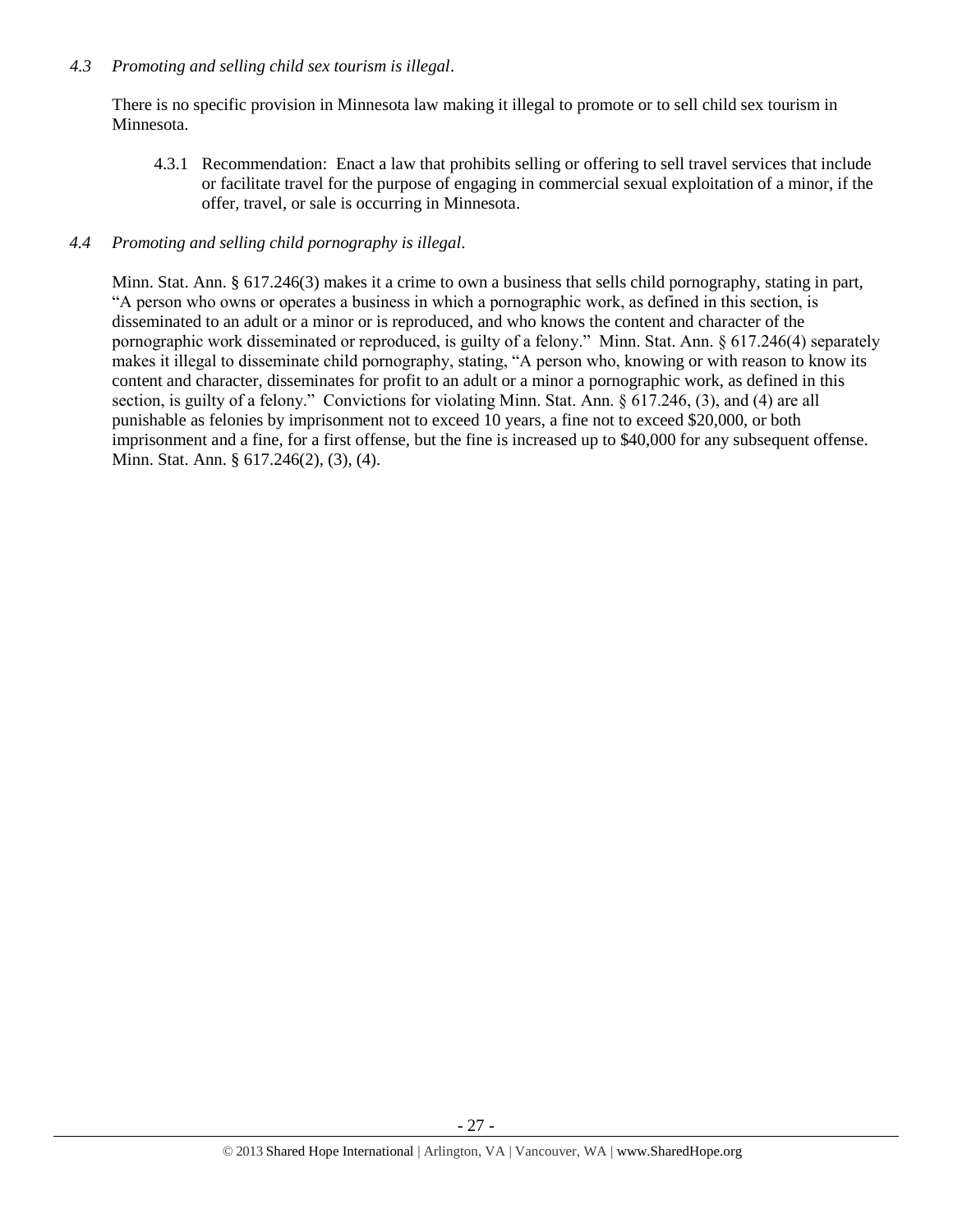#### **FRAMEWORK ISSUE 5: PROTECTIVE PROVISIONS FOR THE CHILD VICTIMS**

## *Legal Components:*

- *5.1 Statutorily-mandated victim services define "victim" to specifically include victims of domestic minor sex trafficking or commercial sexual exploitation of children (CSEC) to ensure prompt identification and access to victims' rights and services.*
- *5.2 The state sex trafficking statute expressly prohibits a defendant from raising consent of the minor to the commercial sex acts as a defense.*
- *5.3 Prostitution laws apply only to adults, making minors under 18 specifically immune from this offense.*
- *5.4 Child victims of sex trafficking or commercial sexual exploitation are provided with a child protection response, including specialized shelter and services, and are not detained in juvenile detention facilities.*
- *5.5 Commercial sexual exploitation or sex trafficking is identified as a type of abuse and neglect within child protection statutes.*
- *5.6 The definition of "caregiver" (or similar term) in the child welfare statutes is broad enough to include a trafficker who has custody or control of a child in order to bring a trafficked child into the protection of child protective services.*
- *5.7 Crime victims' compensation is specifically available to a child victim of sex trafficking or commercial sexual exploitation of children (CSEC) without regard to ineligibility factors.*
- *5.8 Victim-friendly procedures and protections are provided in the trial process for minors under 18.*
- *5.9 Expungement or sealing of juvenile delinquency records resulting from arrests or adjudications for prostitution-related offenses committed as a result of, or in the course of, the commercial sexual exploitation of a minor is available within a reasonable time after turning 18.*
- *5.10 Victim restitution and civil remedies for victims of domestic minor sex trafficking or commercial sexual exploitation of children (CSEC) are authorized by law.*
- *5.11 Statutes of limitations for civil and criminal actions for child sex trafficking or commercial sexual exploitation of children (CSEC) offenses are eliminated or lengthened sufficiently to allow prosecutors and victims a realistic opportunity to pursue criminal action and legal remedies.*

*\_\_\_\_\_\_\_\_\_\_\_\_\_\_\_\_\_\_\_\_\_\_\_\_\_\_\_\_\_\_\_\_\_\_\_\_\_\_\_\_\_\_\_\_\_\_\_\_\_\_\_\_\_\_\_\_\_\_\_\_\_\_\_\_\_\_\_\_\_\_\_\_\_\_\_\_\_\_\_\_\_\_\_\_\_\_\_\_\_\_\_\_\_*

# *Legal Analysis:*

*5.1 Statutorily-mandated victim services define "victim" to specifically include victims of domestic minor sex trafficking or commercial sexual exploitation of children (CSEC) to ensure prompt identification and access to victims' rights and services.* 

Under Minn. Stat. Ann. § 609.321(7b) (Prostitution and sex trafficking; definition), a "sex trafficking victim" is defined as "a person subjected to the practices in subdivision 7a," which defines "sex trafficking" as "(1) receiving, recruiting, enticing, harboring, providing, or obtaining by any means an individual to aid in the prostitution of the individual; or (2) receiving profit or anything of value, knowing or having reason to know it is derived from an act described in clause (1)."

For purposes of the child protection provisions of Minnesota's Juvenile Court Act, a "sexually exploited youth" is defined to include a sex trafficking victim, as defined in Minn. Stat. Ann. § 609.321(7b) (Prostitution and sex trafficking; definition). Pursuant to Minn. Stat. Ann. § 260C.007(31),<sup>87</sup> defines "sexually exploited youth" as one who

<sup>87</sup> *See supra* note [75.](#page-22-0)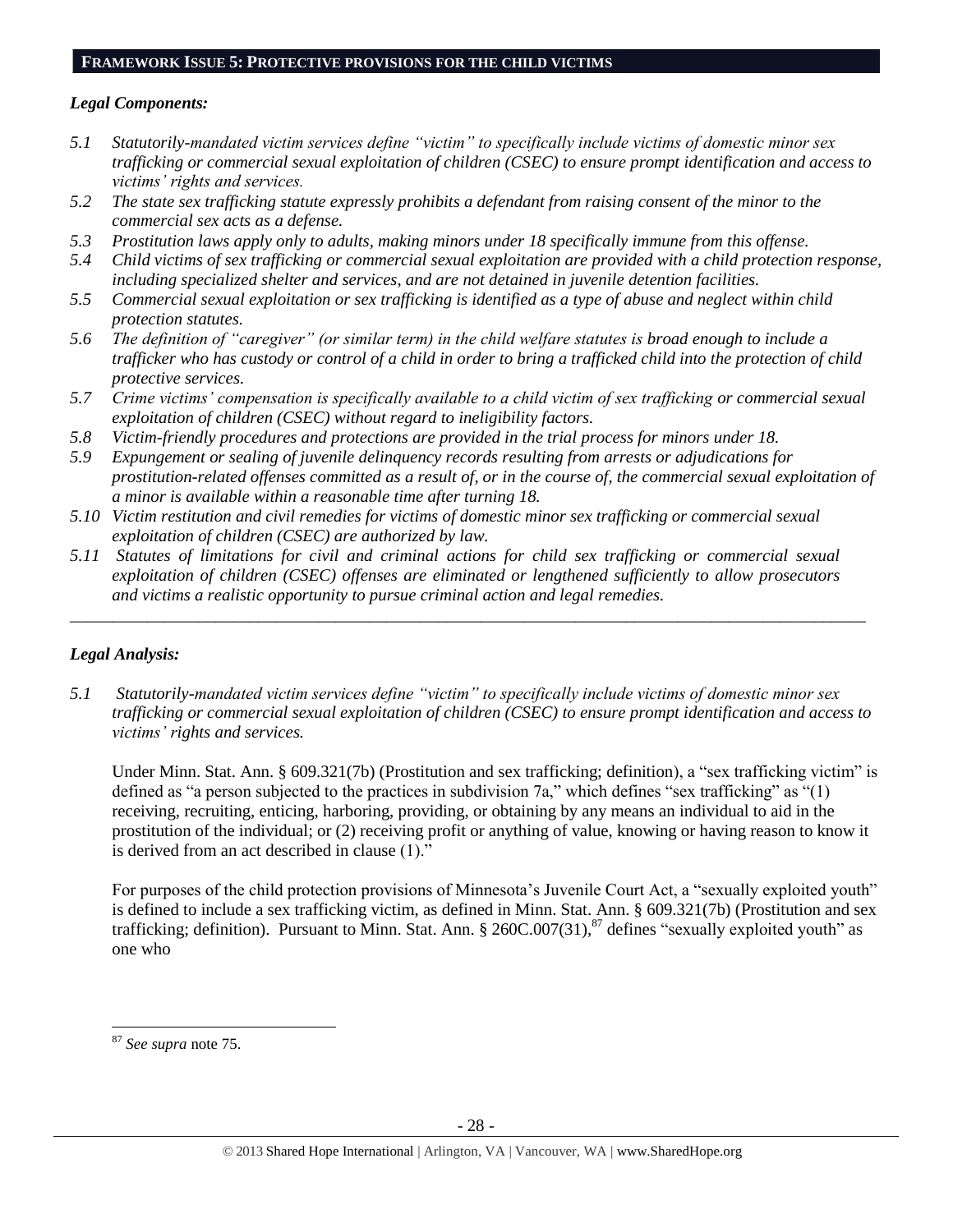(1) is alleged to have engaged in conduct which would, if committed by an adult, violate any federal, state, or local law relating to being hired, offering to be hired, or agreeing to be hired by another individual to engage in sexual penetration or sexual conduct;

(2) is a victim of a crime described in section 609.342 [Criminal sexual conduct in the first degree], 609.343 [Criminal sexual conduct in the second degree], 609.344 [Criminal sexual conduct in the third degree], 609.345 [Criminal sexual conduct in the fourth degree], 609.3451 [Criminal sexual conduct in the fifth degree], 609.3453 [Criminal sexual predatory conduct], 609.352 [Solicitation of children to engage in sexual conduct; communications of sexually explicit material to children], 617.246 [Use of minors in sexual performance prohibited], or  $617.247<sup>88</sup>$  [Possession of pornographic work involving minors];

(3) is a victim of a crime described in United States Code, title 18, section 2260; 2421; 2422; 2423; 2425; 2425A; or 2256; or

(4) is a sex trafficking victim as defined in section 609.321 [Prostitution and sex trafficking; definitions], subdivision 7b.

In addition, Minn. Stat. Ann. §§ 260C.007(6)(11) defines a "child in need of protection or services" in part as a child who "is a sexually exploited youth."

Additionally, a "victim" for purposes of Minnesota's victim rights provisions, including eligibility to receive restitution pursuant to Minn. Stat. Ann. § 611A.04<sup>89</sup> (Order of Restitution), is defined more generally under Minn. Stat. Ann. § 611A.01(b) (Definitions) as,

[A] natural person who incurs loss or harm as a result of a crime, including a good faith effort to prevent a crime<sup>90</sup> . . . . The term "victim" includes the family members, guardian, or custodian of a minor, incompetent, incapacitated, or deceased person. . . . The term "victim" does not include the person charged with or alleged to have committed the crime.

This definition does not expressly include commercially sexually exploited children.

For purposes of the Minnesota Crime Victims Reparation Act, a "victim" is defined, in part, as including a "person who suffers personal injury or death as a direct result of: (1) a crime . . . ." Minn. Stat. Ann. § 611A.52(10). Pursuant to Minn. Stat. Ann. § 611A.52(9) (Definitions), "injury" means "actual bodily harm including pregnancy and emotional trauma." Under Minn. Stat. Ann. § 611A.52(6), a "crime" includes conduct that occurs within the state of Minnesota, "poses a substantial threat of personal injury or death," and is defined as a "crime" in section 609.02 (Criminal Code; general principles), subdivision 1, "or would be included within that definition but for the fact that (i) the person engaging in the conduct lacked capacity to commit the crime under the laws of this state; or (ii) the act was alleged or found to have been committed by a juvenile."<sup>91</sup> Therefore, a commercially sexually exploited minor who is the victim of any crime under Minnesota law and suffers personal injury or death may be considered a victim for purposes of Minnesota's Crime Victims Reparation Act.

Minnesota's laws also specifically allow victims of sex trafficking to obtain services as victims. Under Minn. Stat. Ann. § 299A.795 (Trafficking victim assistance), the commissioner of the Department of Public Safety may recommend a plan to coordinate services to trafficking victims, including, "(1) medical and mental health services; (2) housing; (3) education and job training; (4) English as a second language; (5) interpreting services;

<sup>88</sup> *See supra* note [39.](#page-14-0)

<sup>89</sup> *See supra* note [33.](#page-13-2)

<sup>90</sup> *See supra* note [38.](#page-14-2) 

<sup>&</sup>lt;sup>91</sup> See supra note [38.](#page-14-2)for further definitions of "crime."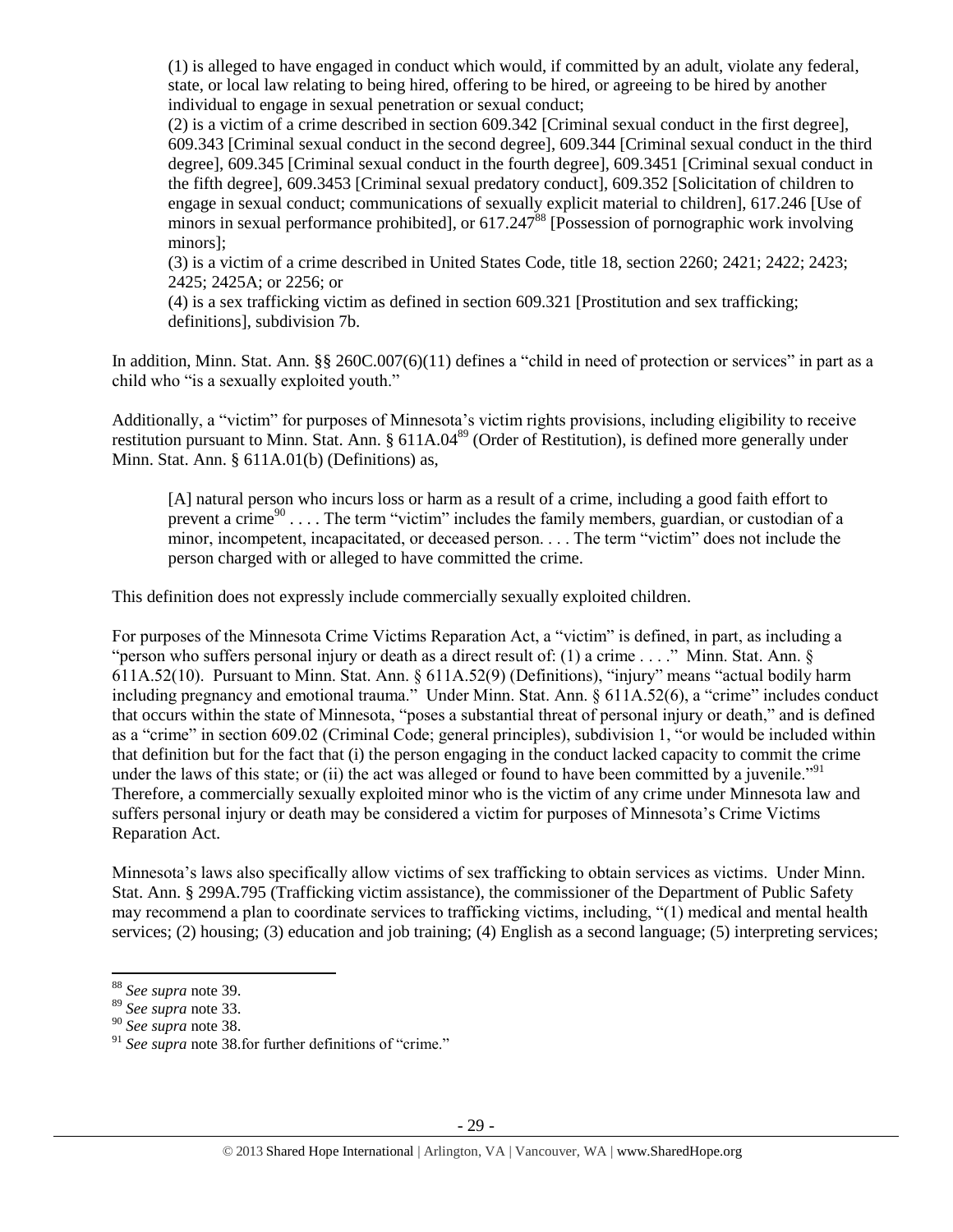(6) legal and immigration services; and (7) victim compensation." Under Minn. Stat. Ann. § 299C.065(1)(4) (Undercover buy fund; witness and victim protection), the commissioner can give grants to local officials for "violations of section 609.322 or any other state or federal law prohibiting the recruitment, transportation, or use of juveniles for purposes of prostitution." Additionally, Minnesota has also set up a toll-free hotline, under Minn. Stat. Ann. § 299A.7957, with interpreters of languages commonly spoken in Minnesota, for trafficking victims to call and be referred to attorneys and victims' service organizations. For purposes of this section, "trafficking victims" are defined in Minn. Stat. Ann. § 299A.78(1)(i),  $^{92}$  which refers to the definition of "sex trafficking victim" in Minn. Stat. Ann. § 609.321(7b).

*5.2 The state sex trafficking statute expressly prohibits a defendant from raising consent of the minor to the commercial sex acts as a defense.*

The consent of a minor to a commercial sex act is not available as a defense to a prosecution under Minn. Stat. Ann. § 609.322 (Solicitation, inducement, and promotion of prostitution; sex trafficking) or § 609.324 (Patrons; prostitutes; housing individuals engaged in prostitution; penalties) as Minn. Stat. Ann. § 609.325(2) (Defenses) expressly states that "[c]onsent . . . shall be no defense to prosecutions under 609.322 or 609.324." Minn. Stat. Ann. § 609.283(1) (Unlawful conduct with respect to documents in furtherance of labor or sex trafficking) also provides that "the consent or age of the victim is not a defense."

# *5.3 Prostitution laws apply only to adults, making minors under 18 specifically immune from this offense.*

While Minnesota's prostitution laws, Minn. Stat. Ann. § 609.324(6), (7) (Patrons; Prostitutes; Housing Individuals engaged in prostitution; Penalties) and Minn. Stat. Ann. § 609.3243 (Loitering with intent to participate in prostitution), do not make minors immune, minors are made immune from a criminal justice response under Chapter 260B (Delinquency). Minn. Stat. Ann. § 260B.007(6)(c) (Definitions)<sup>93</sup> states,

<span id="page-29-0"></span>The term delinquent child does not include a child alleged to have engaged in conduct which would, if committed by an adult, violate any federal, state, or local law relating to being hired, offering to be hired, or agreeing to be hired by another individual to engage in sexual penetration or sexual conduct.

The definition of "juvenile petty offender" in Minn. Stat. Ann.  $\S 260B.007(16)(d)$  states,

A child who commits a juvenile petty offense is a "juvenile petty offender." The term juvenile petty offender does not include a child alleged to have violated any law relating to being hired, offering to be hired, or agreeing to be hired by another individual to engage in sexual penetration or sexual conduct which, if committed by an adult, would be a misdemeanor.

Under these provisions, minors who violate Minn. Stat. Ann. § 609.324(6), (7) (Patrons; prostitutes; housing individuals engaged in prostitution; penalties) or § 609.3243 (Loitering with intent to participate in prostitution) will not be treated as delinquent or as petty offenders.

 $\overline{\phantom{a}}$ 

 $92$  The text of Min. Stat. Ann. § 299A.78 included here and elsewhere in this report includes amendments made during the 88<sup>th</sup> session of the Minnesota legislature by the passage of Senate File No. 827, 2013 Minn. Laws 125 (effective May 24, 2013).

 $^{93}$  The text of Min. Stat. Ann. § 260B.007 included here and elsewhere in this report includes amendments made during the 88<sup>th</sup> session of the Minnesota legislature by the passage of House File No. 1233, 2013 Minn. Laws 108 (effective August 1, 2014),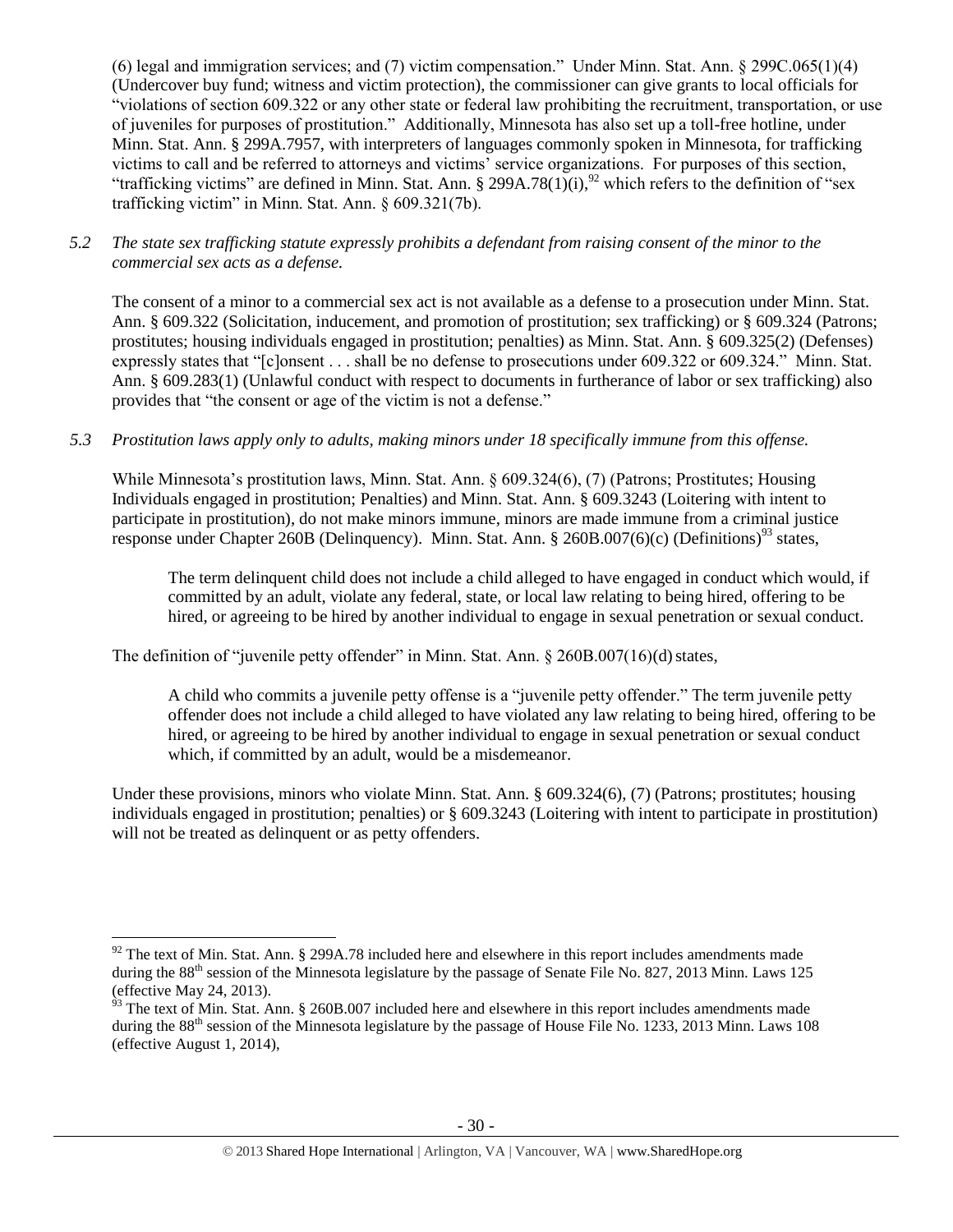*5.4 Child victims of sex trafficking or commercial sexual exploitation are provided with a child protection response, including specialized shelter and services, and are not detained in juvenile detention facilities.*

# **Child Identified as in Need of Protection or Services (Abused/Neglected)**

Pursuant to Minn. Stat. Ann. § 260C.007(5)<sup>94</sup>, a sexually exploited child is likely to be identified as abused or neglected. However, even if a child is identified as abused or neglected under Minn. Stat. Ann. § 260C.007(5), the definition of "custodian" under Minn. Stat. Ann.  $\S 260C.007(10)^{95}$  is not sufficiently broad to involve Child Protective Services in investigations where the child is in the custody or control of a non-family trafficker.

The definition of "child in need of protection or services" in Minn. Stat. Ann. § 260C.007(6) includes an abused child, Minn. Stat. Ann. § 260C.007(6)(2)(i), and a "sexually exploited youth," Minn. Stat. Ann. § 260C.077(6)(17). The definition of a "sexually exploited youth" under Minn. Stat. Ann § 260C.007(31)(4) also includes someone who is "a sex trafficking victim as defined in section 609.321, subdivision 7b<sup>"</sup>

Under Minn. Stat. Ann. § 626.566(3) (Persons Mandated to Report),

(a) A person who knows or has reason to believe a child is being neglected or physically or sexually abused, as defined in subdivision 2, or has been neglected or physically or sexually abused within the preceding three years, shall immediately report the information to the local welfare agency, agency responsible for assessing or investigating the report, police department, or the county sheriff if the person is:

(1) a professional or professional's delegate who is engaged in the practice of the healing arts, social services, hospital administration, psychological or psychiatric treatment, child care, education, correctional supervision, probation and correctional services, or law enforcement; or (2) employed as a member of the clergy and received the information while engaged in ministerial duties, provided that a member of the clergy is not required by this subdivision to report information that is otherwise privileged under section 595.02,<sup>96</sup> subdivision 1, paragraph (c).

The police department or the county sheriff, upon receiving a report, shall immediately notify the local welfare agency or agency responsible for assessing or investigating the report, orally and in writing. The local welfare agency, or agency responsible for assessing or investigating the report, upon receiving a report, shall immediately notify the local police department or the county sheriff orally and in writing. The county sheriff and the head of every local welfare agency, agency responsible for assessing or investigating reports, and police department shall each designate a person within their agency, department, or office who is responsible for ensuring that the notification duties of this paragraph and paragraph (b) are carried out. Nothing in this subdivision shall be construed to require more than one report from any institution, facility, school, or agency. . . . .

(c) A person mandated to report physical or sexual child abuse or neglect occurring within a licensed facility shall report the information to the agency responsible for licensing the facility under sections 144.50 to 144.58; 241.021; 245A.01 to 245A.16; or chapter 245B; or a nonlicensed personal care provider organization as defined in sections 256B.04, subdivision 16; and 256B.0625,

 $\overline{\phantom{a}}$ 

<sup>&</sup>lt;sup>94</sup> See *infra* section 5.5 for a full analysis of the definition of "abuse" as it relates to identification of sexually exploited children.

<sup>&</sup>lt;sup>95</sup> See *infra* section 5.6 for a full analysis of the definition of "caregiver."

<sup>&</sup>lt;sup>96</sup> The text of Min. Stat. Ann. § 595.02 included here and elsewhere in this report includes amendments made during the 88<sup>th</sup> session of the Minnesota legislature by the passage of House File No. 283, 2013 Minn. Laws 28 (effective April 29, 2013), and House File No. 760, 2013 Minn. Laws 62 (effective May 16, 2013).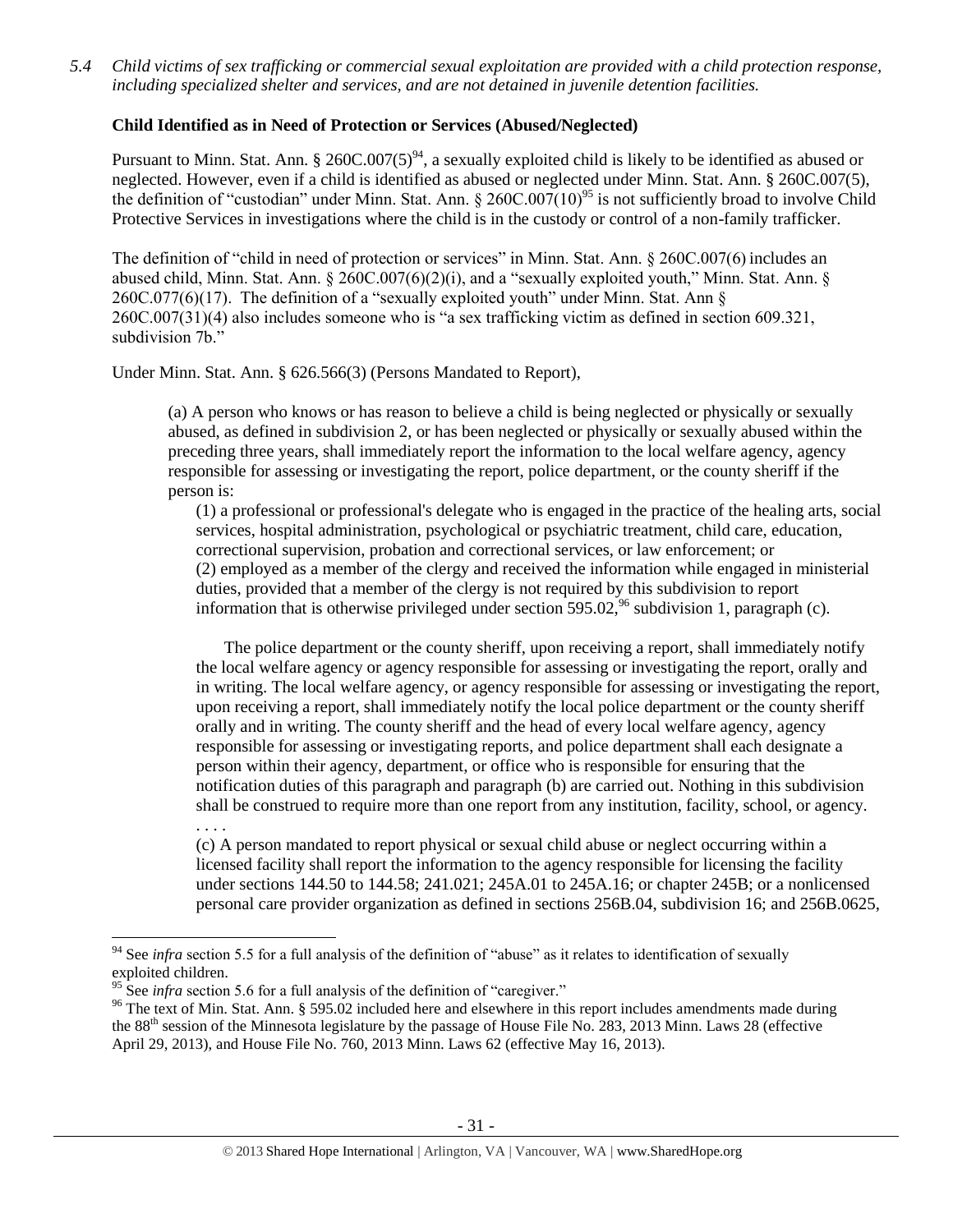subdivision 19. A health or corrections agency receiving a report may request the local welfare agency to provide assistance pursuant to subdivisions 10, 10a, and 10b. A board or other entity whose licensees perform work within a school facility, upon receiving a complaint of alleged maltreatment, shall provide information about the circumstances of the alleged maltreatment to the commissioner of education. Section 13.03, subdivision 4, applies to data received by the commissioner of education from a licensing entity.

. . . .

(e) For purposes of this section, "immediately" means as soon as possible but in no event longer than 24 hours.

Furthermore, pursuant to Minn. Stat. Ann. § Minn. Stat. Ann. § 626.566(10) (Duties of local welfare agency and local law enforcement agency upon receipt of report).

(a) Upon receipt of a report, the local welfare agency shall determine whether to conduct a family assessment or an investigation as appropriate to prevent or provide a remedy for child maltreatment. The local welfare agency:

(1) shall conduct an investigation on reports involving substantial child endangerment;

(2) shall begin an immediate investigation if, at any time when it is using a family assessment response, it determines that there is reason to believe that substantial child endangerment or a serious threat to the child's safety exists;

(3) may conduct a family assessment for reports that do not allege substantial child endangerment. In determining that a family assessment is appropriate, the local welfare agency may consider issues of child safety, parental cooperation, and the need for an immediate response; and

(4) may conduct a family assessment on a report that was initially screened and assigned for an investigation. In determining that a complete investigation is not required, the local welfare agency must document the reason for terminating the investigation and notify the local law enforcement agency if the local law enforcement agency is conducting a joint investigation.

- *I. Initial Custody:* 
	- a. Authority for initial custody

Under Minn. Stat. Ann. § 260C.175(1) (Taking child into custody), a child in need of protection or services may be taken into immediate custody by some of the following methods:

(1) with an order issued by the court in accordance with the provisions of section 260C.151, subdivision 6 [Summons; notice] . . .

(2) by a peace officer:

(ii) when a child is found in surroundings or conditions which endanger the child's health or welfare or which such peace officer reasonably believes will endanger the child's health or welfare.

b. Placement:

After being taken into custody, the child's parent, guardian, or custodian "shall be notified as soon as possible," and "[u]nless there is reason to believe that the child would endanger self or others or not return for a court hearing, or that the child's health or welfare would be immediately endangered, the child shall be released to the custody of a parent, guardian, or other suitable relative." Minn. Stat. Ann. § 260C.176(1).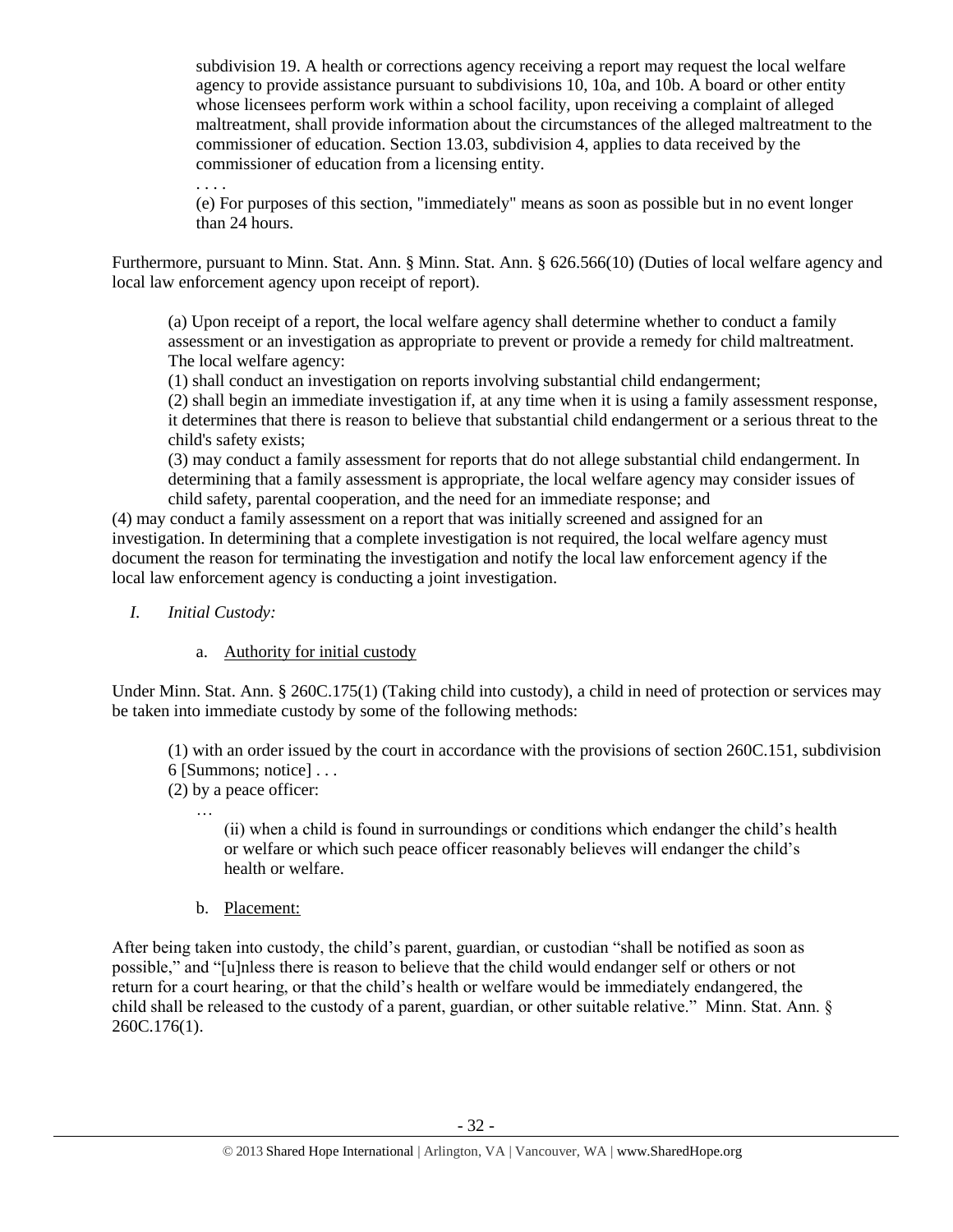A child in need of protection or services taken into custody under Minn. Stat. Ann. § 260C.175(1)(1), or (2)(ii) and who is not allegedly delinquent, "shall be detained in the least restrictive setting consistent with the child's health and welfare and in closest proximity to the child's family as possible." Minn. Stat. Ann. § 260C.181(2).

Minnesota has not enacted statutorily mandated ongoing services following placement, a formal multidisciplinary approach to victim services, or specialized long-term placement option available for victims of domestic minor sex trafficking that may be identified as abused, neglected, or dependent. In response to the absence of procedures and services specific to domestic minor sex trafficking victims, Minnesota is developing a multi-agency plan to identify victims and provide community-based services and benefits to which they may be entitled. Pursuant to Minn. Stat. Ann. § 145.4716(1)<sup>97</sup> (Safe harbor for sexually exploited youth), "The commissioner of health shall establish a position for a director of child sex trafficking prevention." The director is responsible for the following duties:

(1) developing and providing comprehensive training on sexual exploitation of youth for social service professionals, medical professionals, public health workers, and criminal justice professionals; (2) collecting, organizing, maintaining, and disseminating information on sexual exploitation and services across the state, including maintaining a list of resources on the Department of Health Web site;

(3) monitoring and applying for federal funding for antitrafficking efforts that may benefit victims in the state;

(4) managing grant programs established under this act;

(5) identifying best practices in serving sexually exploited youth, as defined in section  $260C.007$ ,<sup>98</sup> subdivision 31 [Definitions—Sexually Exploited Youth];

(6) providing oversight of and technical support to regional navigators pursuant to section 145.4717 [Regional navigator grants]:

(7) conducting a comprehensive evaluation of the statewide program for safe harbor of sexually exploited youth; and

(8) developing a policy, consistent with the requirements of chapter 13, for sharing data related to sexually exploited youth, as defined in section 260C.007, subdivision 31, among regional navigators and community-based advocates.

*II. Process following initial custody:*

Pursuant to Minn. Stat. Ann. § 260C.176(2)(b),

No child taken into custody and placed in a shelter care facility or relative's home by a peace officer pursuant to section 260C.175, subdivision 1, clause (1) or (2), item (ii), may be held in custody longer than 72 hours, excluding Saturdays, Sundays, and holidays, unless a petition has been filed and the judge or referee determines pursuant to section 260C.178<sup>99</sup> [Emergency removal hearing] that the child shall remain in custody or unless the court has made a finding of domestic abuse perpetrated by a minor after a hearing . . . in which case the court may extend the period of detention for an additional seven days, within which time the social services agency shall conduct an assessment and

 $\overline{\phantom{a}}$ 

<sup>&</sup>lt;sup>97</sup> Min. Stat. Ann. § 145.4716 was enacted during the 88<sup>th</sup> session of the Minnesota legislature by the passage of House File No. 1233, 2013 Minn. Laws 108 (effective May 23, 2013).

<sup>98</sup> *See supra* note [75.](#page-22-0)

<sup>&</sup>lt;sup>99</sup> The text of Min. Stat. Ann. § 260C.178 included here and elsewhere in this report includes amendments made during the 88<sup>th</sup> session of the Minnesota legislature by the passage of Senate File No. 827, 2013 Minn. Laws 125 (effective May 24, 2013).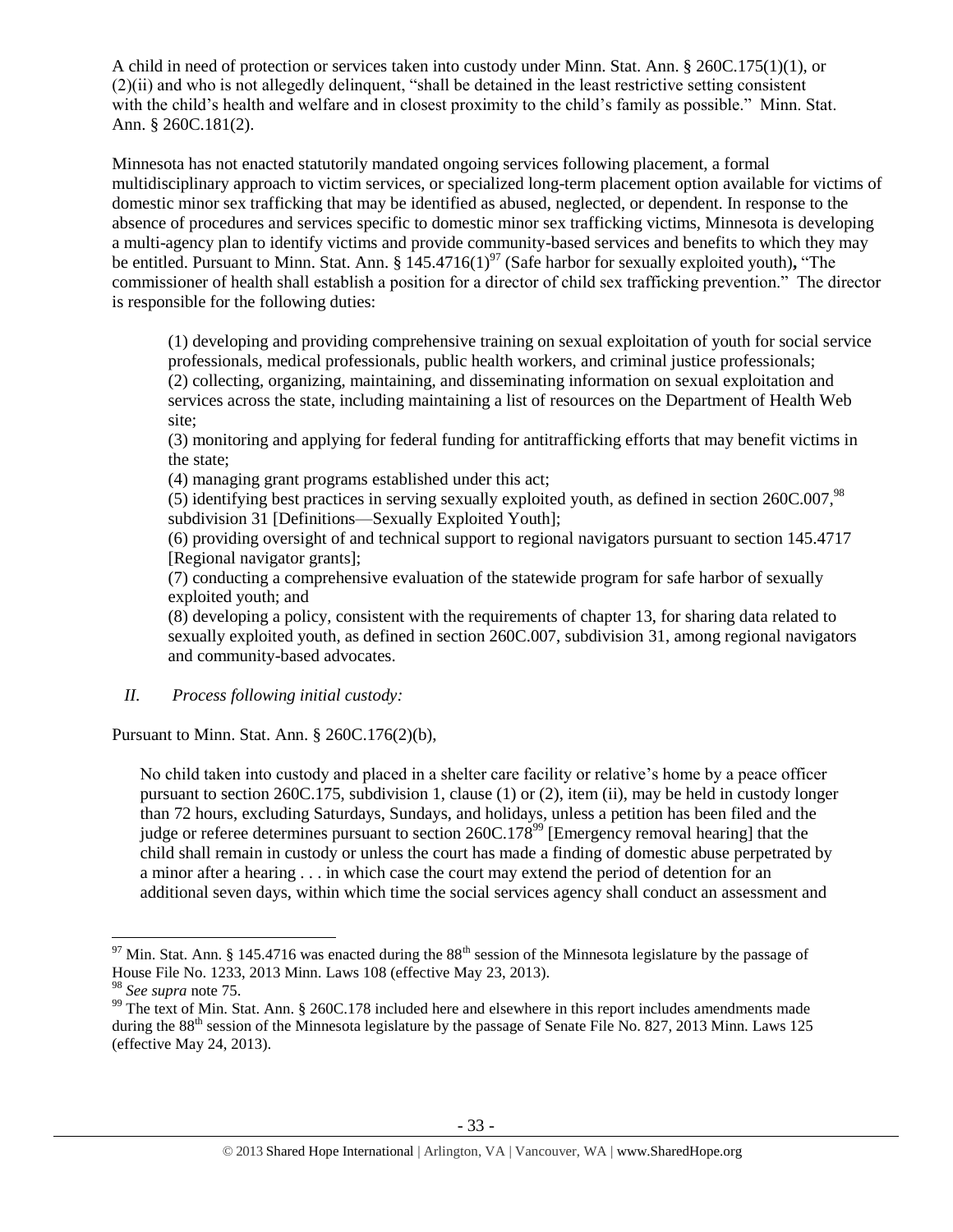shall provide recommendations to the court regarding voluntary services or file a child in need of protection or services petition.

# *III. Placement process pending adjudication/ investigation:*

Pursuant to Minn. Stat. Ann. § 260C.151(6),

If the court makes individualized, explicit findings, based on the notarized petition or sworn affidavit, that there are reasonable grounds to believe the child is in surroundings or conditions which endanger the child's health, safety, or welfare that require that responsibility for the child's care and custody be immediately assumed by the responsible social services agency and that continuation of the child in the custody of the parent or guardian is contrary to the child's welfare, the court may order that the officer serving the summons take the child into immediate custody for placement of the child in foster care. In ordering that responsibility for the care, custody, and control of the child be assumed by the responsible social services agency, the court is ordering emergency protective care as that term is defined in the iuvenile court rules.

# *IV. Outcomes*

In making a dispositional placement for a child who is found to be in need of protection or services, the court has several options including placing the child "under the protective supervision of the responsible social services agency or child-placing agency in the home of a parent of the child under conditions prescribed by the court,<sup>"100</sup> transferring legal custody to a social services or child-placing agency, returning the child to the parent or guardian from whom the child was removed for up to six months for a trial home visit,<sup>101</sup> or allowing the child to live independently if he is at least 16 years old and the court believes the "child has sufficient maturity and judgment." Minn. Stat. Ann. § 260C.201(1)(a).

# **Child Identified as in Need of Protection or Services (Runaway/Truancy)**

*I. Initial Custody:* 

 $\overline{\phantom{a}}$ 

# a. Authority for initial custody

Runaways and habitually truant minors may be taken into custody by law enforcement under Minn. Stat. Ann. § 260C.143(1), which provides,

When a peace officer, or attendance officer in the case of a habitual truant, has probable cause to believe that a child is in need of protection or services under section 260C.007, subdivision 6, clause (13) [runaway] or (14) [habitual truant], the officer may issue a notice to the child to appear in juvenile court in the county in which the child is found or in the county of the child's residence. . . . If a child fails to appear in response to the notice, the court may issue a summons notifying the child of the nature of the offense alleged and the time and place set for the hearing. If the peace officer finds it necessary to take the child into custody, sections 260C.175 and 260C.176 shall apply.

<sup>&</sup>lt;sup>100</sup> According to Minn. Stat. Ann. § 260C.201(1)(a)(1), if the child is placed with a child-placing agency, he will reside "in the home of a parent of the child under conditions prescribed by the court directed to the correction of the child's need for protection or services . . . ."

<sup>&</sup>lt;sup>101</sup> During a trial home visit, a social services agency shall continue to have legal custody of the child, the ability to access information pursuant to Minn. Stat. Ann. § 260C.208 (Information for child placement), provide appropriate services to the child and parent, may terminate the trial home visit without a court order, and prepare a report for the court when the trial home visit is terminated. Minn. Stat. Ann.  $\S 260C.201(1)(a)(3)$ .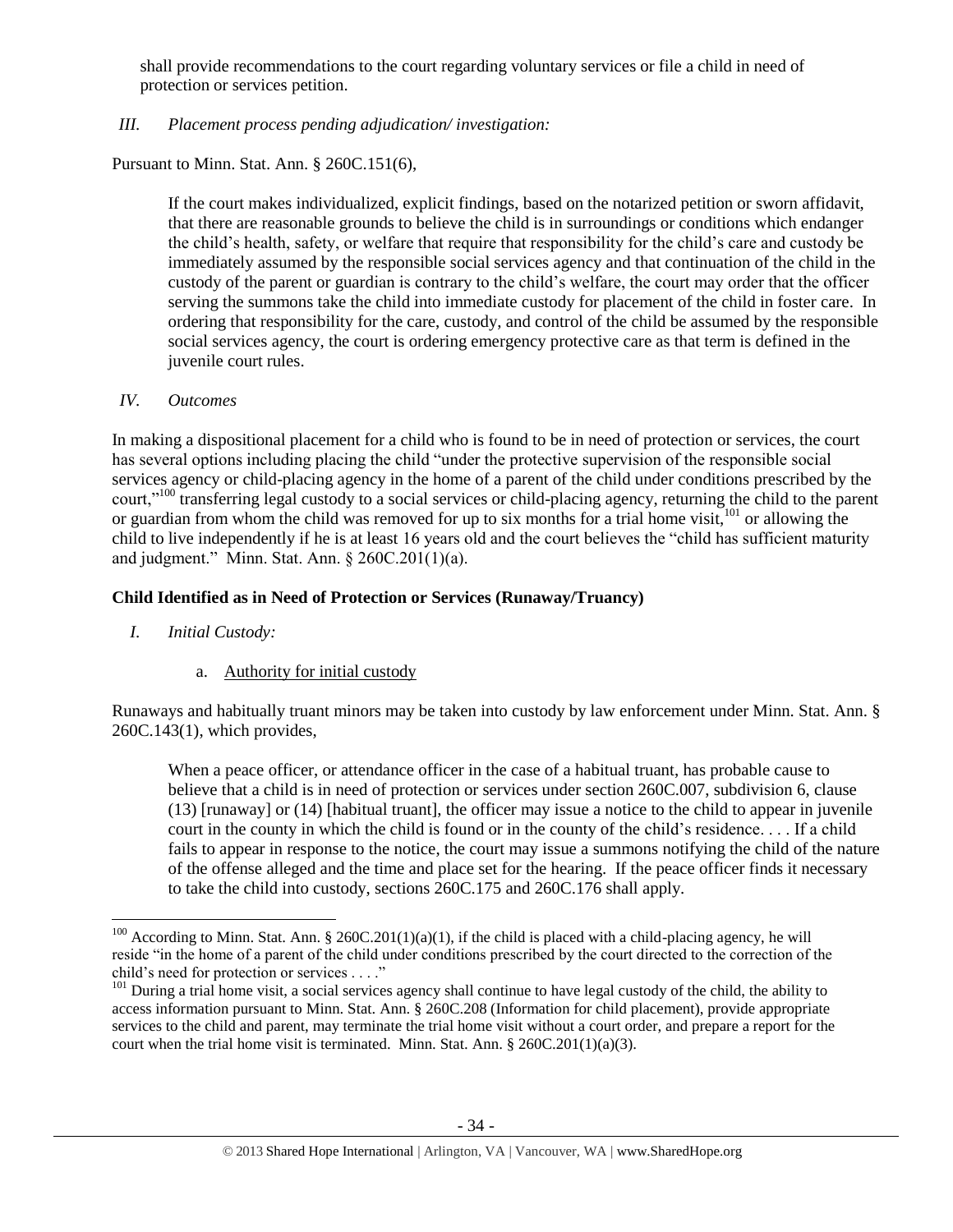Under Minn. Stat. Ann. § 260C.175(1) (Taking child into custody), a child in need of protection or services may be taken into immediate custody by some of the following methods:

(1) with an order issued by the court in accordance with the provisions of section 260C.151, subdivision 6 [Summons; notice] . . .

(2) by a peace officer:

(i) when a child has run away from a parent, guardian, or custodian, or when the peace officer reasonably believes the child has run away from a parent, guardian, or custodian, but only for the purpose of transporting the child home, to the home of a relative, or to another safe place, which may include a shelter care facility.

. . .

(4) by a peace officer or probation officer under section 260C.143, subdivision 1 or 4 [Procedure; Habitual Truants, Runaways, Offenders].

*b.* Placement:

After being taken into custody, the child's parent, guardian, or custodian "shall be notified as soon as possible," and "[u]nless there is reason to believe that the child would endanger self or others or not return for a court hearing, or that the child's health or welfare would be immediately endangered, the child shall be released to the custody of a parent, guardian, or other suitable relative."

When a child in need of protection or services is not released under Minn. Stat. Ann. § 260C.176(1) (Release or detention), "[T]he person taking the child into custody shall notify the court as soon as possible of the detention of the child and the reasons for detention." Minn. Stat. Ann. § 260C.176(2). Pursuant to Minn. Stat. Ann. § 260C.181(1), a child taken into custody under Minn. Stat. Ann. § 260C.175 may be detained for no more than 24 hours in "a shelter care facility, secure detention facility, or, if there is no secure detention facility available for use by the county having jurisdiction over the child, in a jail or other facility for the confinement of adults who have been charged with or convicted of a crime in quarters separate from any adult confined in the facility which has been approved for the detention of juveniles by the commissioner of corrections."

However, a child in need of protection or services taken into custody under Minn. Stat. Ann. § 260C.175(1)(1), or (2)(ii) and who is not allegedly delinquent, "shall be detained in the least restrictive setting consistent with the child's health and welfare and in closest proximity to the child's family as possible." Minn. Stat. Ann. § 260C.181(2). Additionally, Minn. Stat. § 260C.181(3) states,

If the child had been taken into custody and detained as one who is alleged to be in need of protection or services under section 260C.007, subdivision 6, clause (13) or (14) by reason of having been adjudicated, in need of protection or services under section 260C.007, subdivision 6, clause (13) or (14), or conditionally released by the juvenile court without adjudication, has violated probation, parole, or other field supervision under which the child had been placed as a result of behavior described in this subdivision, the child may be placed only in a shelter care facility.

# *II. Process following initial custody:*

Pursuant to Minn. Stat. Ann. § 260C.176(2)(b),

No child taken into custody and placed in a shelter care facility or relative's home by a peace officer pursuant to section 260C.175, subdivision 1, clause (1) or (2), item (ii), may be held in custody longer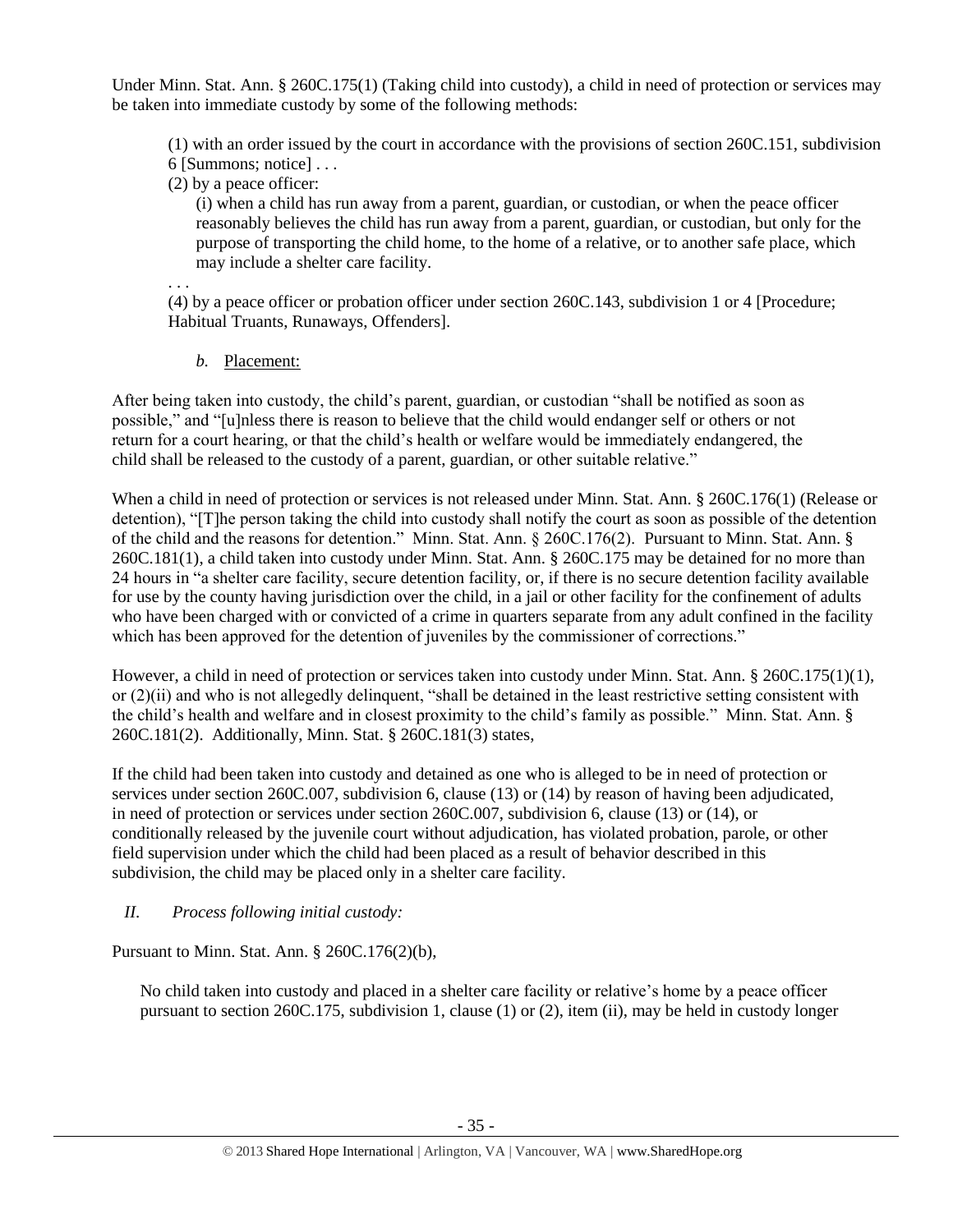than 72 hours, excluding Saturdays, Sundays, and holidays, unless a petition has been filed and the judge or referee determines pursuant to section 260C.178<sup>102</sup> [Emergency removal hearing] that the child shall remain in custody or unless the court has made a finding of domestic abuse perpetrated by a minor after a hearing . . . in which case the court may extend the period of detention for an additional seven days, within which time the social services agency shall conduct an assessment and shall provide recommendations to the court regarding voluntary services or file a child in need of protection or services petition.

# *III. Placement process pending adjudication:*

Pursuant to Minn. Stat. Ann. § 260C.151(6),

If the court makes individualized, explicit findings, based on the notarized petition or sworn affidavit, that there are reasonable grounds to believe the child is in surroundings or conditions which endanger the child's health, safety, or welfare that require that responsibility for the child's care and custody be immediately assumed by the responsible social services agency and that continuation of the child in the custody of the parent or guardian is contrary to the child's welfare, the court may order that the officer serving the summons take the child into immediate custody for placement of the child in foster care. In ordering that responsibility for the care, custody, and control of the child be assumed by the responsible social services agency, the court is ordering emergency protective care as that term is defined in the juvenile court rules.

## *IV. Outcomes (Final permanent placement)*

In making a dispositional placement for a child who is found to be a child in need of services or protection because he or she is a habitual truant or runaway, the court has a number of options, including leaving the child in the child's home under supervision, transferring legal custody to probation officer for placement of the child in a group foster home, and transferring legal custody of the child to a "reputable person of good moral character." Minn. Stat. Ann. § 260C.201(1)(b).

#### **Child Identified as Delinquent**

Minnesota recently amended its definition of "delinquent child" in Minn. Stat. Ann. § 260B.007,<sup>103</sup> and states,

The term delinquent child does not include a child alleged to have engaged in conduct which would, if committed by an adult, violate any federal, state, or local law relating to being hired, offering to be hired, or agreeing to be hired by another individual to engage in sexual penetration or sexual conduct.

Furthermore, an amendment to the definition of "juvenile petty offender" in Minn. Stat. Ann. § 260B.007(16))(d) also becomes effective August 1, 2014 and reads,

A child who commits a juvenile petty offense is a "juvenile petty offender." The term juvenile petty offender does not include a child alleged to have violated any law relating to being hired, offering to be hired, or agreeing to be hired by another individual to engage in sexual penetration or sexual conduct which, if committed by an adult, would be a misdemeanor.

 $102$  The text of Min. Stat. Ann. § 260C.178 included here and elsewhere in this report includes amendments made during the 88<sup>th</sup> session of the Minnesota legislature by the passage of Senate File No. 827, 2013 Minn. Laws 125 (effective May 24, 2013).

<sup>103</sup> *See supra* not[e 93.](#page-29-0)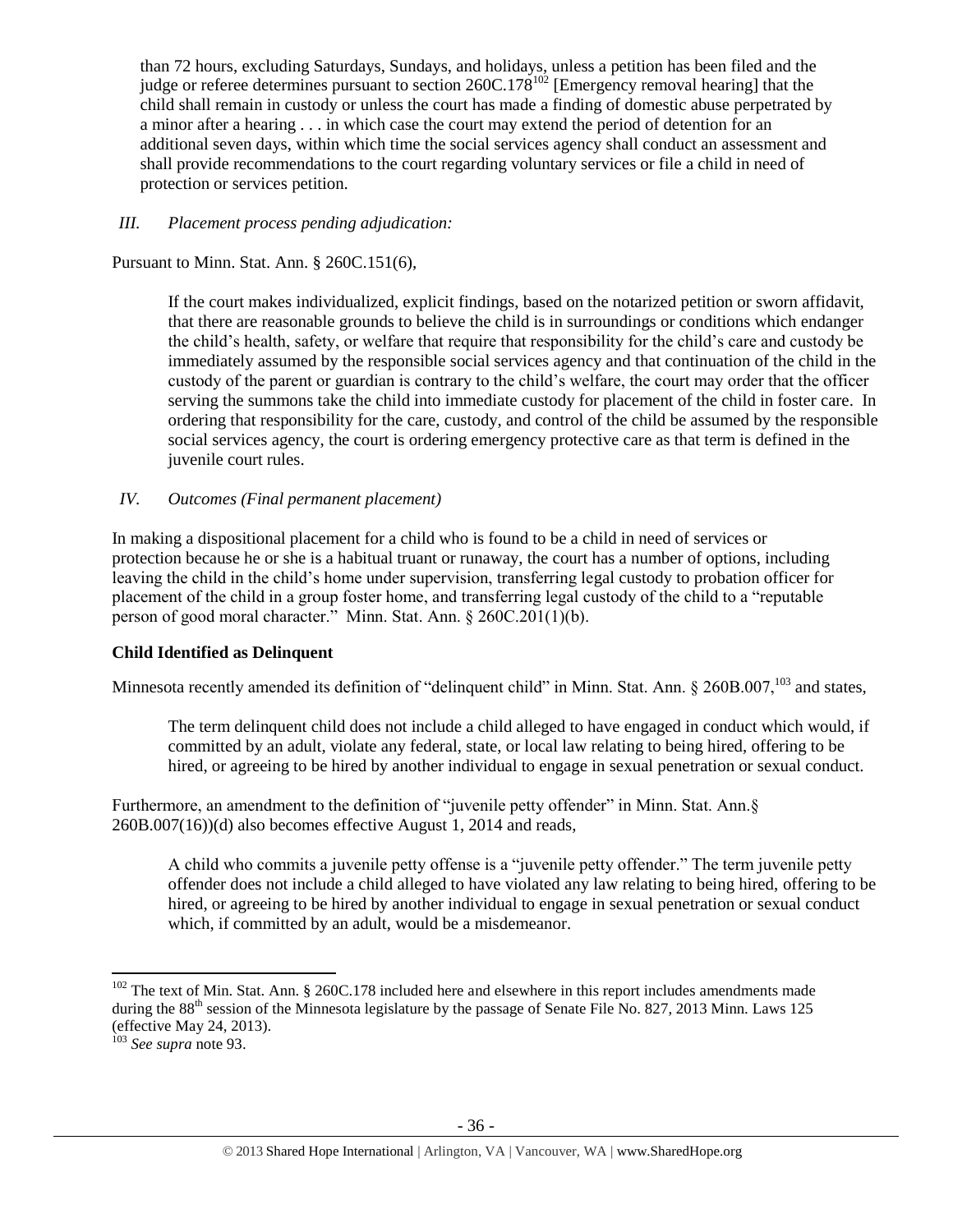Under these provisions, minors engaging in commercial sex acts will not be treated as delinquent children.<sup>104</sup>

Until these amendments become effective on August 1, 2014, a minor-victim still may be adjudicated a delinquent child by violating Minn. Stat. Ann. § 609.324(6) or (7), which states,

[6] Prostitution in public place; penalty for prostitutes. Whoever, while acting as a prostitute,

intentionally does any of the following while in a public place is guilty of a gross misdemeanor: (1) engages in prostitution with an individual 18 years of age or older; or

(2) is hired, offers to be hired, or agrees to be hired by an individual 18 years of age or older to engage in sexual penetration or sexual contact.

[7] General prostitution crimes; penalties for prostitutes.

(a) Whoever, while acting as a prostitute, intentionally does any of the following is guilty of a misdemeanor:

(1) engages in prostitution with an individual 18 years of age or older; or

(2) is hired, offers to be hired, or agrees to be hired by an individual 18 years of age or older to engage in sexual penetration or sexual contact.

(b) Whoever violates the provisions of this subdivision within two years of a previous prostitution conviction for violating this section or section 609.322 is guilty of a gross misdemeanor.

Under the new bill, "prostitution" means "hiring, offering to hire, or agreeing to hire another individual to engage in sexual penetration or sexual contact, or being hired, offering to be hired, or agreeing to be hired by another individual to engage in sexual penetration or sexual contact." Minn. Stat. Ann § 609.321(9). Lastly, a minor still may also be adjudicated a delinquent child for having violated Minn. Stat. Ann. § 609.3243 (Loitering with intent to participate in prostitution), which provides that "[a] person who loiters in a public place with intent to participate in prostitution is guilty of a misdemeanor."

- *I. Initial Custody:* 
	- a. Authority for initial custody

Minn. Stat. Ann.§ 260B.175(1) states,

No child may be taken into immediate custody except:

- (a) with an order issued by the court…
- (b) in accordance with the laws relating to arrests; or

(c) by a peace officer or probation or parole officer when it is reasonably believed that the child has violated the terms of probation, parole, or other field supervision.

*b.* Placement:

Under Minn. Stat. Ann.§ 260B.176(1), "If a child is taken into custody as provided in section 260B.175, the parent, guardian, or custodian of the child shall be notified as soon as possible. Unless there is reason to believe that the child would endanger self or others, not return for a court hearing, run away from the child's parent, guardian, or custodian or otherwise not remain in the care or control of the person to whose lawful custody the child is released, or that the child's health or welfare would be immediately

l <sup>104</sup> See supra Section 5.3 for the substantive provisions of Minn. Stat. Ann. § 609.093, which protects minors under 16 from being labeled as delinquent for engaging in commercial sex acts.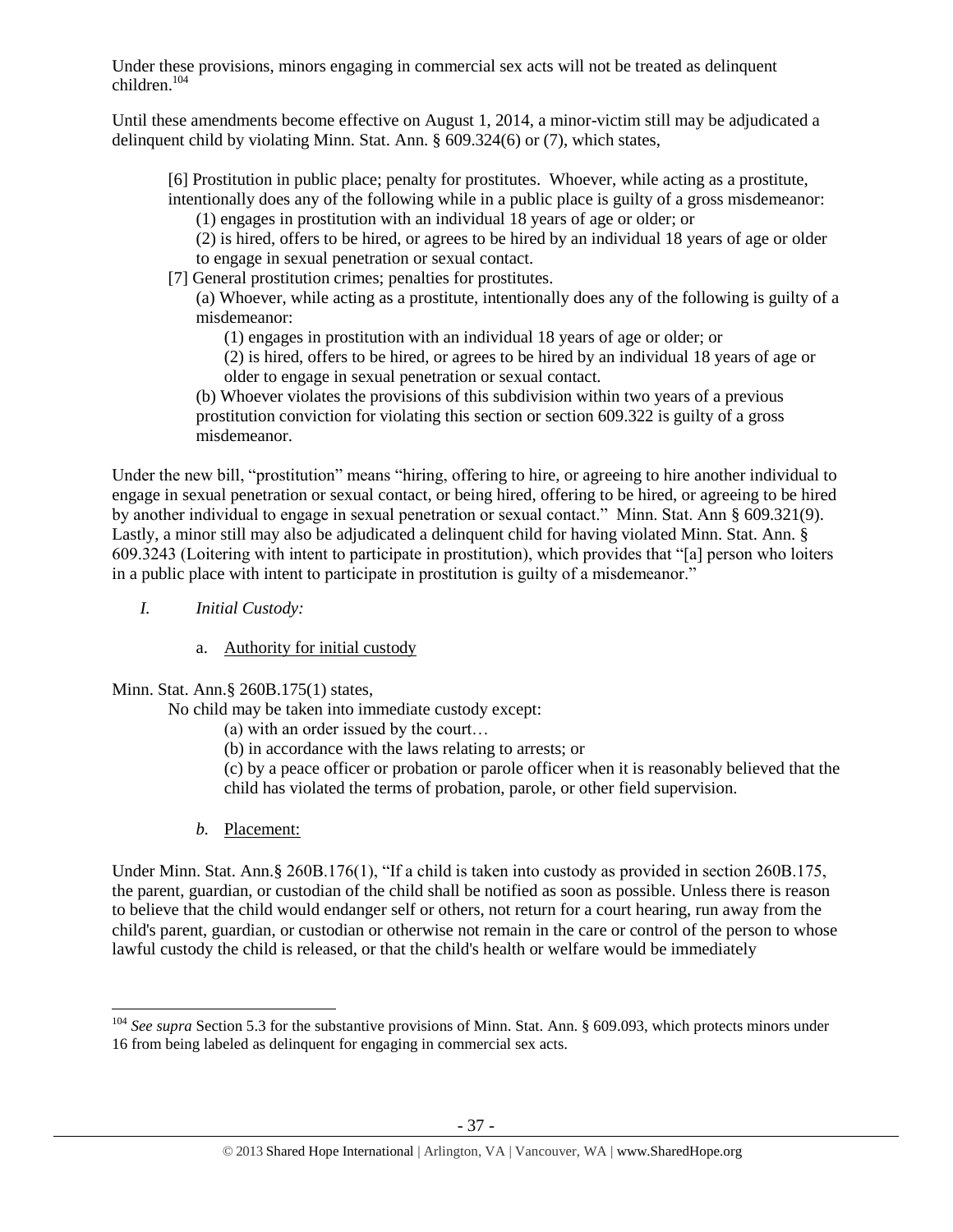endangered, the child shall be released to the custody of a parent, guardian, custodian, or other suitable person."

If the child is not released pursuant to Minn. Stat. Ann.§ 260B.176(1), the child may be detained in shelter care or a detention facility pursuant to Minn. Stat. Ann.§ 260B.176(2).

*II. Process following initial custody:*

Pursuant to Minn. Stat. Ann.§ 260B.176(2)(b),

No child may be detained in a juvenile secure detention facility or shelter care facility longer than 36 hours, excluding Saturdays, Sundays, and holidays, after being taken into custody for a delinquent …unless a petition has been filed and the judge or referee determines pursuant to section 260B.178 that the child shall remain in detention.

A petition alleging delinquency can be filed by "Any reputable person, including but not limited to any agent of the commissioner of human services, having knowledge of a child in this state or of a child who is a resident of this state, who appears to be delinquent…" Minn. Stat. Ann.§ 260B.141(1).

#### *III. Placement process pending adjudication:*

Pursuant to Minn. Stat. Ann.§260B.178 (Detention Hearing),

 $(1)(a)$  The court shall hold a detention hearing:

(1) within 36 hours of the time the child was taken into custody, excluding Saturdays, Sundays, and holidays, if the child is being held at a juvenile secure detention facility or shelter care facility; or

(2) within 24 hours of the time the child was taken into custody, excluding Saturdays,

Sundays, and holidays, if the child is being held at an adult jail or municipal lockup. (b) Unless there is reason to believe that the child would endanger self or others, not return for a court hearing, run away from the child's parent, guardian, or custodian or otherwise not remain in the care or control of the person to whose lawful custody the child is released, or that the child's health or welfare would be immediately endangered, the child shall be released to the custody of a parent, guardian, custodian, or other suitable person, subject to reasonable conditions of release...

(2) If the court determines that the child should continue in detention, it may order detention continued for eight days, excluding Saturdays, Sundays and holidays, from and including the date of the order…

#### *IV. Adjudication or referral to alternate process:*

Minnesota requires that every county attorney establish a diversion program for juvenile offenders.<sup>105</sup> A 16 or 17 year old child who is alleged to have engaged in prostitution will either be referred to a diversion program, or will be alleged to be a child in need of protection or services in a petition filed by the prosecutor.<sup>106</sup>

l <sup>105</sup> See Minn. Stat. Ann.§388.24 (Pretrial Diversion Program for Juveniles).

<sup>106</sup> See Minn. Stat. Ann.§609.093 (Juvenile Prostitutes: Diversion or Child Protection Proceedings).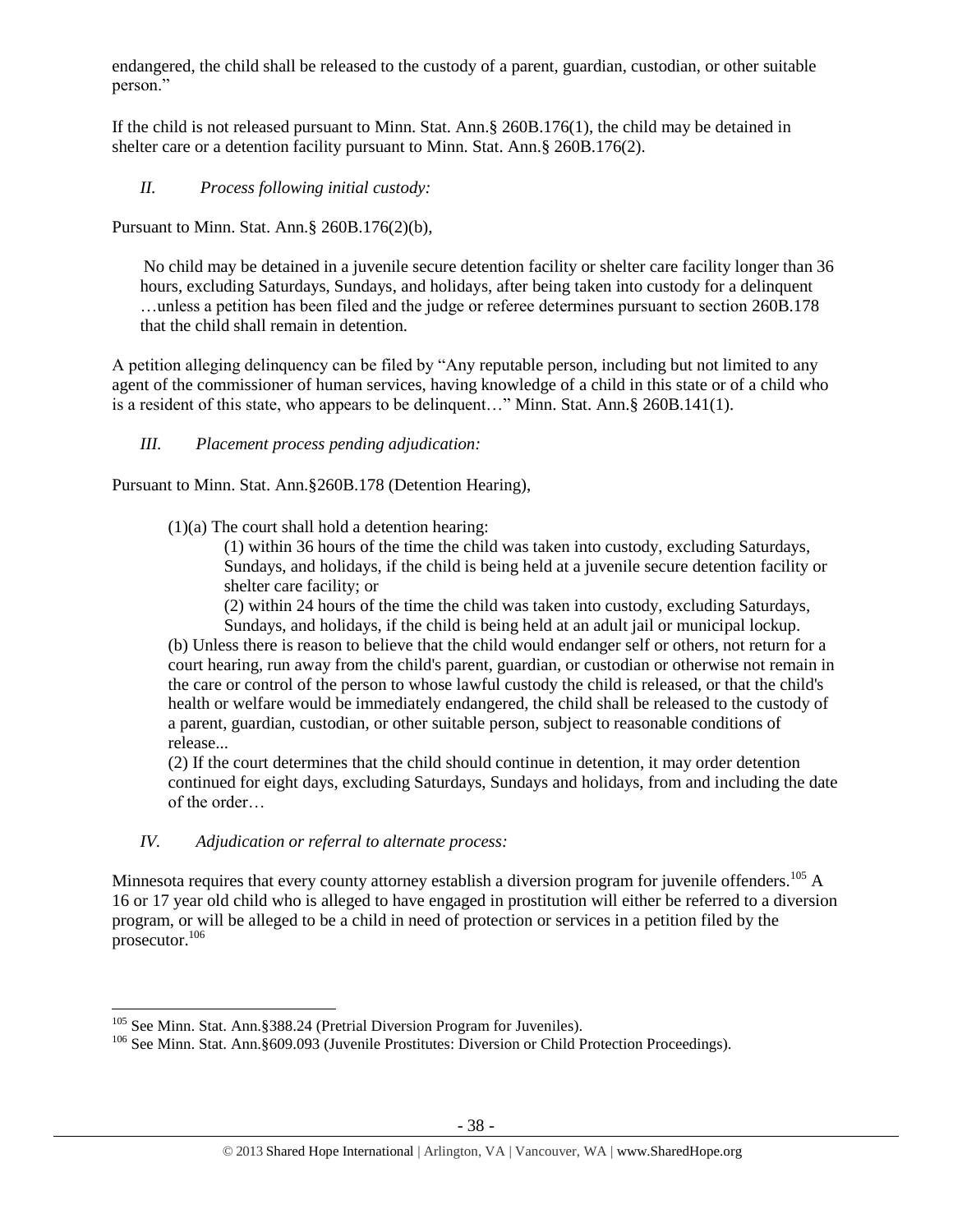## *V. Outcomes (Final permanent placement)*

## Under Minn. Stat. Ann.§ 2260B.198(1),

If the court finds that the child is delinquent, it shall enter an order making any of the following dispositions of the case which are deemed necessary to the rehabilitation of the child:

(1) counsel the child or the parents, guardian, or custodian;

(2) place the child under the supervision of a probation officer or other suitable person in the child's own home…or with the consent of the commissioner of corrections, in a group foster care facility which is under the management and supervision of said commissioner; (3) if the court determines that the child is a danger to self or others, subject to the supervision of the court, transfer legal custody of the child to one of the following:

(i) a child-placing agency; or

- (ii) the local social services agency; or
- (iii) a reputable individual of good moral character…
- (iv) a county home school…; or
- (v) a county probation officer for placement in a group foster home…
- (4) transfer legal custody by commitment to the commissioner of corrections;
- …

# *5.5 Commercial sexual exploitation or sex trafficking is identified as a type of abuse and neglect within child protection statutes.*

Conduct that amounts to a violation of Minn. Stat. Ann. § 609.322 (Solicitation, inducement, and promotion of prostitution; sex trafficking) or a violation of Minnesota's CSEC laws or sexual offense laws is expressly included within the definition of child abuse used in the child protection provisions of Minnesota's Juvenile Court Act. Specifically, under Minn. Stat. Ann. § 260C.007( $5^{107}$  (Definitions), "child abuse" means the following:

[A]n act that involves a minor victim that constitutes a violation of section . . . 609.322 [Solicitation, inducement, and promotion of prostitution; sex trafficking ], 609.324 [Patrons; prostitutes; housing individuals engaged in prostitution; penalties], 609.342 [Criminal sexual conduct in the first degree], 609.343 [Criminal sexual conduct in the second degree], 609.344 [Criminal sexual conduct in the third degree], 609.345 [Criminal sexual conduct in the fourth degree]  $\ldots$  617.246<sup>108</sup> [Use of minors in sexual performance prohibited], or that is physical or sexual abuse as defined in section 626.556, subdivision 2 [Reporting of maltreatment of minors], or an act committed in another state that involves a minor victim and would constitute a violation of one of these sections if committed in this state.

*5.6 The definition of "caregiver" (or similar term) in the child welfare statutes is broad enough to include a trafficker who has custody or control of a child in order to bring a trafficked child into the protection of child protective services.*

The applicable definition of "custodian" under the child protection provisions may not cover every situation in which a trafficker is in custody of a domestic minor sex trafficking victim. Pursuant to Minn. Stat. Ann.  $$ 260C.007(10)<sup>109</sup>$  (Definitions), a "custodian" means

 $\overline{\phantom{a}}$ 

<sup>107</sup> *See supra* not[e 75.](#page-22-0)

<sup>108</sup> *See supra* not[e 6.](#page-3-3)

<sup>109</sup> *See supra* not[e 75.](#page-22-0)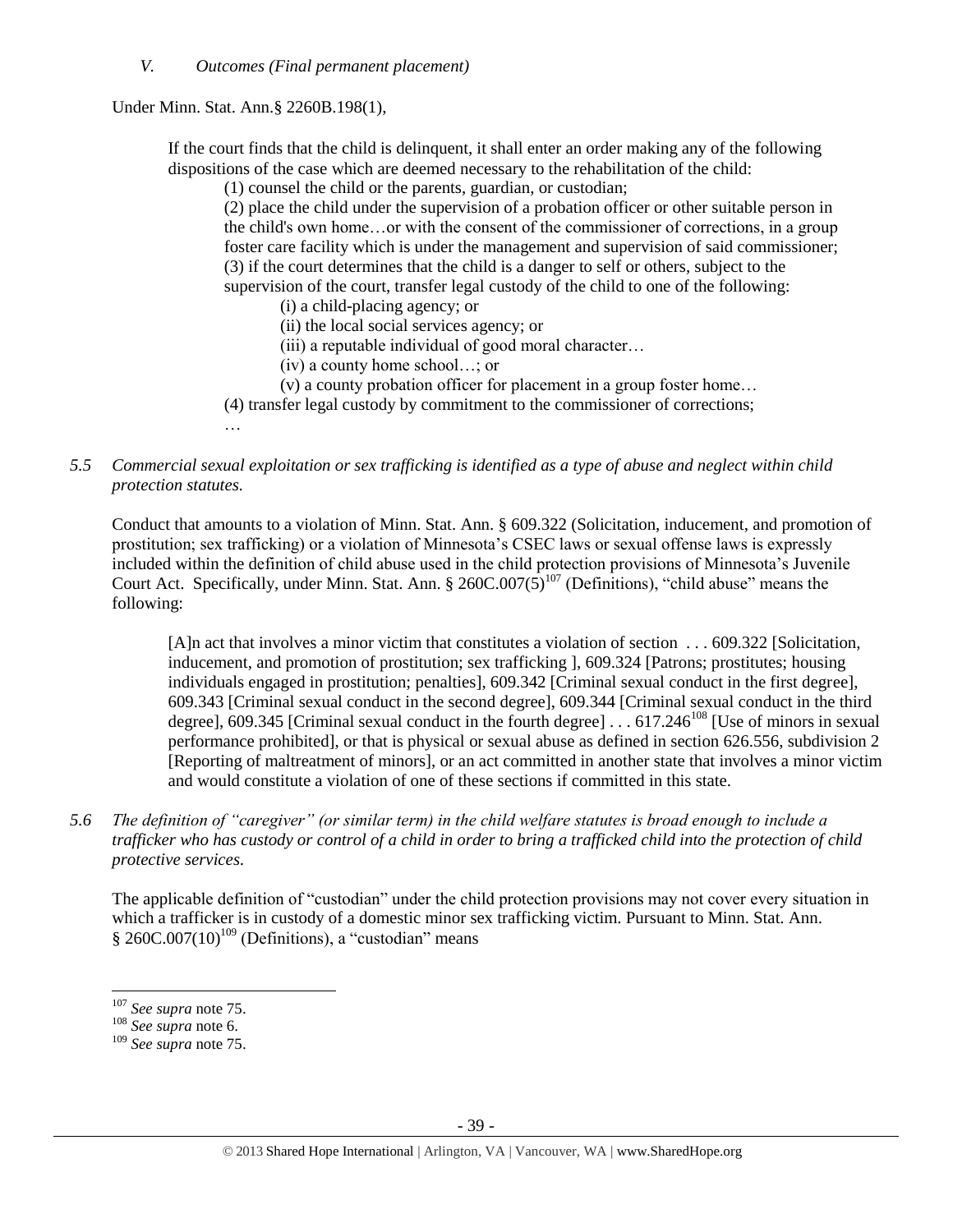any person who is under a legal obligation to provide care and support for a minor or who is in fact providing care and support for a minor. This subdivision does not impose upon persons who are not otherwise legally responsible for providing a child with necessary food, clothing, shelter, education, or medical care a duty to provide that care. . . .

By only including individuals who have some "legal obligation to provide care and support" for the child or who are "in fact providing care and support" for a child, the definition of custodian may fail to include all situations where a trafficker is in control of or resides with a child.

5.6.1 Recommendation: Amend Minn. Stat. Ann. § 260C.007(10) (Definitions) to include as a "custodian" those persons who control a child in order to bring a trafficked child within the protection of the child protection statutes.

## *5.7 Crime victims' compensation is specifically available to a child victim of sex trafficking or commercial sexual exploitation of children (CSEC) without regard to ineligibility factors.*

Minnesota's Crime Victims Reparation Act does not make reparation awards available to children who are victims of commercial sexual exploitation without regard to ineligibility requirements. Generally, a "victim $110$ who has incurred economic loss," will be "entitled to reparations upon a showing by a preponderance of the evidence that the requirements for reparations have been met." Minn. Stat. Ann. § 611A.53(1). As provided in Minn. Stat. Ann. § 611A.52(8) within the Crime Victims Reparation Act,

- (a) "Economic loss" means actual economic detriment incurred as a direct result of injury or death.
- (b) In the case of injury the term is limited to:

(1) reasonable expenses incurred for necessary medical, chiropractic, hospital, rehabilitative, and dental products, services, or accommodations, including ambulance services, drugs, appliances, and prosthetic devices;

. . . (3) reasonable expenses incurred for psychological or psychiatric products, services, or accommodations, not to exceed an amount to be set by the board, where the nature of the injury or the circumstances of the crime are such that the treatment is necessary to the rehabilitation of the victim;

(4) loss of income that the victim would have earned had the victim not been injured; (5) reasonable expenses incurred for substitute child care or household services to replace those the victim or claimant would have performed had the victim or the claimant's child not been injured; . . .

(6) reasonable expenses actually incurred to return a child who was a victim of a crime under section 609.25 or 609.26 to the child's parents or lawful custodian. These expenses are limited to transportation costs, meals, and lodging from the time the child was located until the child was returned home; and

(7) the claimant's moving expenses, storage fees, and phone and utility installation fees, up to a maximum of \$1,000 per claim, if the move is necessary due to a reasonable fear of danger related to the crime for which the claim was filed.

Although a commercially sexually exploited child who suffers economic loss will generally be eligible to receive reparations under Minnesota's Crime Victims Reparation Act, several additional requirements for reparations could present difficulties for victims of domestic minor sex trafficking. Specifically, reparations will not be awarded unless the crime was "reported to the police within 30 days of its occurrence or, if it could

 $\overline{a}$ <sup>110</sup> *See supra* Section 5.1.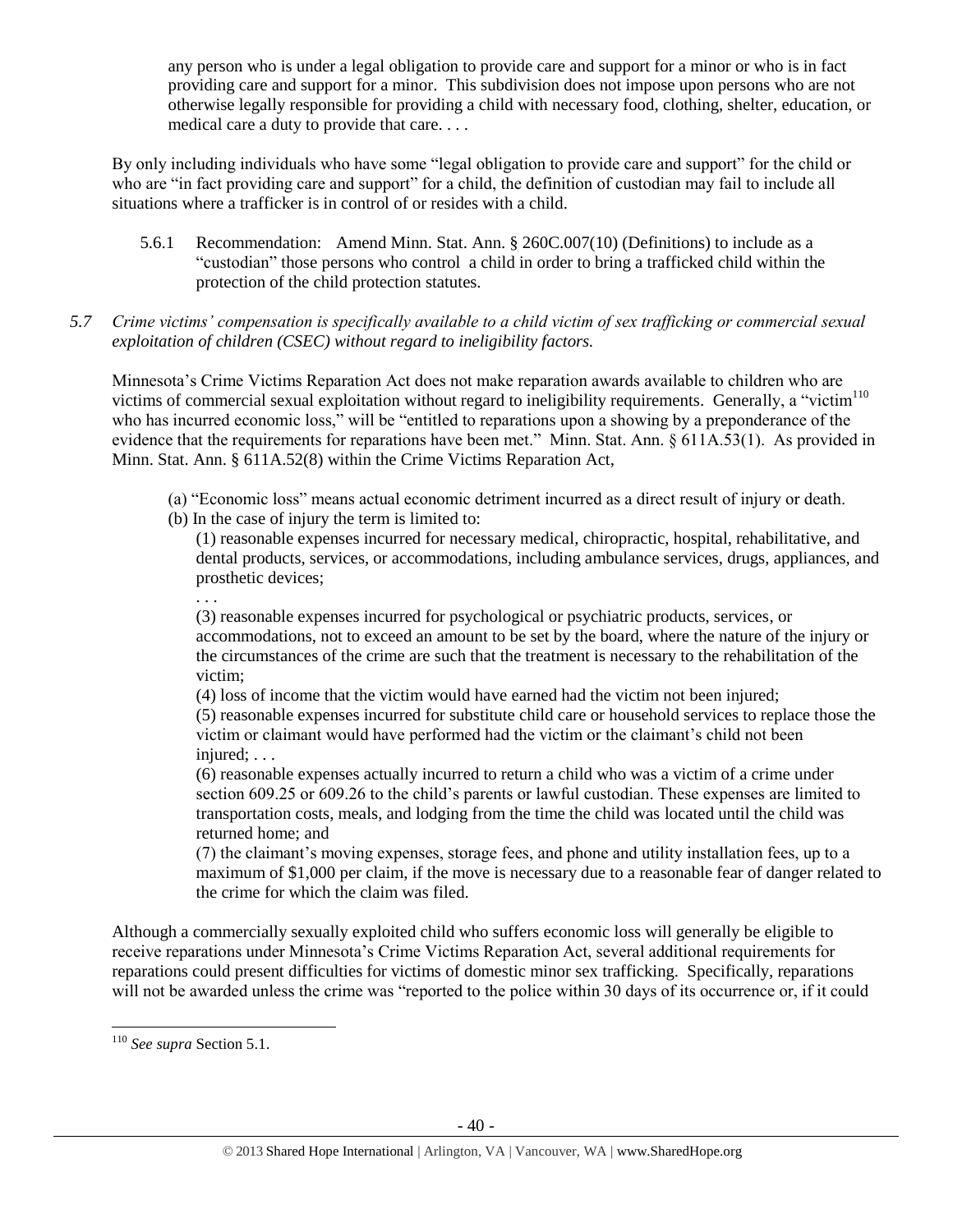not reasonably have been reported within that period, within 30 days of the time when a report could reasonably have been made." Minn. Stat. Ann. § 611A.53(2)(1). Notably, however, "A victim of criminal sexual conduct in the first, second, third, or fourth degree who does not report the crime within 30 days of its occurrence is deemed to have been unable to have reported it within that period." Minn. Stat. Ann. § 611A.53(2)(1). To be eligible to receive reparations, a victim must also "cooperate fully with the police and other law enforcement officials," must not have been an accomplice of the offender, and must not have been "in the act of committing a crime at the time the injury occurred." Minn. Stat. Ann.  $\S 611A.53(2)(2)$ , (3), (4). Additionally, pursuant to Minn. Stat. Ann. § 611A.53(2)(5), (6), the claim must be for more than \$50, and the victim must file a claim for reparation within 3 years of the date of the harm suffered,

except that (i) if the claimant was unable to file a claim within that period, then the claim can be made within three years of the time when a claim could have been filed; and (ii) if the victim's injury or death was not reasonably discoverable within three years of the injury or death, then the claim can be made within three years of the time when the injury or death is reasonably discoverable. The following circumstances do not render a claimant unable to file a claim for the purposes of this clause: (A) lack of knowledge of the existence of the Minnesota Crime Victims Reparations Act, (B) the failure of a law enforcement agency to provide information or assistance to a potential claimant under section 611A.66, (C) the incompetency of the claimant if the claimant's affairs were being managed during that period by a guardian, guardian ad litem, conservator, authorized agent, or parent, or (D) the fact that the claimant is not of the age of majority.

If the victim's claim is based on child abuse,<sup>111</sup> the claim does not have to be for more than \$50, does not have to be reported to the police within 30 days, and the 3-year period to file a claim will toll until the time the crime actually is reported to the police. Minn. Stat. Ann. § 611A.53(2).

The amount of reparations a victim receives also may be reduced to the extent: (i) "that economic loss is recouped from a collateral source or collateral sources;" and (ii) "the board deems reasonable because of the contributory misconduct of the claimant or of a victim through whom the claimant claims." Minn. Stat. § 611A.54(1), (2). Additionally, in no case will the victim receive more than \$50,000. Minn. Stat. Ann. § 611A.54(3).

Despite the reporting and filing extension granted to victims of child abuse and certain sexual offenses, nothing expressly exempts victims of Minn. Stat. Ann. § 609.322(1)(a) (Solicitation, inducement, and promotion of prostitution; sex trafficking), § 609.324(1) (Patrons; prostitutes; housing individuals engaged in prostitution; penalties),  $\S 617.246(2)^{112}$  (Use of minors in sexual performance prohibited), or  $\S 609.283(1)$  (Unlawful conduct with respect to documents in furtherance of labor or sex trafficking) from the same requirements as other victims.

5.7.1 Recommendation: Amend Minn. Stat. Ann. § 611A.53(2) to specifically exempt victims of Minn. Stat. Ann. § 609.322(1)(a) (Solicitation, inducement, and promotion of prostitution; sex trafficking), § 609.324(1) (Patrons; prostitutes; housing individuals engaged in prostitution; penalties), § 617.246(2) (Use of minors in sexual performance prohibited), and § 609.283(1) (Unlawful conduct with respect to documents in furtherance of labor or sex trafficking) from the listed limitations on reparations awards.

 $\overline{\phantom{a}}$ 

<sup>&</sup>lt;sup>111</sup> See supra Section 5.5 for the definition of "child abuse." The term "child abuse" is not defined in Minn. Stat. Ann. § 611A.52.

<sup>112</sup> *See supra* not[e 6.](#page-3-3)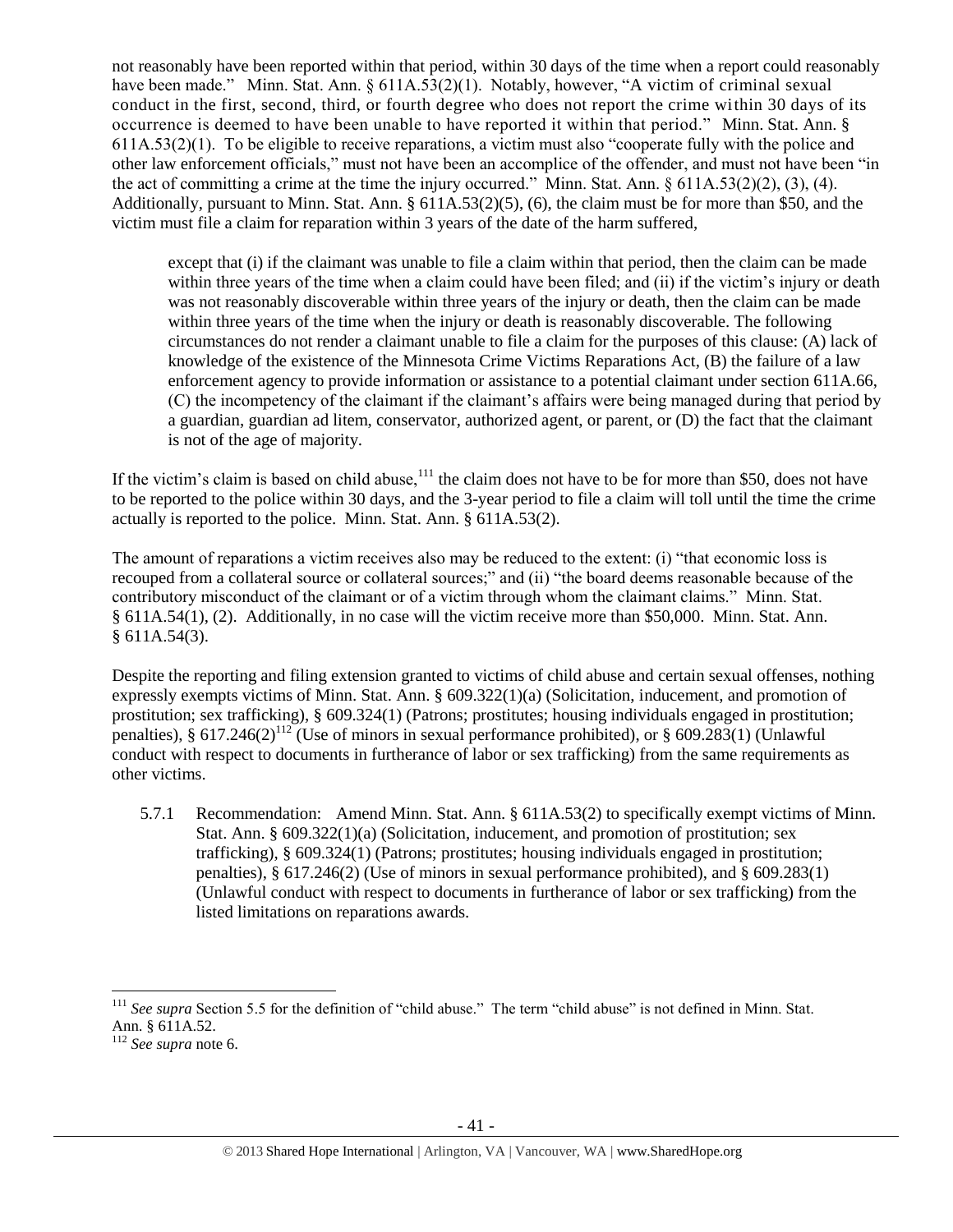# *5.8 Victim-friendly procedures and protections are provided in the trial process for minors under 18.*

Minnesota does not afford criminal friendly justice procedures and protections specifically to victims of domestic minor sex trafficking. However, regardless of the victim's age, Minnesota law provides special protections for victims of sexual offenses pursuant to Minn. Stat. Ann. § 609.347 (Evidence in criminal sexual conduct cases). Minn. Stat. Ann. § 609.347(1) provides, "In a prosecution under sections 609.342 [Criminal sexual conduct in the first degree] to 609.3451 [Criminal sexual conduct in the fifth degree]; 609.3453 [Criminal sexual predatory conduct] . . . the testimony of a victim need not be corroborated." Similarly, there is no need to demonstrate that the "victim resisted the accused." Minn. Stat. Ann. § 609.347(2). Additionally, pursuant to Minn. Stat. Ann. § 609.347(3), in prosecutions for those offenses,

[E]vidence of the victim's previous sexual conduct shall not be admitted nor shall any reference to such conduct be made in the presence of the jury, except by court order under the procedure provided in subdivision 4. The evidence can be admitted only if the probative value of the evidence is not substantially outweighed by its inflammatory or prejudicial nature and only in the circumstances set out in paragraphs (a) and (b). For the evidence to be admissible under paragraph (a), subsection (i), the judge must find by a preponderance of the evidence that the facts set out in the accused's offer of proof are true. For the evidence to be admissible under paragraph (a), subsection (ii) or paragraph (b), the judge must find that the evidence is sufficient to support a finding that the facts set out in the accused's offer of proof are true, as provided under Rule 901 of the Rules of Evidence.

- (a) When consent of the victim is a defense in the case, the following evidence is admissible: (i) evidence of the victim's previous sexual conduct tending to establish a common scheme or plan of similar sexual conduct under circumstances similar to the case at issue. In order to find a common scheme or plan, the judge must find that the victim made prior allegations of sexual assault which were fabricated; and
	- (ii) evidence of the victim's previous sexual conduct with the accused.

(b) When the prosecution's case includes evidence of semen, pregnancy, or disease at the time of the incident or, in the case of pregnancy, between the time of the incident and trial, evidence of specific instances of the victim's previous sexual conduct is admissible solely to show the source of the semen, pregnancy, or disease.

Special protections are afforded to minor victims of sexual abuse throughout the process of investigating and prosecuting a criminal offense related to the sexual abuse of the child. For example, Minn. Stat. Ann. § 609.3471 (Records pertaining to victim identity confidential) provides that "no data contained in records or reports relating to petitions, complaints, or indictments issued pursuant to [section 609.342](http://web2.westlaw.com/find/default.wl?tc=-1&docname=MNSTS609.342&rp=%2ffind%2fdefault.wl&sv=Split&rs=WLW11.04&db=1000044&tf=-1&findtype=L&fn=_top&mt=59&vr=2.0&pbc=5B5D1160&ordoc=3575265) [Criminal sexual conduct in the first degree], [609.343](http://web2.westlaw.com/find/default.wl?tc=-1&docname=MNSTS609.343&rp=%2ffind%2fdefault.wl&sv=Split&rs=WLW11.04&db=1000044&tf=-1&findtype=L&fn=_top&mt=59&vr=2.0&pbc=5B5D1160&ordoc=3575265) [Criminal sexual conduct in the second degree][, 609.344](http://web2.westlaw.com/find/default.wl?tc=-1&docname=MNSTS609.344&rp=%2ffind%2fdefault.wl&sv=Split&rs=WLW11.04&db=1000044&tf=-1&findtype=L&fn=_top&mt=59&vr=2.0&pbc=5B5D1160&ordoc=3575265) [Criminal sexual conduct in the third degree], [609.345](http://web2.westlaw.com/find/default.wl?tc=-1&docname=MNSTS609.345&rp=%2ffind%2fdefault.wl&sv=Split&rs=WLW11.04&db=1000044&tf=-1&findtype=L&fn=_top&mt=59&vr=2.0&pbc=5B5D1160&ordoc=3575265) [Criminal sexual conduct in the fourth degree], or [609.3453,](http://web2.westlaw.com/find/default.wl?tc=-1&docname=MNSTS609.3453&rp=%2ffind%2fdefault.wl&sv=Split&rs=WLW11.04&db=1000044&tf=-1&findtype=L&fn=_top&mt=59&vr=2.0&pbc=5B5D1160&ordoc=3575265) which specifically identifies a victim who is a minor shall be accessible to the public, except by order of the court." Pursuant to Minn. Stat. Ann. § 626.561 (Interviews with child abuse victims), a record must be made of every interview of an alleged child abuse victim $113$  and that every county attorney's office must develop written guidelines for tape recording such interviews. Minn. Stat. Ann. § 626.561(3), (4).

 $\overline{\phantom{a}}$ 

<sup>&</sup>lt;sup>113</sup> Minn. Stat. Ann. §  $626.561(2)(1)$  defines "child abuse" as "physical or sexual abuse as defined in section 626.556, subdivision 2." Minn. Stat. Ann.  $\S$  626.556(2)(d) defines "sexual abuse" as

the subjection of a child by a person responsible for the child's care, by a person who has a significant relationship to the child, as defined in section 609.341, or by a person in a position of authority, as defined in section 609.341, subdivision 10, to any act which constitutes a violation of section 609.342 (criminal sexual conduct in the first degree), 609.343 (criminal sexual conduct in the second degree), 609.344 (criminal sexual conduct in the third degree), 609.345 (criminal sexual conduct in the fourth degree), or 609.3451 (criminal sexual conduct in the fifth degree). Sexual abuse also includes any act which involves a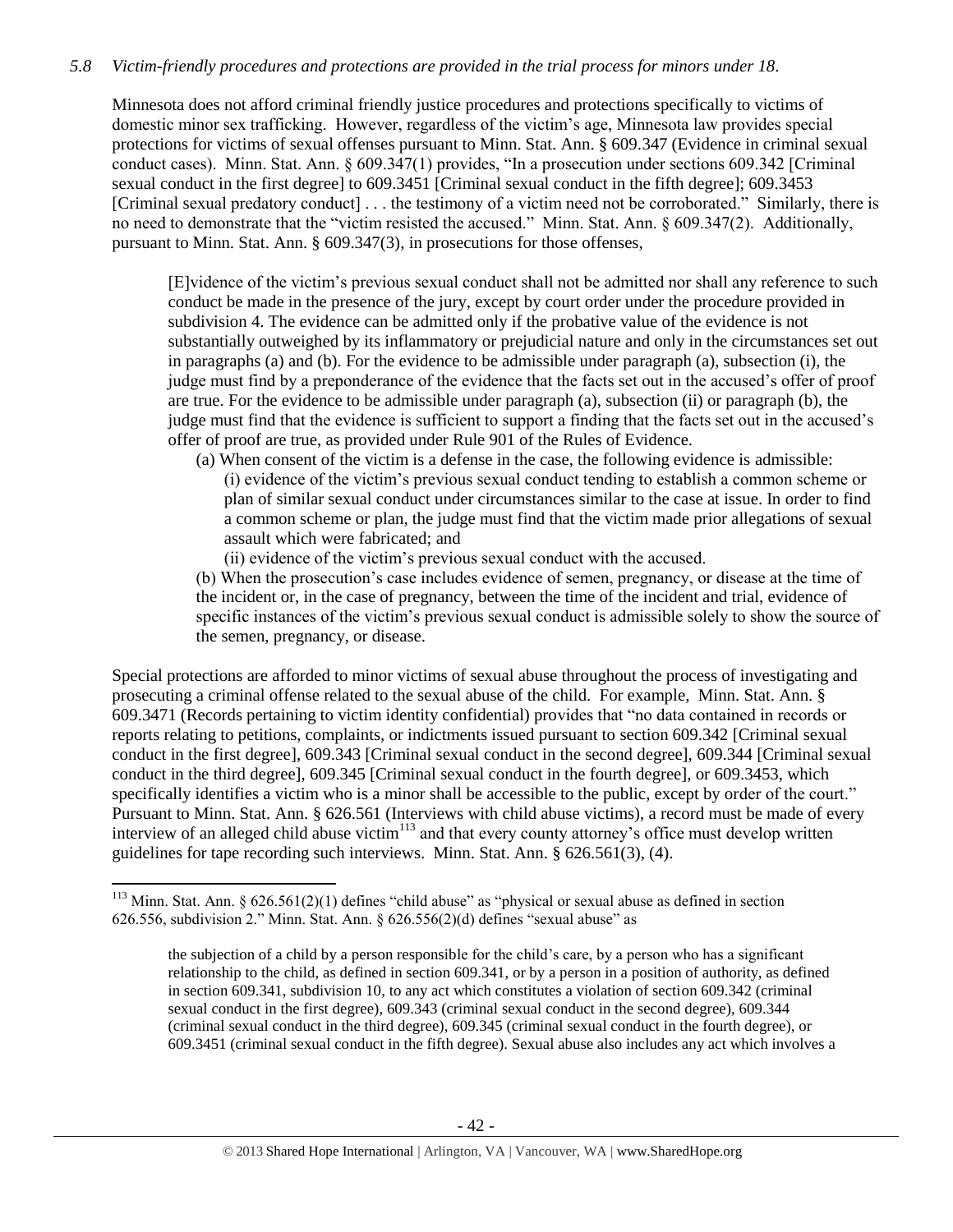Additional protections apply during a trial. Specifically, certain minors are allowed to give out-of-court statements in lieu of testifying in court. Minn. Stat. Ann. § 595.02(3) (Testimony of witnesses) states,

An out-of-court statement made by a child under the age of ten years . . . alleging, explaining, denying, or describing any act of sexual contact or penetration performed with or on the child or any act of physical abuse of the child or the person who is mentally impaired by another, not otherwise admissible by statute or rule of evidence, is admissible as substantive evidence if:

(a) the court or person authorized to receive evidence finds, in a hearing conducted outside of the presence of the jury, that the time, content, and circumstances of the statement and the reliability of the person to whom the statement is made provide sufficient indicia of reliability; and (b) the child . . . either:

(i) testifies at the proceedings; or

l

(ii) is unavailable as a witness and there is corroborative evidence of the act; and

(c) the proponent of the statement notifies the adverse party of the proponent's intention to offer the statement and the particulars of the statement sufficiently in advance of the proceeding at which the proponent intends to offer the statement into evidence to provide the adverse party with a fair opportunity to prepare to meet the statement.

For purposes of this subdivision, an out-of-court statement includes video, audio, or other recorded statements. An unavailable witness includes an incompetent witness.

Minn. Stat. Ann. § 595.02(4) further provides that when a child under 12 years of age is "alleging, denying, or describing . . . an act of sexual contact or penetration performed with or on the child or any other person by another," the child may provide testimony via closed-circuit television or a videotaped recording. Pursuant to Minn. Stat. Ann. § 595.02(4)(b), (c), when a child under 12 years old provides testimony via closed-circuit television or videotaped recording,

[O]nly the judge, the attorneys for the defendant and for the state, any person whose presence would contribute to the welfare and well-being of the child, persons necessary to operate the recording or closed-circuit equipment and, in a child protection proceeding under chapter 260 [Juveniles] or a dissolution or custody proceeding under chapter 518 [Marriage Dissolution], the attorneys for those parties with a right to participate may be present with the child during the child's testimony. (c) The court shall permit the defendant in a criminal or delinquency matter to observe and hear the testimony of the child in person. If the court, upon its own motion or the motion of any party, finds in a hearing conducted outside the presence of the jury, that the presence of the defendant during testimony taken pursuant to this subdivision would psychologically traumatize the witness so as to render the witness unavailable to testify, the court may order that the testimony be taken in a manner that:

(1) the defendant can see and hear the testimony of the child in person and communicate with counsel, but the child cannot see or hear the defendant; or

(2) the defendant can see and hear the testimony of the child by video or television monitor from a separate room and communicate with counsel, but the child cannot see or hear the defendant.

When a prosecuting attorney discloses a videotaped interview of a child victim of physical or sexual abuse to a defendant or the defendant's attorney, only two copies of any portion of the tape may be made by the defendant, the defendant's attorney, or by any agent or representative of the defendant, the tapes may only be used to prepare for defense, may only be publicly shown in judicial proceedings against the defendant, may only be viewed by the defendant and those working on the defense, and must be returned to the prosecuting attorney

minor which constitutes a violation of prostitution offenses under sections 609.321 to 609.324 or 617.246. Sexual abuse includes threatened sexual abuse.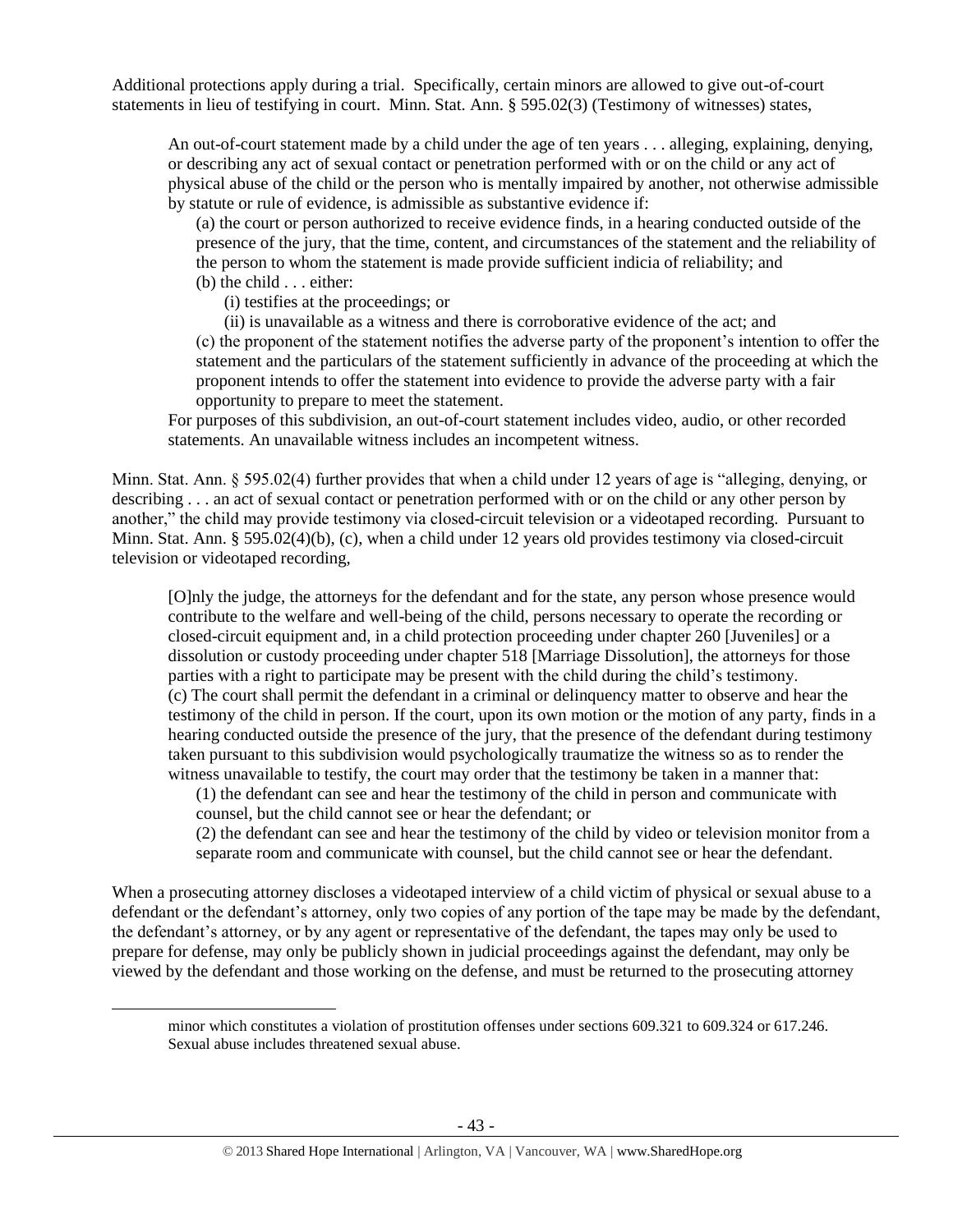after a final disposition of the case. Minn. Stat. Ann. § 634.35(a). Furthermore, "[N]o person may be granted access to the tapes, any transcription of the tapes, or the substance of any portion of the tapes unless the person has first signed a written agreement that the person is aware of this statute and acknowledges that the person is subject to the court's contempt powers for any violation of it." Minn. Stat. Ann.  $\S 634.35(a)(6)$ .

In addition to limits on public access to recorded child testimony, restrictions are also placed on the discovery of "a videotape of a child victim or alleged victim alleging, explaining, denying, or describing an act of physical or sexual abuse." In releasing discoverable material "the presiding officer shall consider the provisions of section 611A.90, subdivision 2, paragraph (b)," which states that "[t]he court order may govern the purposes for which the videotape may be used, reproduction, release to other persons, retention and return of copies, and other requirements reasonably necessary for protection of the privacy and best interests of the child." Minn. Stat. Ann. §§ 13.03(6), 611A.90(2)(b).

Additionally, the judge may exclude spectators from the courtroom at "the trial of a complaint or indictment for a violation of sections 609.341 [Definitions] to 609.3451 [Criminal sexual conduct in the fifth degree]; 609.3453 [Criminal sexual predatory conduct]; [or]  $617.246$ ,  $^{114}$  subdivision 2 [Use of minor in sexual performance prohibited] . . . when a minor under 18 years of age is the person upon, with, or against whom the crime is alleged to have been committed," and may also authorize the presence of any supportive person in the courtroom for prosecuting witnesses who are minors in cases involving child abuse as defined in Minn. Stat. Ann. § 630.36 (Issues, how disposed of), which expressly includes conduct amounting to violations of, among other laws, Minn. Stat. Ann. § 609.321 (Prostitution and sex trafficking; definitions), § 609.322 (Solicitation, inducement, and promotion of prostitution; sex trafficking), and § 609.324 (Patrons; prostitutes; housing individuals engaged in prostitution; penalties). Minn. Stat. Ann. §§ 631.045, 631.046(1).

*5.9 Expungement or sealing of juvenile delinquency records resulting from arrests or adjudications for prostitution-related offenses committed as a result of, or in the course of, the commercial sexual exploitation of a minor is available within a reasonable time after turning 18.*

Under Minnesota law, unless a minor is classified as an extended jurisdiction juvenile or prosecuted as an adult for the commission of a felony, a minor is not considered to be a "criminal" and, thus, cannot be "arrested." Minn. Stat. Ann. § 260B.245(1)(a). Instead, a minor is taken custody and comes within the jurisdiction of the juvenile court as a juvenile offender, a juvenile delinquent, or as a child in need of protection or services. Minnesota law requires the court to "keep and maintain records pertaining to delinquent adjudications until the person reaches the age of 28." Minn. Stat. Ann. § 260B.171(1)(a).<sup>115</sup> However, pursuant to Minn. Stat. Ann. § 260B.198(6) (Dispositions; delinquent child), the "court may expunge the adjudication of delinquency at any time that it deems advisable," except when legal custody of the juvenile is transferred "by commitment to the commissioner of corrections." Minn. Stat. Ann. § 260B.198(1)(4), (6).

5.9.1 Recommendation: Amend Minn. Stat. Ann. § 260B.198(6) (Dispositions; delinquent child) to provide that any criminal records resulting from arrests for offenses perpetrated as a result of, or in

<sup>114</sup> *See supra* not[e 6.](#page-3-3)

<sup>&</sup>lt;sup>115</sup> Minn. Stat. Ann. § 260B.171(1)(b) further states, "The court shall retain records of the court finding that a juvenile committed an act that would be a felony- [sic] or gross misdemeanor level offense until the offender reaches the age of 28. If the offender commits a felony as an adult, or the court convicts a child as an extended jurisdiction juvenile, the court shall retain the juvenile records for as long as the records would have been retained if the offender had been an adult at the time of the juvenile offense. This paragraph does not apply unless the juvenile was provided counsel as required by section 260B.163, subdivision 2." The text of Min. Stat. Ann. § 260B.171 included here and elsewhere in this report includes amendments made during the  $88<sup>th</sup>$  session of the Minnesota legislature by the passage of House File No. 392, 2013 Minn. Laws 109 (effective January 1, 2014), and Senate File No. 1664, 2013 Minn. Laws 144 (effective January 1, 2014).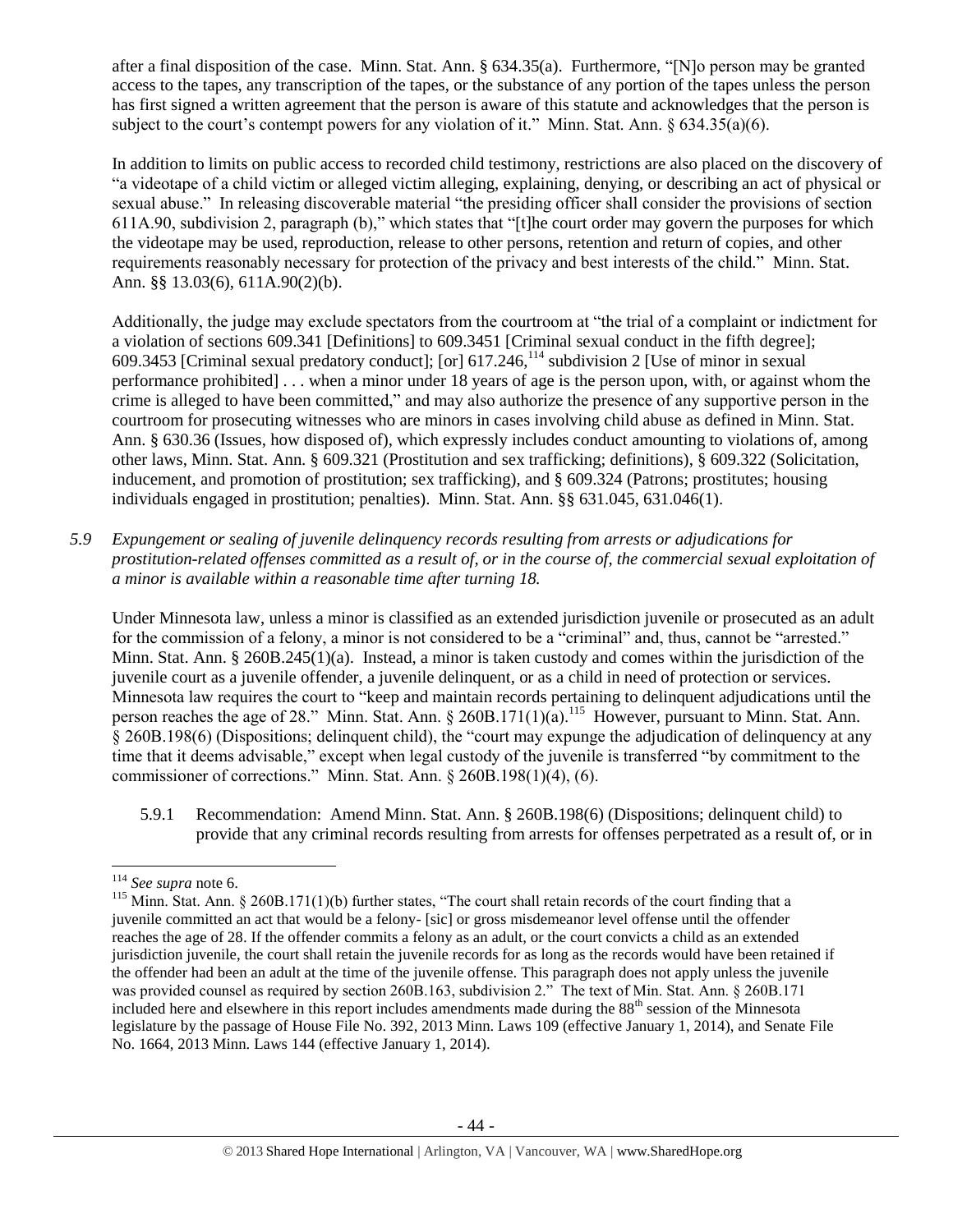the course of, the commercial sexual exploitation of a minor may be expunged upon application by the minor at age 18.

*5.10 Victim restitution and civil remedies for victims of domestic minor sex trafficking or commercial sexual exploitation of children (CSEC) are authorized by law.* 

Minors victimized through prostitution, pornography, and sexual performance may pursue several civil claims under Minnesota law. Specifically, Minn. Stat. Ann. § 611A.81(1)(b) (Cause of action for coercion for use in prostitution) provides,

(b) An individual has a cause of action against a person who did the following while the individual was a minor:

(1) solicited or induced the individual to practice prostitution;

(2) promoted the prostitution of the individual;

- (3) collected or received the individual's earnings derived from prostitution; or
- (4) hired, offered to hire, or agreed to hire the individual to engage in prostitution.

Pursuant to Minn. Stat. Ann. § 611A.81(2),

A person against whom a cause of action may be maintained under subdivision 1 is liable for the following damages that resulted from the plaintiff's being used in prostitution or to which the plaintiff's use in prostitution proximately contributed:

(1) economic loss, including damage, destruction, or loss of use of personal property; loss of past or future income or earning capacity; and income, profits, or money owed to the plaintiff from contracts with the person; and

<span id="page-44-0"></span>(2) damages for death as may be allowed under section 573.02, personal injury, disease, and mental and emotional harm, including medical, rehabilitation, and burial expenses; and pain and suffering, including physical impairment.

Civil remedies are also available under Minn. Stat. Ann. § 617.245(2) (Civil action; use of minor in sexual performance). Under Minn. Stat. Ann. § 617.245(2), "A cause of action exists for injury caused by the use of a minor [under the age of 16] in a sexual performance. The cause of action exists against a person who promotes, employs, uses, or permits a minor to engage or assist others to engage in posing or modeling alone or with others in a sexual performance, if the person knows or has reason to know that the conduct intended is a sexual performance." Subsection (2) also states, "A person found liable for injuries under this section is liable to the minor for damages."

Civil remedies are also available under Minn. Stat. Ann.  $\S 541.073(3)^{116}$  (Actions for damages due to sexual abuse; special provisions) which "applies to an action for damages commenced against a person who was a cause of the plaintiff's damages either by (1) committing sexual abuse against the plaintiff, or (2) negligence." "Sexual abuse" is defined under Minn. Stat. Ann.  $\S$  541.073(1)(1) to mean "conduct described in sections 609.342 [Criminal sexual conduct in the first degree] to 609.3451 [Criminal sexual conduct in the fifth degree]." Minn. Stat. Ann. § 541.073(2)(b) further clarifies that "[t]he plaintiff need not establish which act in a continuous series of sexual abuse acts by the defendant caused the injury." Under Minn. Stat. Ann. §  $611A.04(1)$ ,  $117$ 

<sup>&</sup>lt;sup>116</sup> The text of Min. Stat. Ann. § 541.073 included here and elsewhere in this report includes amendments made during the 88<sup>th</sup> session of the Minnesota legislature by the passage of House File No. 681, 2013 Minn. Laws 89 (effective May 25, 2013).

<sup>117</sup> *See supra* not[e 33.](#page-13-2)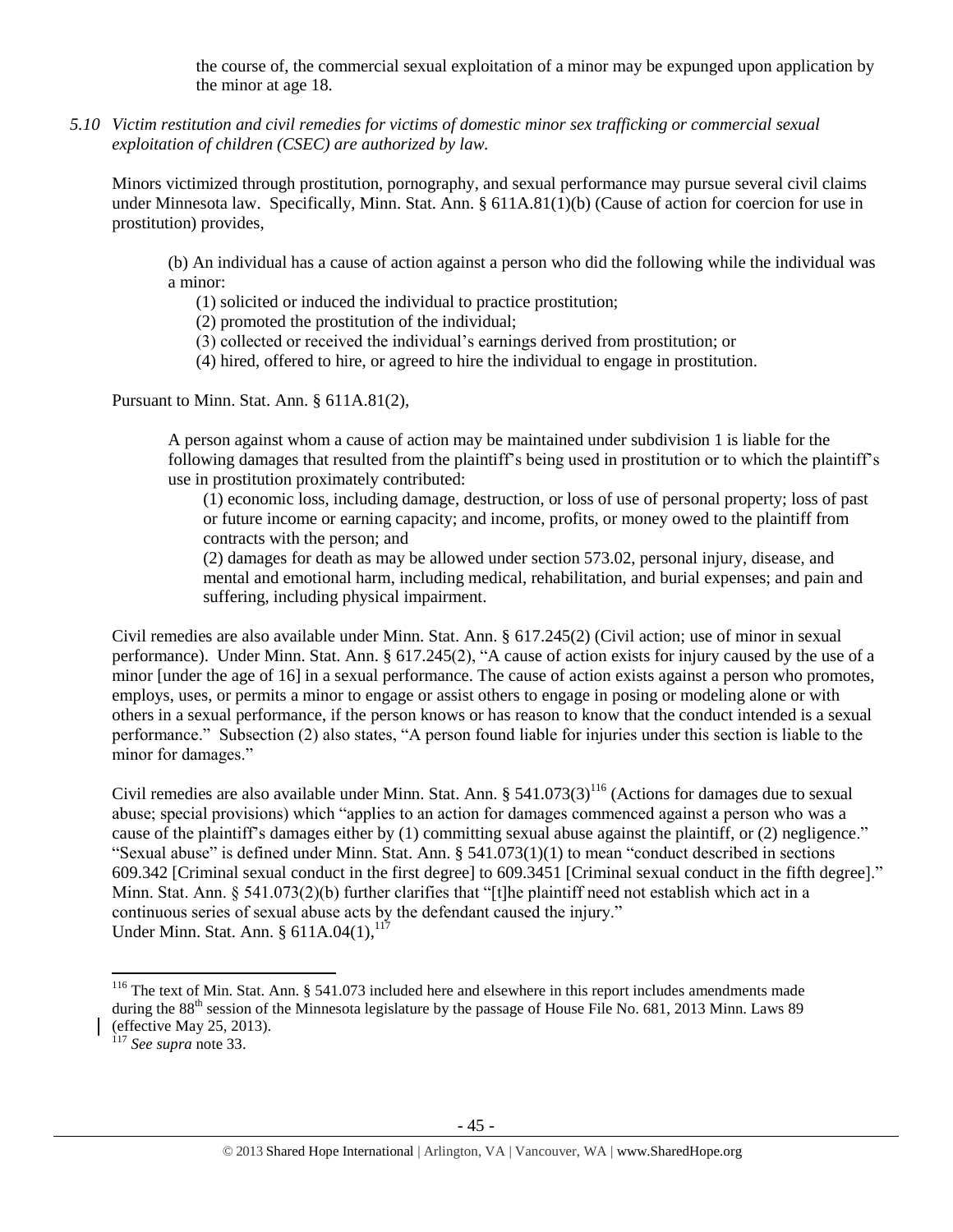A victim<sup>118</sup> of a crime has the right to receive restitution as part of the disposition of a criminal charge or juvenile delinquency proceeding against the offender if the offender is convicted or found delinquent. . . . A request for restitution may include, but is not limited to, any out-of-pocket losses resulting from the crime, including medical and therapy costs, replacement of wages and services, expenses incurred to return a child who was a victim of a crime under section 609.26 [Depriving another of custodial or parental rights] to the child's parents or lawful custodian, and funeral expenses. An actual or prospective civil action involving the alleged crime shall not be used by the court as a basis to deny a victim's right to obtain court-ordered restitution under this section. . . .

Finally, Minn. Stat. Ann. § 609.284 (Labor or sex trafficking crimes; defenses; civil liability; corporate liability) creates civil liability for "a person who violates section 609.282 [Labor trafficking] or 609.283 [Unlawful conduct with respect to documents in furtherance of labor or sex trafficking]" and sets out specific penalties for corporations convicted under Minn. Stat. Ann. § 609.283 or § 609.322 (Solicitation, inducement, and promotion of prostitution; sex trafficking).

- 5.10.1 Recommendation: Amend Minn. Stat. Ann. § 611A.04 (Order of restitution) to require mandatory restitution.
- *5.11 Statutes of limitations for civil and criminal actions for child sex trafficking or commercial sexual exploitation of children (CSEC) offenses are eliminated or lengthened sufficiently to allow prosecutors and victims a realistic opportunity to pursue criminal action and legal remedies.*

Limitations periods for criminal offenses vary. Pursuant to Minn. Stat. Ann. § 628.26(e), "Indictments or complaints for violation of sections 609.342 [Criminal sexual conduct in the first degree] to 609.345 [Criminal sexual conduct in the fourth degree] if the victim was under the age of 18 years at the time the offense was committed, shall be found or made and filed in the proper court within the later of nine years after the commission of the offense or three years after the offense was reported to law enforcement authorities." For offenses that do not have a specific limitation listed in Minn. Stat. Ann. § 628.26, "[I]ndictments or complaints shall be found or made and filed in the proper court within three years after the commission of the offense." Minn. Stat. Ann. § 628.26(k).

Civil claims under Minn. Stat. Ann. § 611A.81(1) (Cause of action for coercion for use in prostitution) must be commenced within 6 years from the date that the cause of action arises, "except that the running of the limitation period is suspended during the time that coercion as defined in section 611A.80 continues, or as otherwise provided by section 541.13 [Absence from state] or 541.15 [Periods of disability not counted]." Minn. Stat. Ann. § 611A.84. Civil claims under Minn. Stat. Ann. § 617.245(2) (Civil action; use of minor in sexual performance) must be commenced within 6 years of "the time the plaintiff knew or had reason to know injury was caused by plaintiff's use as a minor in a sexual performance." Minn. Stat. Ann. § 617.245(3).<sup>119</sup>

Similarly, Minn. Stat. Ann. § 541.073(2)(a)<sup>120</sup> (Actions for damages due to sexual abuse; special provisions) provides that

[a]n action for damages based on sexual abuse: (1) must be commenced within six years of the alleged sexual abuse in the case of alleged sexual abuse of an individual 18 years or older; (2) may be

<sup>118</sup> *See supra* not[e 34.](#page-13-3)

<sup>&</sup>lt;sup>119</sup> For purposes of determining when a cause of action under Minn. Stat. Ann. § 617.245 arises, "The knowledge of a parent, guardian, or custodian may not be imputed to the minor." Minn. Stat. Ann. § 617.245(3).

<sup>120</sup> *See supra* not[e 116.](#page-44-0)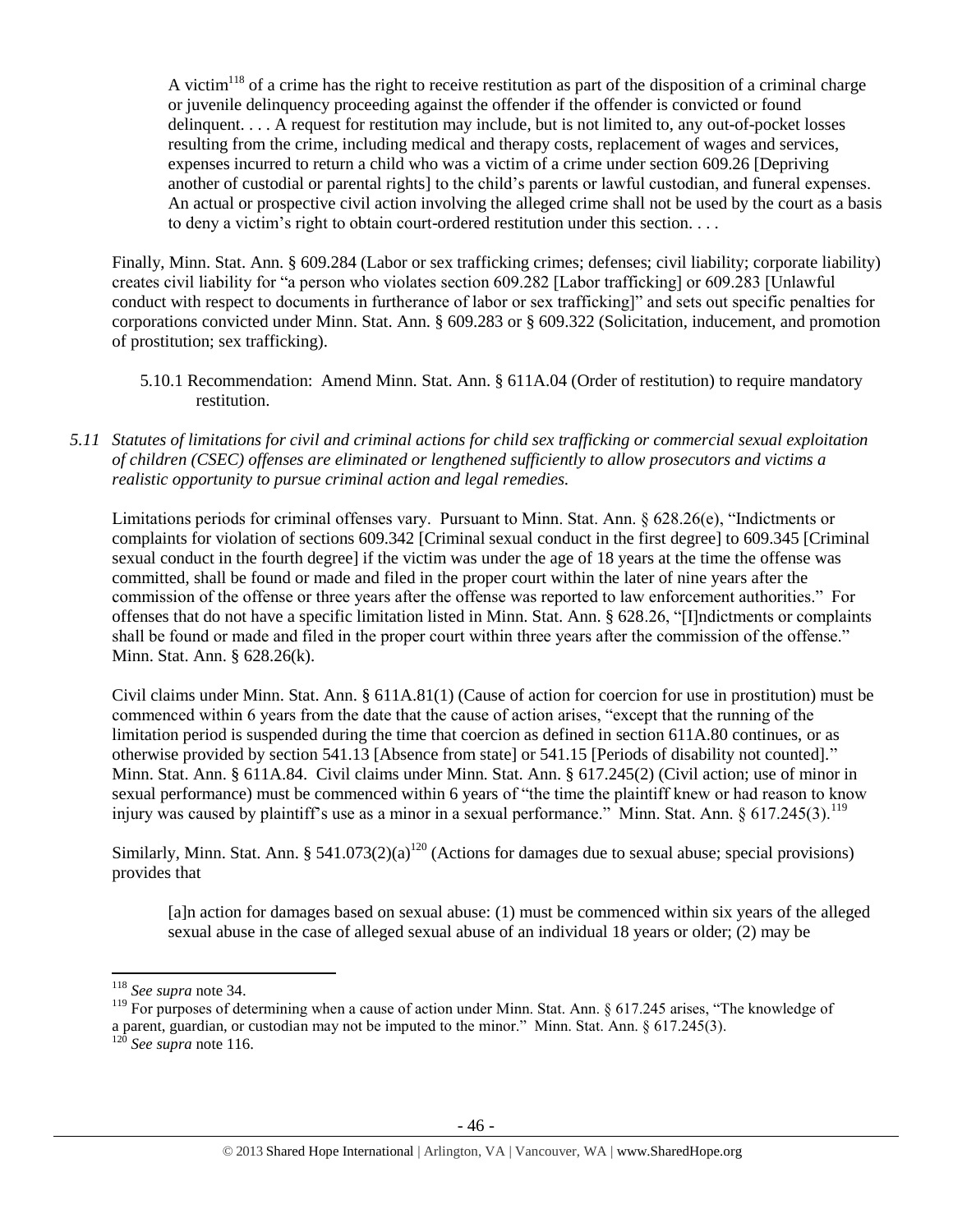commenced at any time in the case of alleged sexual abuse off an individual under the age of 18, except as provided for in subdivision 4; and (3) must be commenced before the plaintiff is 24 years of age in a claim against a natural person alleged to have sexually abused a minor when that natural person was under 14 years of age. $1^{21}$ 

Moreover, in any case in which the plaintiff is under 18 when the cause of action arises, the applicable statute of limitations will be tolled pursuant to Minn. Stat. Ann. § 541.15(a) (Periods of disability not counted), and the plaintiff may bring the cause of action any time before turning 19. Finally, Minn. Stat. Ann. § 541.073(4) provides that

[a] claim for vicarious liability or liability under the doctrine of respondeat superior must be commenced within six years of the alleged sexual abuse, provided that if the plaintiff was under the age of 18 at the time of the alleged abuse, the claim must be commenced before the plaintiff is 24 years of age. This subdivision does not limit the availability of these claims under other law.

5.11.1 Recommendation: Amend Minn. Stat. Ann. § 628.26 to eliminate or sufficiently lengthen all statute of limitations for violations of § 609.322(1) (Solicitation, inducement, and promotion of prostitution; sex trafficking).

l

<sup>&</sup>lt;sup>121</sup> *See supra* section 5.10 for a discussion of applicability under Minn. Stat. Ann. § 541.073 and definition of "sexual abuse."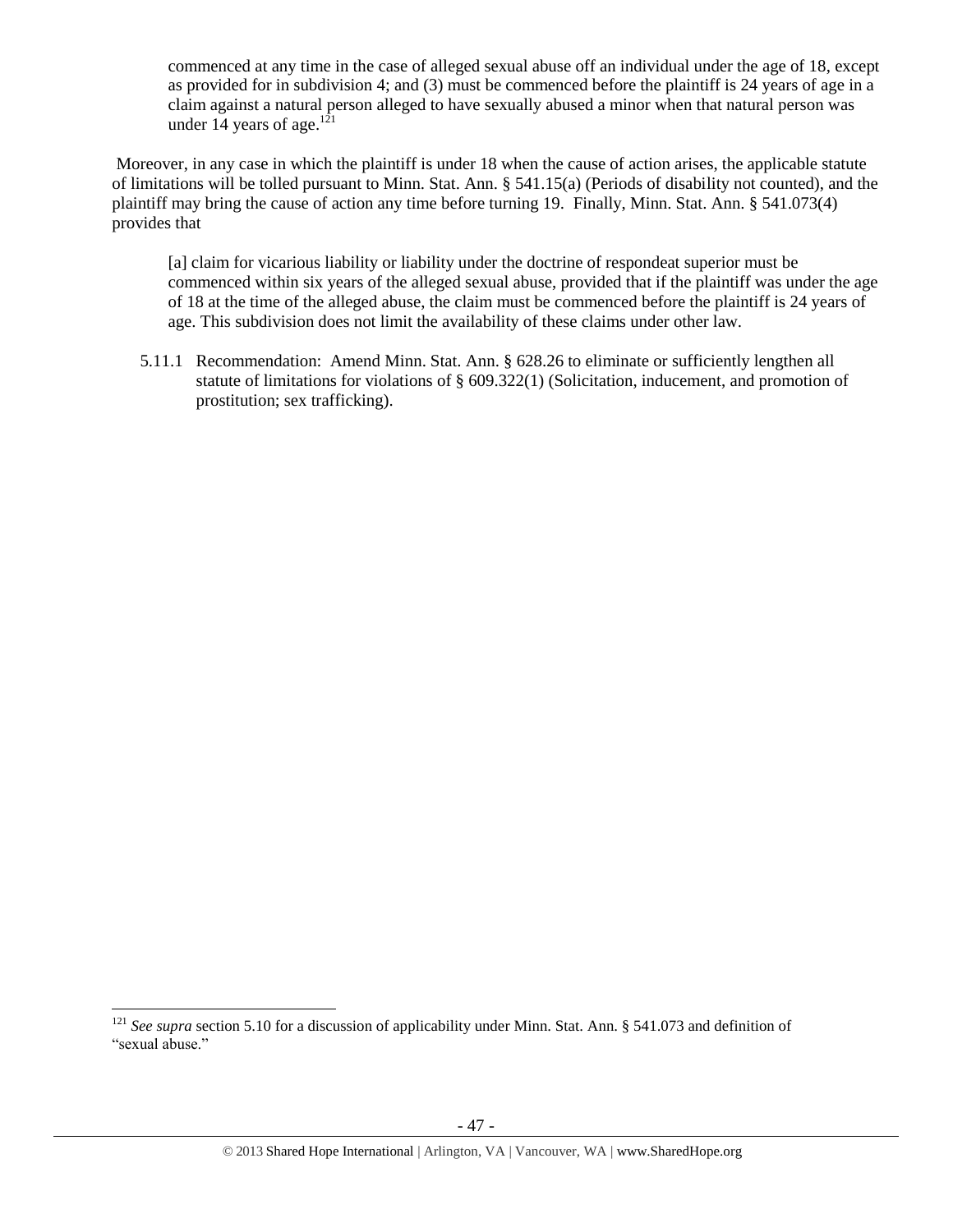#### **FRAMEWORK ISSUE 6: CRIMINAL JUSTICE TOOLS FOR INVESTIGATION AND PROSECUTIONS**

#### *Legal Components:*

- *6.1 Training on human trafficking and domestic minor sex trafficking for law enforcement is statutorily mandated or authorized.*
- *6.2 Single party consent to audiotaping is permitted in law enforcement investigations.*
- *6.3 Wiretapping is an available tool to investigate domestic minor sex trafficking.*
- *6.4 Using a law enforcement decoy posing as a minor to investigate buying or selling of commercial sex acts is not a defense to soliciting, purchasing, or selling sex with a minor.*
- *6.5 Using the Internet to investigate buyers and traffickers is a permissible investigative technique.*
- *6.6 Law enforcement and child welfare agencies are mandated to promptly report missing and recovered children. \_\_\_\_\_\_\_\_\_\_\_\_\_\_\_\_\_\_\_\_\_\_\_\_\_\_\_\_\_\_\_\_\_\_\_\_\_\_\_\_\_\_\_\_\_\_\_\_\_\_\_\_\_\_\_\_\_\_\_\_\_\_\_\_\_\_\_\_\_\_\_\_\_\_\_\_\_\_\_\_\_\_\_\_\_\_\_\_\_\_\_\_\_\_*

## *Legal Analysis:*

 $\overline{\phantom{a}}$ 

*6.1 Training on human trafficking and domestic minor sex trafficking for law enforcement is statutorily mandated or authorized.*

Pursuant to Minn. Stat. Ann. § 299A.71(1) (Combating juvenile prostitution; prevention grants), "A grant program is established for enhanced law enforcement efforts and peace officer education and training to combat juvenile prostitution." The grant program's stated goal is to "provide peace officers with the knowledge and skills to recognize individuals who sexually exploit youth, charge and prosecute these individuals for promotion and solicitation of prostitution, and effectively communicate with the victims of juvenile prostitution." Under subsection (2), the commission of public safety must make such grants available to local law enforcement agencies "to provide enhanced efforts targeted to juvenile prostitution and training and staff development relating to the prevention of juvenile prostitution," and any law enforcement agency receiving a grant must use "all of the grant funding received for efforts to combat juvenile prostitution." Minn. Stat. Ann. § 299A.71(2).

Minnesota appropriated funds to certain professionals who encounter sexually exploited and trafficked youth for training, identifying, investigating, intervening, and prosecuting. Specifically, enacted Senate File 671, article 1, section 12, subdivision  $6(e)^{122}$  grants \$350,000 each year for use by the Ramsey County Attorney's Office to:

(1) develop a statewide model protocol for law enforcement, prosecutors, and others, who in their professional capacity encounter sexually exploited and trafficked youth, on identifying and intervening with sexually exploited and trafficked youth;

(2) conduct statewide training for law enforcement and prosecutors on the model protocol and the Safe Harbor Law described in Laws 2011, First Special Session chapter 1, article 4, as modified by Senate File No. 384, article 2, if enacted; and

(3) develop and disseminate to law enforcement, prosecutors, and others, who in their professional capacity encounter sexually exploited and trafficked youth, on investigative best practices to identify sex trafficked victims and traffickers.

In addition, the grant allows the Ramsey County attorney to "use the money appropriated in this paragraph to partner with other entities to implement clauses (1) to (3)." MN SF 671, article 1, section 12, subdivision 6(e).

 $122$  The text of Minnesota Senate File 671 art. 1 sec. 12 sub. 6(e) included here and elsewhere in this report includes amendments made during the 88<sup>th</sup> session of the Minnesota legislature by the passage of Senate File No. 671, 2013 Minn. Laws 125 (effective May 24, 2013).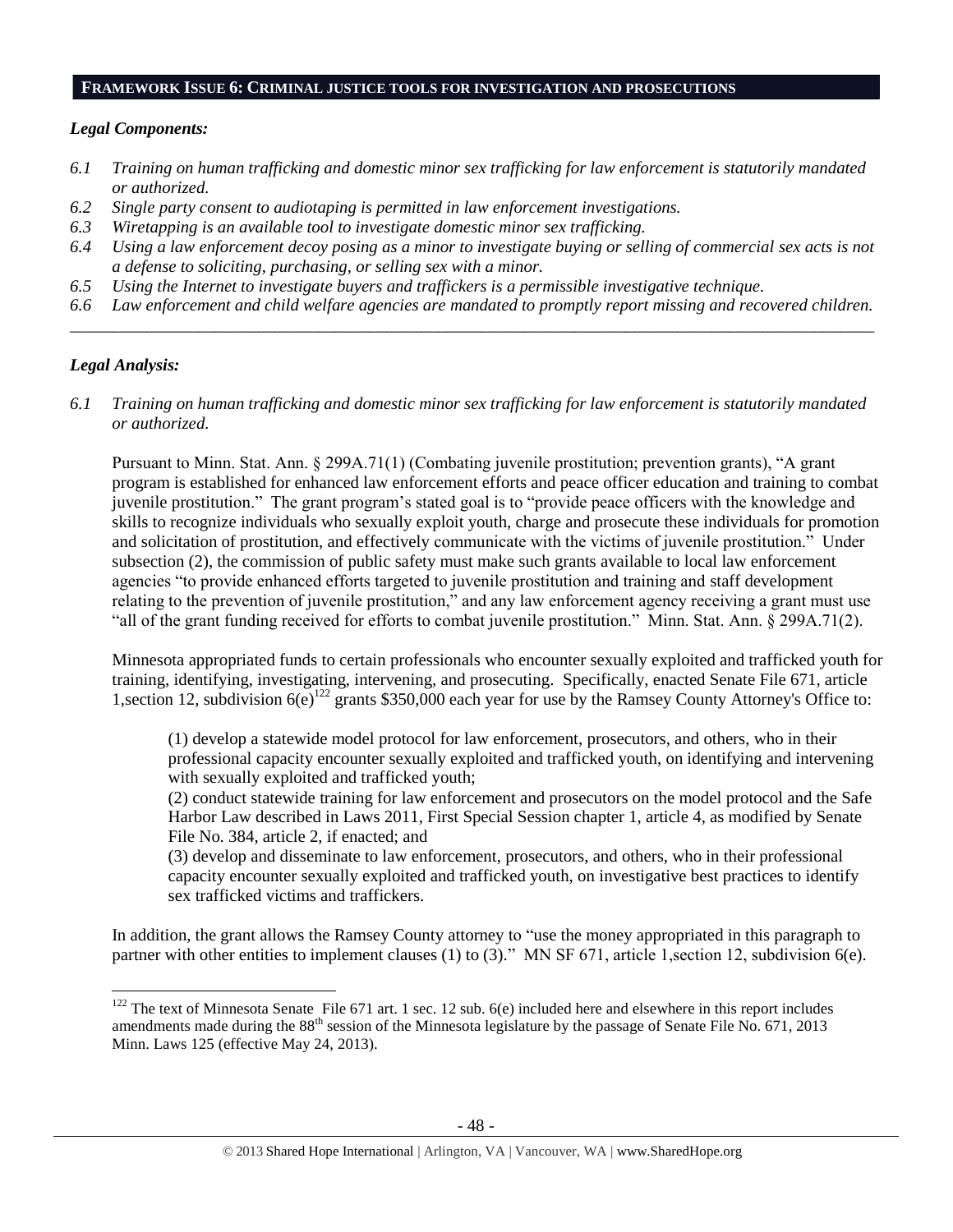Furthermore, Senate File 671, article 1, section 13(c) allocates \$10,000 "for reimbursements to local governments for peace officer training costs on sexually exploited and trafficked youth, including effectively identifying sex trafficked victims and traffickers, investigation techniques, and assisting sexually exploited youth."

# *6.2 Single party consent to audiotaping is permitted in law enforcement investigations.*

Single party consent to audio recording and interception of oral communications is permitted in Minnesota. Minn. Stat. Ann. § 626A.02(2)(c) (Interception and disclosure of wire, electronic, or oral communications prohibited) states, "It is not unlawful under this chapter for a person acting under color of law to intercept a wire, electronic, or oral communication, where such person is a party to the communication or one of the parties to the communication has given prior consent to such interception."

Further, under Minn. Stat. Ann. § 626A.02(d),

(d) It is not unlawful under this chapter for a person not acting under color of law to intercept a wire, electronic, or oral communication where such person is a party to the communication or where one of the parties to the communication has given prior consent to such interception unless such communication is intercepted for the purpose of committing any criminal or tortious act in violation of the constitution or laws of the United States or of any state.

# *6.3 Wiretapping is an available tool to investigate domestic minor sex trafficking.*

Law enforcement officers investigating a violation of, among other offenses, Minn. Stat. Ann. § 609.322 (Solicitation, inducement, and promotion of prostitution; sex trafficking) may use wiretapping and the resulting evidence. Although Minn. Stat. Ann. § 626A.02(1) (Interception and disclosure of wire, electronic, or oral communications prohibited) generally makes it unlawful if a person "intentionally intercepts, endeavors to intercept, or procures any other person to intercept or endeavor to intercept, any wire, electronic, or oral communication," pursuant to Minn. Stat. Ann. § 626A.05(2) (Authorization for interception of wire, electronic, or oral communications),

A warrant authorizing interception of wire, electronic, or oral communications by investigative or law enforcement officers may only be issued when the interception may provide evidence of the commission of, or of an attempt or conspiracy to commit, any of the following offenses:

(1) a felony offense involving . . . kidnapping, criminal sexual conduct in the first, second, and third degrees, prostitution . . . as punishable under sections . . . 609.25 [Kidnapping], 609.321 [Prostitution and sex trafficking; definitions] to 609.324 [Patrons; prostitutes; housing individuals engaged in prostitution; penalties], 609.342 [Criminal sexual conduct in the first degree], 609.343 [Criminal sexual conduct in the second degree], 609.344 [Criminal sexual conduct in the third degree] . . .

. . . .

Therefore, a law enforcement officer investigating a violation of Minn. Stat. Ann. § 609.322 (Solicitation, inducement, and promotion of prostitution; sex trafficking), § 609.324 (Patrons; prostitutes, housing individuals engaged in prostitution; penalties), and § 609.25 (Kidnapping), may be able to obtain a warrant pursuant to Minn. Stat. Ann. § 626A.06 (Procedure for interception of wire, electronic, or oral communication) authorizing the use of wiretapping.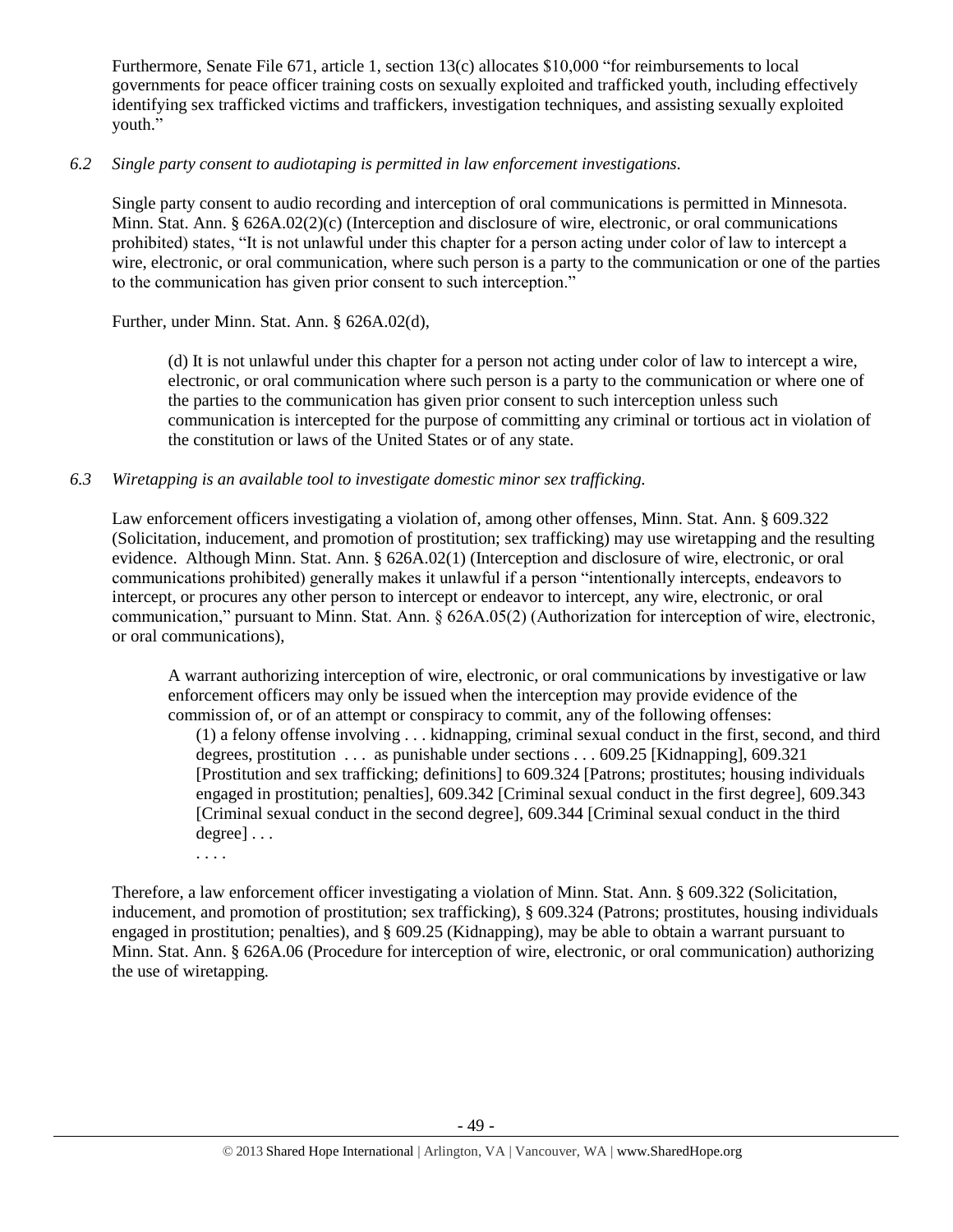*6.4 Using a law enforcement decoy posing as a minor to investigate buying or selling of commercial sex acts is not a defense to soliciting, purchasing, or selling sex with a minor.*

The use of a decoy by law enforcement in investigating violations of Minn. Stat. Ann. § 609.322 (Solicitation, inducement, and promotion of prostitution; sex trafficking) is not specifically authorized in the statute. However, decoys may be used under Minn. Stat. Ann. § 609.352(3) (Solicitation of children to engage in sexual conduct; communication of sexually explicit materials to children), which expressly provides, "The fact that an undercover operative or law enforcement officer was involved in the detection or investigation of an offense under this section does not constitute a defense to prosecution under this section." Minn. Stat. Ann. § 609.352(3). Additionally, under Minn. Stat. Ann. § 609.352, an adult who "solicits<sup>123</sup> a child or someone the person reasonably believes is a child to engage in sexual conduct with the intent to engage in sexual conduct" may be "guilty of a felony and may be sentenced to imprisonment for not more than three years, or to payment of a fine of not more than \$5,000, or both." Minn. Stat. Ann. § 609.352(2), (4). The standard of "someone the person reasonably believes is a child" appears to open the possibility of the use of a decoy by law enforcement in the investigation of the crime. Minn. Stat. Ann. § 609.352(1)(a) defines "child" as "a person 15 years of age or younger."

## *6.5 Using the Internet to investigate buyers and traffickers is a permissible investigative technique.*

Using the Internet to investigate buyers and traffickers appears to be a permissible investigative technique under Minnesota law. "A person 18 years of age or older" violates Minn. Stat. Ann. § 609.352(2a) (Solicitation of children to engage in sexual conduct; communication of sexually explicit materials to children) if he,

uses the Internet, a computer, computer program, computer network, computer system, an electronic communications system, or a telecommunications, wire, or radio communications system, or other electronic device capable of electronic data storage or transmission to commit any of the following acts, with the intent to arouse the sexual desire of any person . . .

(1) soliciting a child or someone the person reasonably believes is a child to engage in sexual conduct;

(2) engaging in communication with a child or someone the person reasonably believes is a child, relating to or describing sexual conduct; or

(3) distributing any material, language, or communication, including a photographic or video image, that relates to or describes sexual conduct to a child or someone the person reasonably believes is a child.

The standard of "someone the person reasonably believes is a child" appears to open the possibility of law enforcement using the Internet to pose as a child in an investigation for this offense. Minn. Stat. Ann. § 609.352(1)(a) defines "child" as "a person 15 years of age or younger." Moreover, Minn. Stat. Ann. § 609.352(3) expressly provides, "The fact that an undercover operative or law enforcement officer was involved in the detection or investigation of an offense under this section does not constitute a defense to prosecution under this section."

*6.6 Law enforcement and child welfare agencies are mandated to promptly report missing and recovered children.*

Minn. Stat. Ann. § 299C.52(2) (Minnesota missing children and endangered persons program) requires Minnesota to establish and to maintain a missing children and persons program "to enable documented information about missing Minnesota children and endangered persons to be entered into the NCIC [National Crime Information Center] computer." Law enforcement agencies must "accept without delay any report of a

 $\overline{a}$ <sup>123</sup> *See supra* not[e 14.](#page-6-0)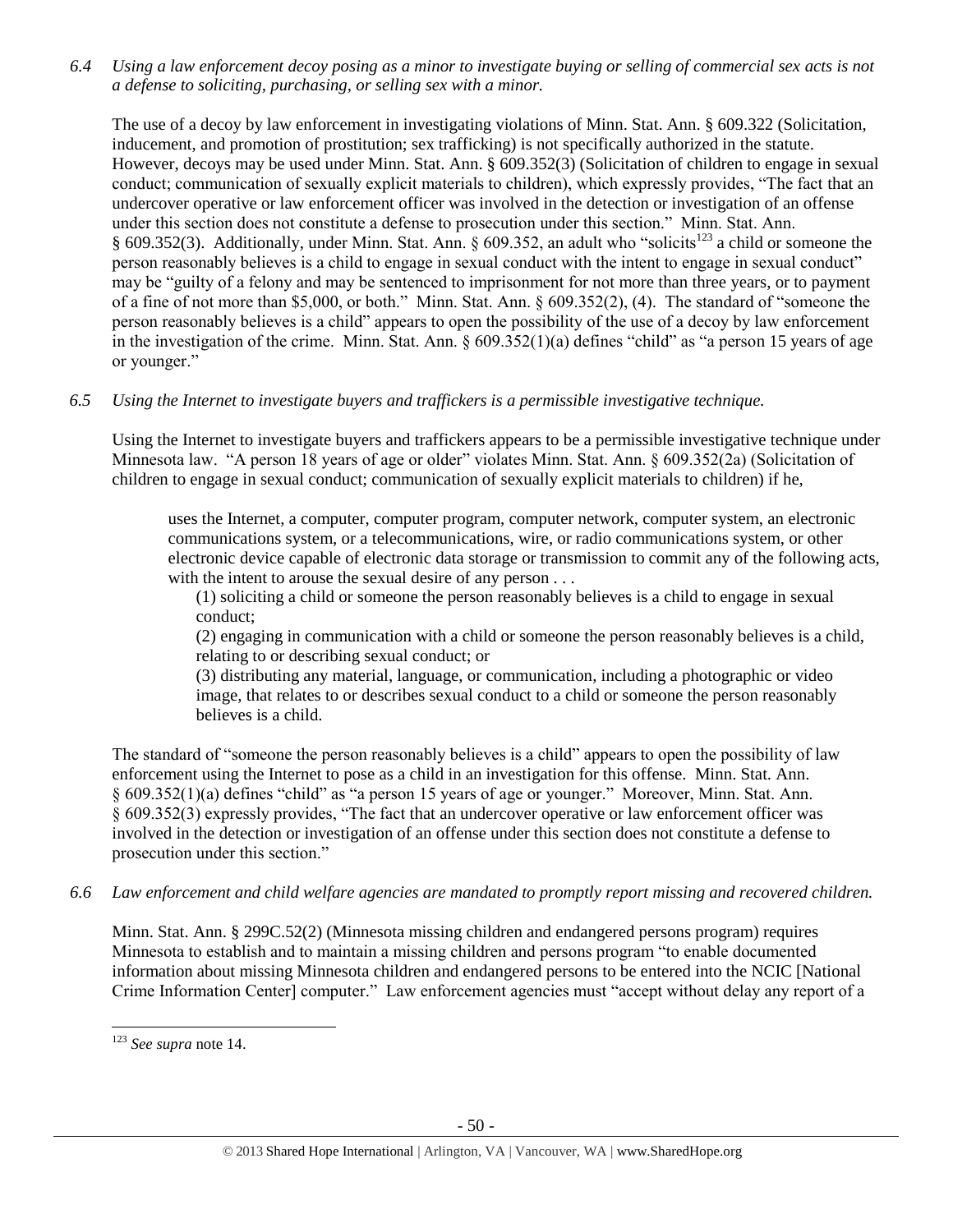missing person" and upon receipt of a report, must "conduct a preliminary investigation to determine whether the person is missing,<sup>124</sup> and if missing, whether the person is endangered."<sup>125</sup> Minn. Stat. Ann. § 299C.53(1)(a), (b). Minn. Stat. Ann. § 299C.53(1)(b) further provides,

If the person is initially determined to be missing and endangered, the agency shall immediately consult the Bureau of Criminal Apprehension during the preliminary investigation, in recognition of the fact that the first two hours are critical. If the person is determined to be missing and endangered, the agency shall immediately enter identifying and descriptive information about the person into the NCIC computer. Law enforcement agencies having direct access to the NCIC computer shall enter and retrieve the data directly and shall cooperate in the entry and retrieval of data on behalf of law enforcement agencies which do not have direct access to the systems.

Additionally, "The law enforcement agency shall promptly notify all appropriate law enforcement agencies in the state and, if deemed appropriate, law enforcement agencies in adjacent states or jurisdictions of any information that may aid in the prompt location and safe return of a missing and endangered person." Minn. Stat. Ann. § 299C.53(3). Once a law enforcement agency locates or returns a missing person, "[a]s soon as is practically possible after a missing person is located, the law enforcement agency which located or returned the missing person shall notify the law enforcement agency having jurisdiction over the investigation, and that agency shall cancel the entry from the NCIC computer." Minn. Stat. Ann. § 299C.53(2).

Additionally, Minn. Stat. Ann. § 299C.54(1) (Missing children bulletin) directs the Commissioner to circulate

a missing persons bulletin to local law enforcement agencies, county attorneys, and, in the case of missing children, to public and nonpublic schools. The commissioner shall also make this information accessible to other parties involved in efforts to locate missing children and endangered persons and to other persons as the commissioner considers appropriate.

 $\overline{\phantom{a}}$ 

<sup>&</sup>lt;sup>124</sup> Minn. Stat. Ann. §299C.52(1)(d) defines "missing" as "the status of a person after a law enforcement agency that has received a report of a missing person has conducted a preliminary investigation and determined that the person cannot be located."

 $125$  Under Minn. Stat. Ann. §299C.52(1)(c), a person is "endangered" if

a law enforcement official has received sufficient evidence that the missing person is at risk of physical injury or death. The following circumstances indicate that a missing person is at risk of physical injury or death:

<sup>(1)</sup> the person is missing as a result of a confirmed abduction or under circumstances that indicate that the person's disappearance was not voluntary;

<sup>(2)</sup> the person is missing under known dangerous circumstances;

<sup>(3)</sup> the person is missing more than 30 days;

<sup>(4)</sup> the person is under the age of 21 and at least one other factor in this paragraph is applicable;

<sup>(5)</sup> there is evidence the person is in need of medical attention or prescription medication such that it will have a serious adverse effect on the person's health if the person does not receive the needed care or medication;

<sup>(6)</sup> the person does not have a pattern of running away or disappearing;

<sup>. . .</sup>

<sup>(8)</sup> there is evidence that the person may have been abducted by a noncustodial parent;

<sup>(9)</sup> the person has been the subject of past threats or acts of violence;

<sup>. . .</sup>

<sup>(11)</sup> any other factor that the law enforcement agency deems to indicate that the person may be at risk of physical injury or death, including a determination by another law enforcement agency that the person is missing and endangered.